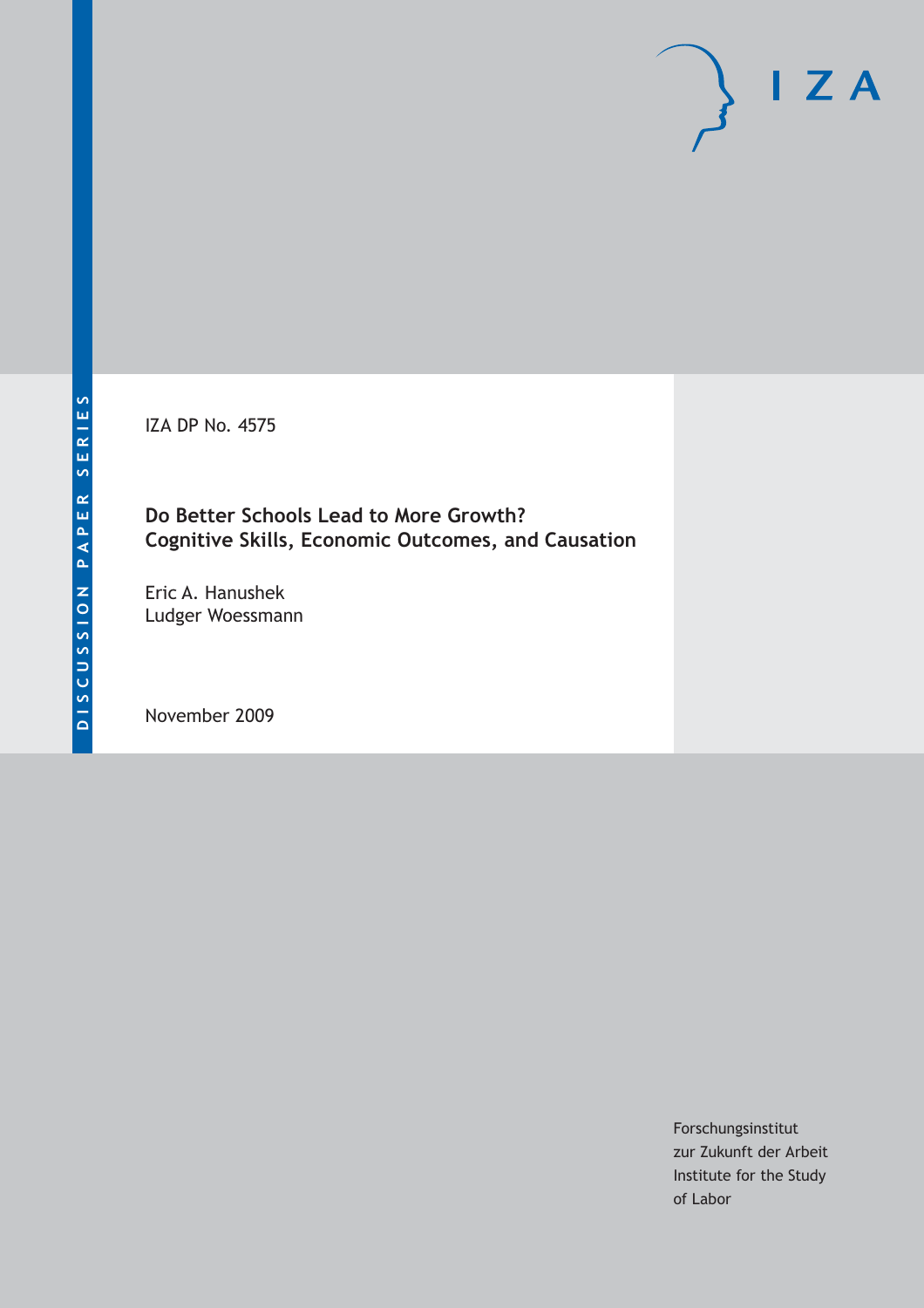# **Do Better Schools Lead to More Growth? Cognitive Skills, Economic Outcomes, and Causation**

### **Eric A. Hanushek**

*Hoover Institution, Stanford University, CESifo and NBER* 

#### **Ludger Woessmann**

*University of Munich, Ifo Institute, CESifo and IZA* 

Discussion Paper No. 4575 November 2009

IZA

P.O. Box 7240 53072 Bonn Germany

Phone: +49-228-3894-0 Fax: +49-228-3894-180 E-mail: iza@iza.org

Any opinions expressed here are those of the author(s) and not those of IZA. Research published in this series may include views on policy, but the institute itself takes no institutional policy positions.

The Institute for the Study of Labor (IZA) in Bonn is a local and virtual international research center and a place of communication between science, politics and business. IZA is an independent nonprofit organization supported by Deutsche Post Foundation. The center is associated with the University of Bonn and offers a stimulating research environment through its international network, workshops and conferences, data service, project support, research visits and doctoral program. IZA engages in (i) original and internationally competitive research in all fields of labor economics, (ii) development of policy concepts, and (iii) dissemination of research results and concepts to the interested public.

IZA Discussion Papers often represent preliminary work and are circulated to encourage discussion. Citation of such a paper should account for its provisional character. A revised version may be available directly from the author.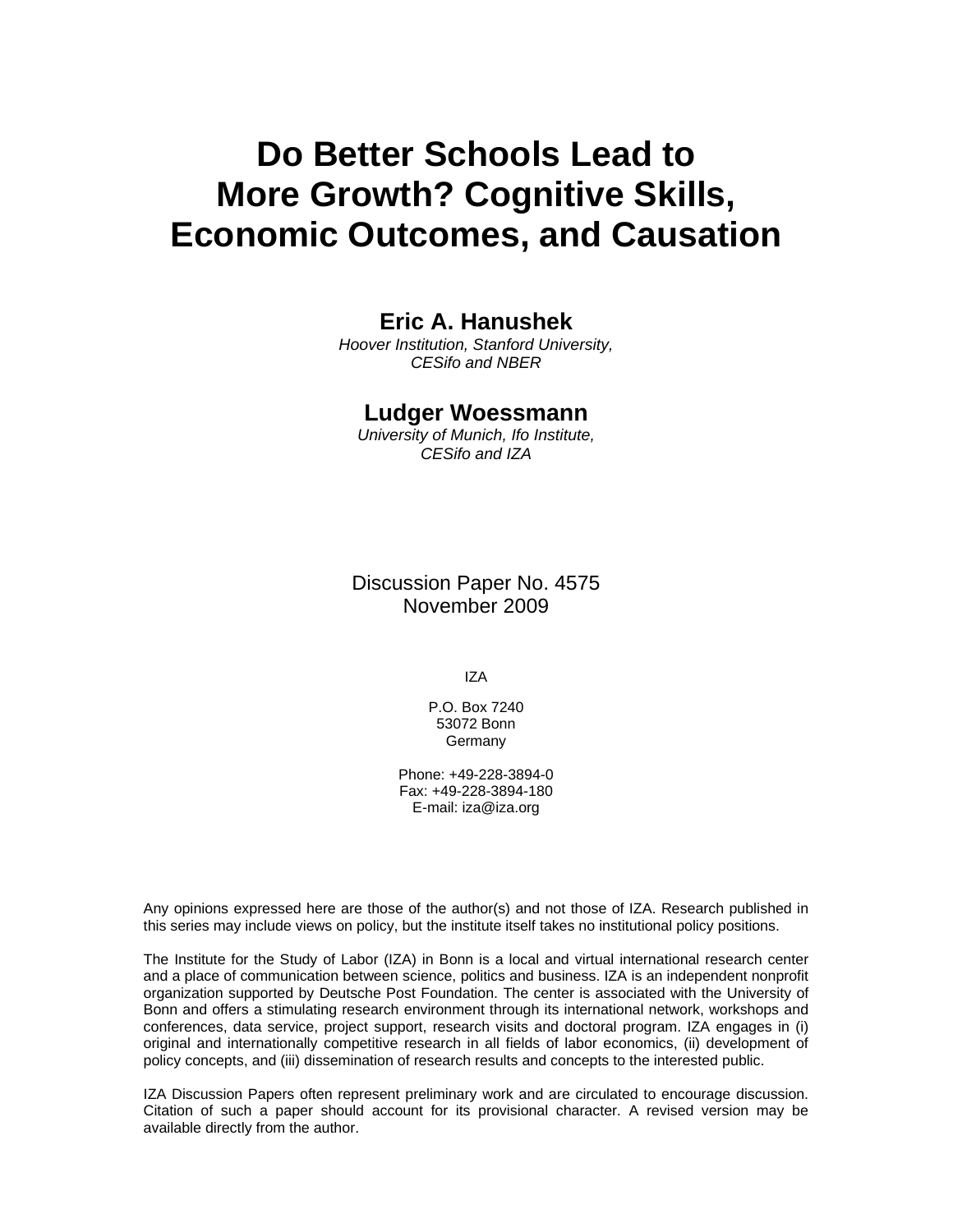IZA Discussion Paper No. 4575 November 2009

# **ABSTRACT**

# **Do Better Schools Lead to More Growth? Cognitive Skills, Economic Outcomes, and Causation\***

We investigate whether a causal interpretation of the robust association between cognitive skills and economic growth is appropriate and whether cross-country evidence supports a case for the economic benefits of effective school policy. We develop a new common metric that allows tracking student achievement across countries, over time, and along the withincountry distribution. Extensive sensitivity analyses of cross-country growth regressions generate remarkably stable results across specifications, time periods, and country samples. In addressing causality, we find, first, significant growth effects of cognitive skills when instrumented by institutional features of school systems. Second, home-country cognitiveskill levels strongly affect the earnings of immigrants on the U.S. labor market in a differencein-differences model that compares home-educated to U.S.-educated immigrants from the same country of origin. Third, countries that improved their cognitive skills over time experienced relative increases in their growth paths. From a policy perspective, the shares of basic literates and high performers have independent significant effects on growth, and the estimates suggest that the high-performer effect is larger in poorer countries.

JEL Classification: H4, I2, J3, J61, O1, O4

Keywords: human capital, economic growth, cognitive skills

Corresponding author:

-

Ludger Woessmann ifo Institute for Economic Research at the University of Munich Poschingerstr. 5 81679 Munich **Germany** E-mail: woessmann@ifo.de

<sup>\*</sup> We thank Mark Bils, Pete Klenow, and participants at seminars at Stanford University, the London School of Economics, and the Institute for International Economic Studies, Stockholm University. We are grateful to the International Association for the Evaluation of Educational Achievement (IEA) for providing us with the microdata for the FISS, SIMS, and SISS studies. Jason Grissom and Trey Miller provided important research assistance. Support has come from CESifo and the Packard Humanities Institute.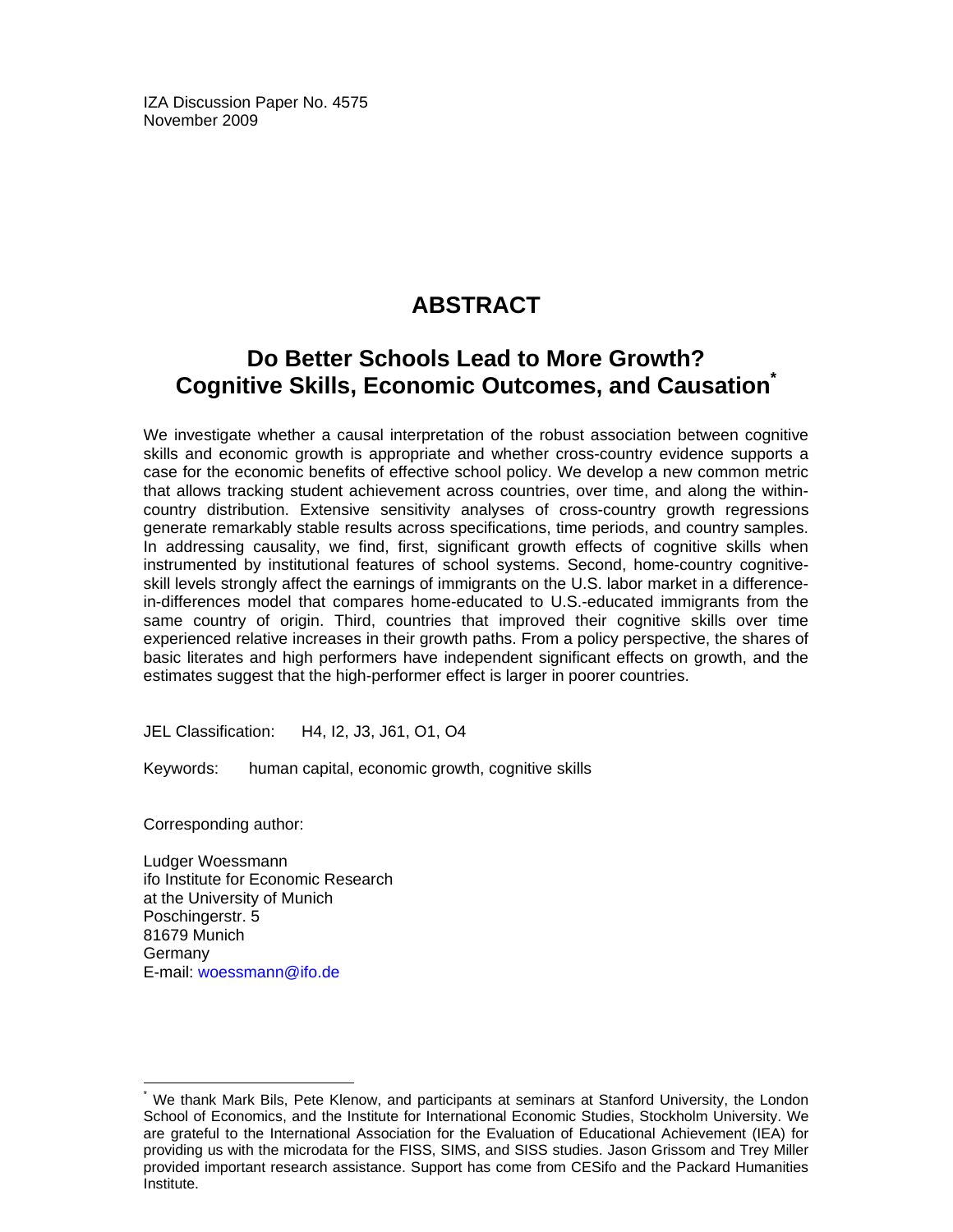Schooling and human capital investments have been a central focus of development policy, but doubts have arisen as disappointments with results grow. Nowhere is this more apparent than in the case of growth policy, where schooling investments have not appeared to return the economic outcomes promised by theoretical growth models. While prior analyses have investigated various issues in the specification of empirical cross-country growth models, a warranted scepticism about the identification of causal effects remains. Our analysis suggests, however, that the most significant problem underlying these prior concerns is the valid measurement of skill differences across countries and that, once remedied, a strong case can be made for identification of true causal impacts in more elaborate econometric specifications.

As a simple summary observation, world policy attention today focuses on the lagging fortunes of Sub-Saharan Africa and of Latin America. Considerably less attention goes to East Asia, and, if anything, East Asia is proposed as a role model for the lagging regions. Yet to somebody contemplating development policy in the 1960s, none of this would be so obvious. Latin America had average income exceeding that in Sub-Saharan Africa and the Middle East and North Africa regions, and both of these exceeded East Asia (see Appendix Table A1).<sup>1</sup> Further, Latin America had schooling levels that exceeded those in the others, which were roughly equal. Thus, on the basis of observed human capital investments, one might have expected Latin America to pull even farther ahead while having no strong priors on the other regions. The unmistakable failure of such expectations, coupled with a similar set of observations for separate countries in the regions, suggests scepticism about using human capital policies to foster development. But, this scepticism appears to be more an outgrowth of imperfect measurement of human capital investments than an empirical reality.

The measurement issues become apparent when we introduce direct measures of cognitive skills from international tests of math and science into the growth picture. The entire picture changes. Figure 1 plots regional growth in real per capita GDP between 1960 and 2000 against average test scores after conditioning on initial GDP per capita in  $1960<sup>2</sup>$  Regional annual

<u>.</u>

<sup>&</sup>lt;sup>1</sup> Japan was significantly ahead of the rest of the East Asia region, but its exclusion does not change the regional ordering (see Appendix Table A1).

 $2^2$  Regional data come from averaging all countries with available data in a region. The 50 countries are not chosen to be representative but instead represent the universe of countries that participated in international tests and had available the requisite economic data. Still, Appendix A shows that the average 1960 incomes for all countries in each region are quite similar to those for our subset of countries. The division of Europe into three regions illustrates the heterogeneity within OECD countries, but a combined Europe also falls on the line in Figure 1.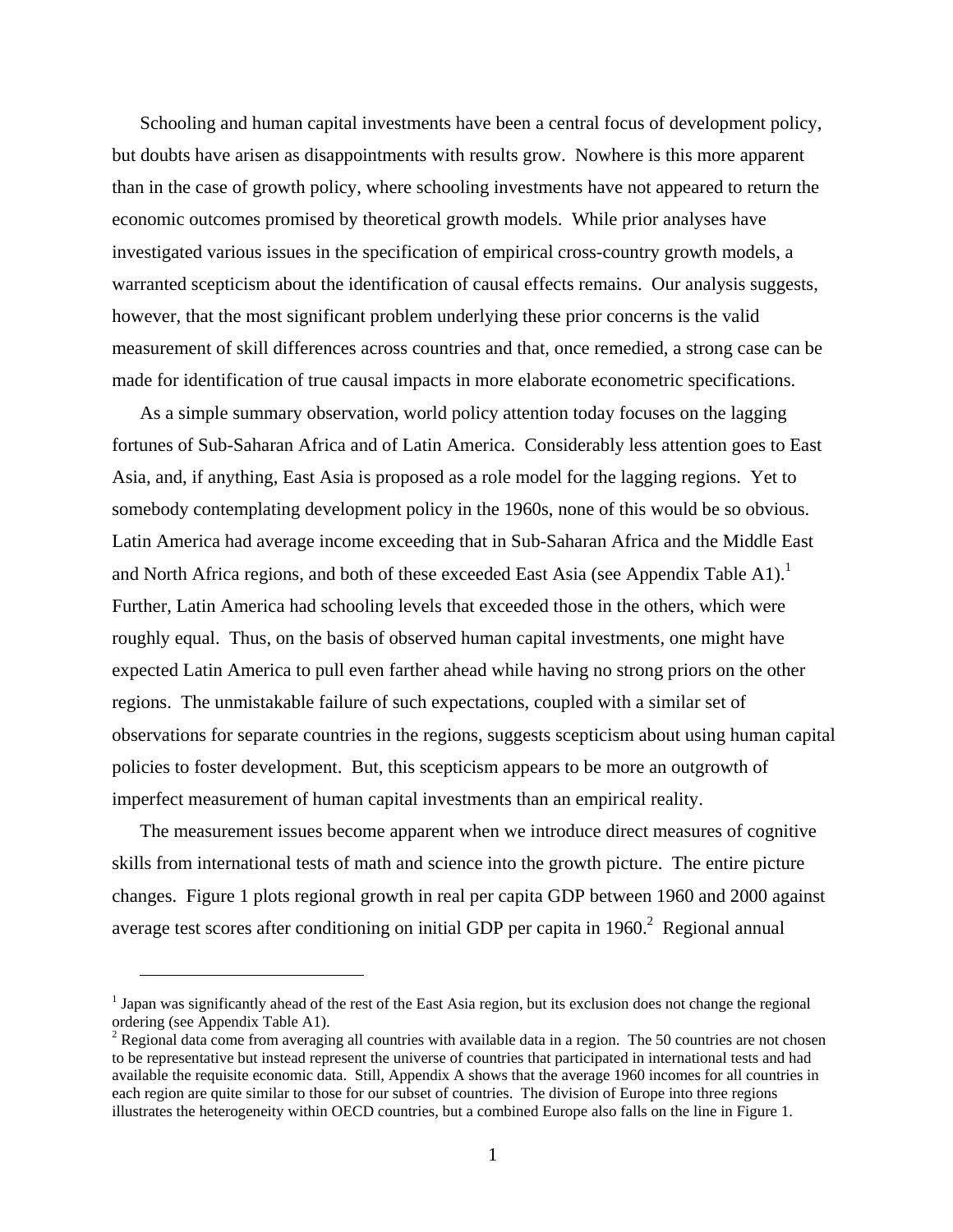growth rates, which vary from 1.4 percent in Sub-Saharan Africa to 4.5 percent in East Asia, fall on a straight line with an  $R^2$ =0.985. But, school attainment, when added to this regression, is unrelated to growth-rate differences. Figure 1 suggests that, conditional on initial income levels, regional growth over the last four decades is completely described by differences in cognitive skills. But should we interpret the tight relationship between cognitive skills and growth as reflecting a causal relationship that can support direct policy actions?

Because of the limited data and multiplicity of factors affecting observed international economic outcomes, little headway has been made in clarifying the underlying causal structure of growth. Many have simply been convinced by demonstrations of the general sensitivity to alternative samples and specifications of cross-country empirical models that these are not fruitful policy investigations. Perhaps the strongest evidence on causality has been related to the importance of fundamental economic institutions using identification through historical factors (Acemoglu, Johnson, and Robinson (2001, 2005)), but this has not yielded clear advice about the kinds of feasible policies that will lead to national payoffs, and it itself has been subject to question (Glaeser, La Porta, Lopez-de-Silanes, and Shleifer (2004)).

We approach these issues from a number of angles and conclude that there is strong evidence that the influence of cognitive skills described in Figure 1 can reasonably be interpreted as causal. Each of our individual approaches to the issue addresses a different set of the potential concerns about causation. While each may be individually inconclusive – not least because data limitations set clear limits for analyses identified by cross-country variation – the set of consistent findings provides much more persuasive evidence on the issue.

A related aspect of these separate causal investigations is the pinpointing of a specific policy role for improved school quality. While variations in cognitive skills can arise from various influences – families, culture, health, and ability – we provide evidence that schools are one avenue for improvement available to policy makers.

The overall investigation relies on a new series of cognitive skills for 50 countries (Section III) that is central to our evaluation of the impact of human capital. We first show that the relationship between cognitive skills and economic growth is extraordinarily robust to alternative samples defined by different time periods and sets of countries and to different specifications of the skills measure and of the growth relationship (Section IV). We then turn to a series of investigations that follow approaches now common in microeconometric studies.

 $\mathcal{L}$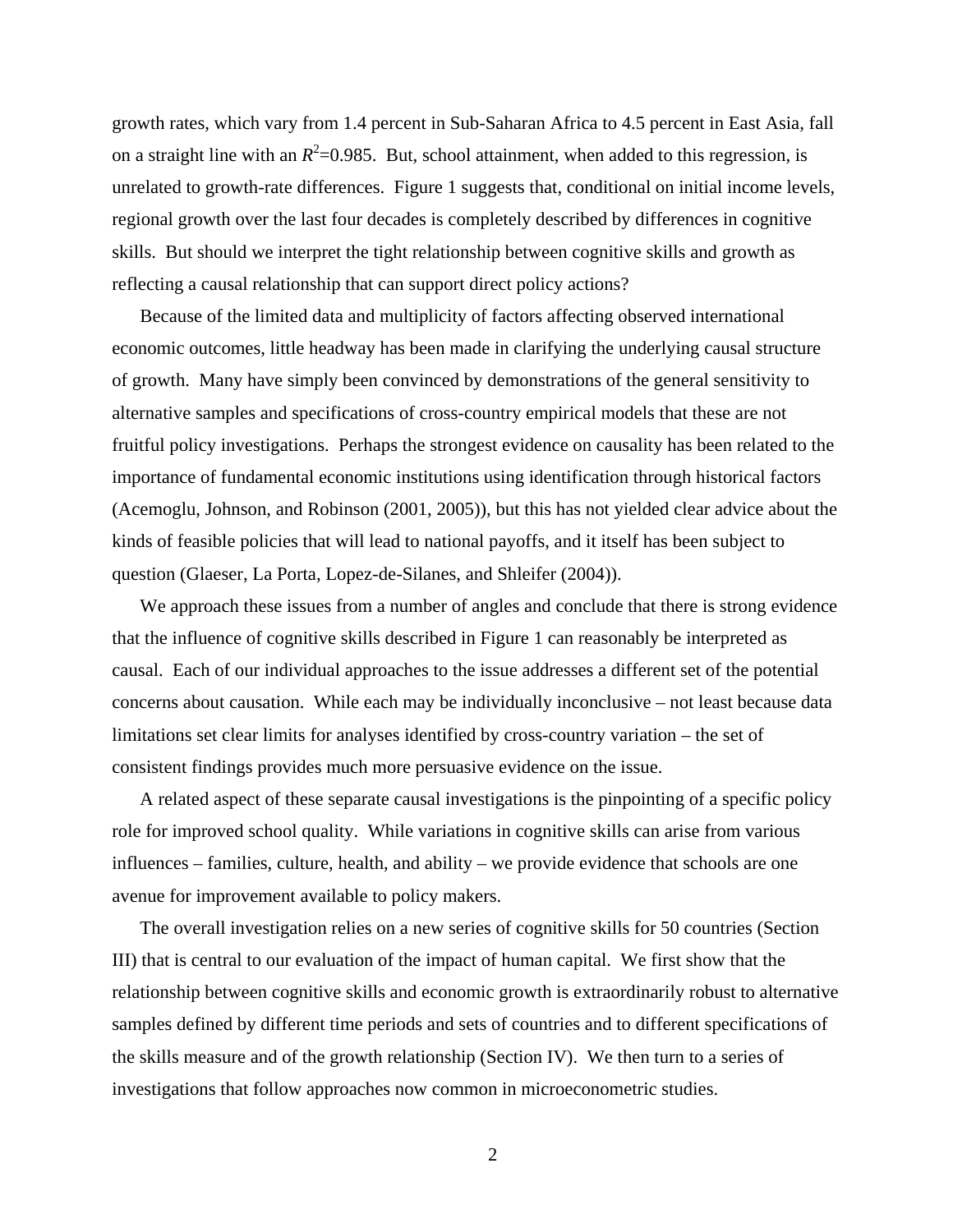To avoid potential reverse causation problems and to pinpoint the possible role of school policies, we instrument our test-score measures by characteristics of the school systems in the countries (Section V). This approach provides information on how variations in student outcomes that are related to institutional school policies affect growth and supports the potential for school policies to affect economic growth.

The aggregate instruments of institutional features could still be correlated with other features of economies such as cultural variations, health differences, or country-specific efficiency differences found both in the economy and in the organization of schools. Therefore, we develop two approaches in the spirit of a difference-in-differences analysis that separately factor out different potential threats to the identification of the impacts of cognitive skills.

The first difference-in-differences approach focuses on U.S. labor-market outcomes for immigrants (Section VI). We consider whether schooling-based cognitive-skill differences between immigrants educated at home and educated in the U.S. are related to how well a country's immigrants will do economically, holding constant cultural and other differences by country-of-origin fixed effects. Because we consider earnings in a single economy, country differences in basic economic institutions, the structure of industry, and the like are held constant, permitting clearer identification of the economic returns to cognitive skills. The results show that aggregate country differences in cognitive skills directly affect individual wages of immigrants – but only if they received their schooling in their home country.

The second difference-in-differences approach, using the intertemporal dimension of our newly devised database, ignores variations in levels of student achievement across countries altogether and investigates whether countries that have improved their cognitive skills over time have seen commensurate increases in their growth rates (Section VII). This analysis shows a close association between secular improvements in cognitive skills and increases in growth rates over time across OECD countries.

A final issue is that average test scores do not adequately reflect the range of policy options. Specifically, one could institute policies chiefly directed to the lower end of the cognitive distribution, such as the Education for All initiative, or one could aim more at the top end, such as the focused technological colleges of India. We investigate the impact on growth of a concentration on either end of the achievement distribution along with how these might interact with the nation's technology, enabled by the within-country-distribution dimension of our new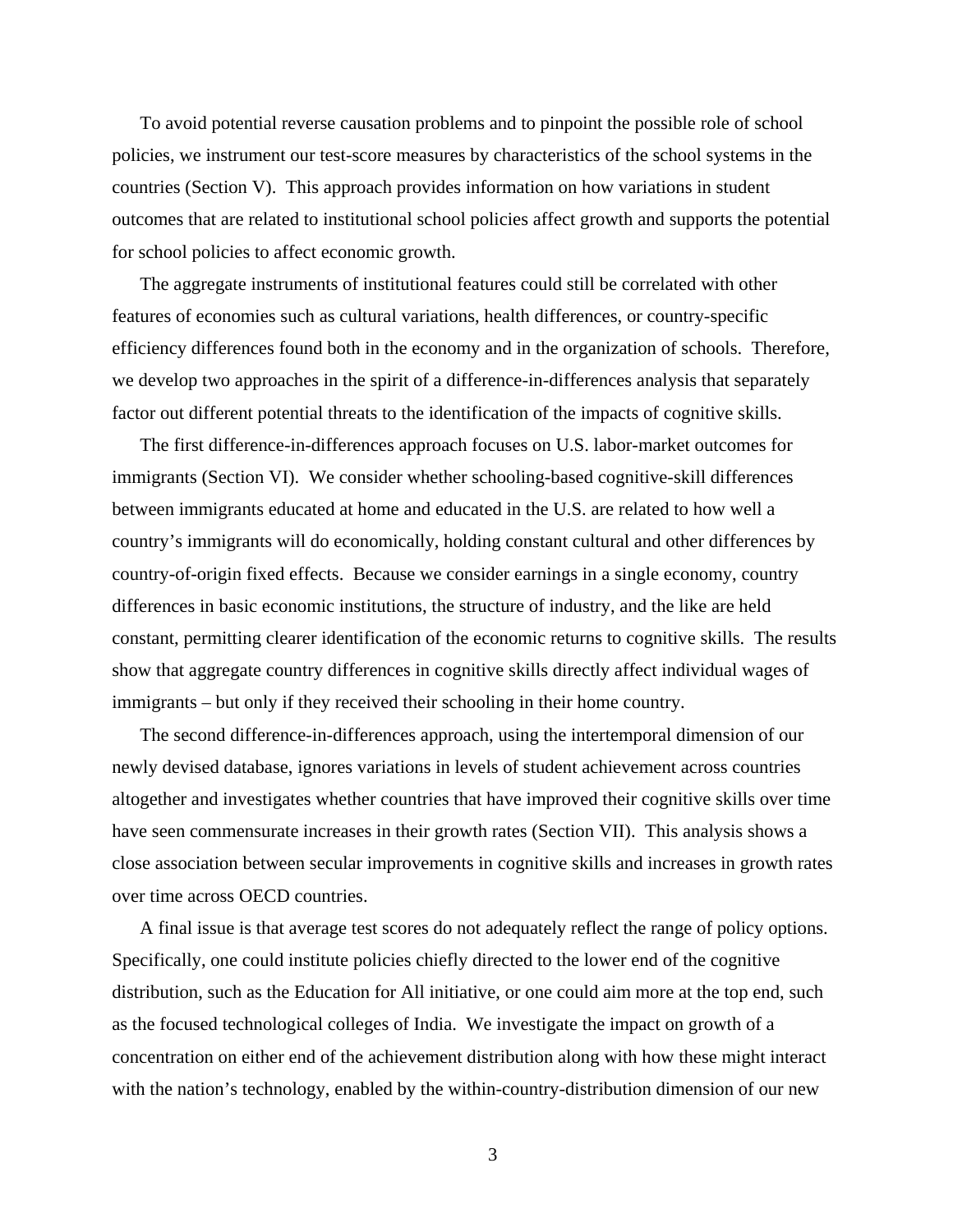database (Section VII). We find improving both ends of the distribution to be beneficial and complementary. The importance of the highly skilled is even more important in developing countries that have scope for imitation than in developed countries that are innovating.

In sum, the simple premise that improving the schools can produce benefits in national growth rates is strongly supported.

#### **I. Existing Literature on Schooling and Growth**

 $\overline{a}$ 

Recent interest in economic growth has led to an upsurge of empirical analyses of why some nations grow faster than others. The standard method for establishing the effect of education on economic growth is to estimate cross-country growth regressions where countries' average annual growth in gross domestic product (GDP) per capita over several decades is expressed as a function of measures of schooling and a set of other variables deemed to be important for economic growth. Following the seminal contributions by Barro (1991, 1997) and Mankiw, Romer, and Weil (1992), a vast literature of cross-country growth regressions, mostly using the important internationally comparable data on average years of schooling provided by Barro and Lee (1993, 2001) as the proxy for the human capital of an economy, has tended to find a significant positive association between quantitative measures of schooling and economic growth.<sup>3</sup> Various branches of subsequent work have attempted to distinguish among alternative mechanisms behind this association and have delved into measurement and specification issues – while generally supporting a role for schooling in determining growth.<sup>4</sup>

But, all analyses using average years of schooling as the human capital measure in crosscountry analyses implicitly assume that a year of schooling delivers the same increase in knowledge and skills regardless of the education system. For example, a year of schooling in

 $3$  For extensive reviews of the literature, see Topel (1999), Krueger and Lindahl (2001), and Pritchett (2006). The robustness of the association is highlighted by the extensive analysis by Sala-i-Martin, Doppelhofer, and Miller (2004): Of 67 explanatory variables in growth regressions on a sample of 88 countries, primary schooling turns out to be the most robust influence factor (after an East Asian dummy) on growth in GDP per capita in 1960-1996. <sup>4</sup> Hanushek and Woessmann (2008) discuss the alternative branches and their findings. These investigations are driven by varying, and contradictory, theoretical models about different mechanisms through which education may affect economic growth. First, education may increase the human capital of the labor force, which in turn increases labor productivity (as in augmented neoclassical growth theories; see, for example, Mankiw, Romer, and Weil (1992)). Second, education may increase the innovative capacity of the economy (as in theories of endogenous growth; see, for example, Lucas (1988), Romer (1990), Aghion and Howitt (1998)). Third, education may facilitate the diffusion and transmission of knowledge needed to implement new technologies (see, for example, Nelson and Phelps (1966), Welch (1970), Benhabib and Spiegel (2005)). Jamison, Jamison, and Hanushek (2007) provide some suggestive tests among these alternatives, and our estimates below relate to the predictions of the different models.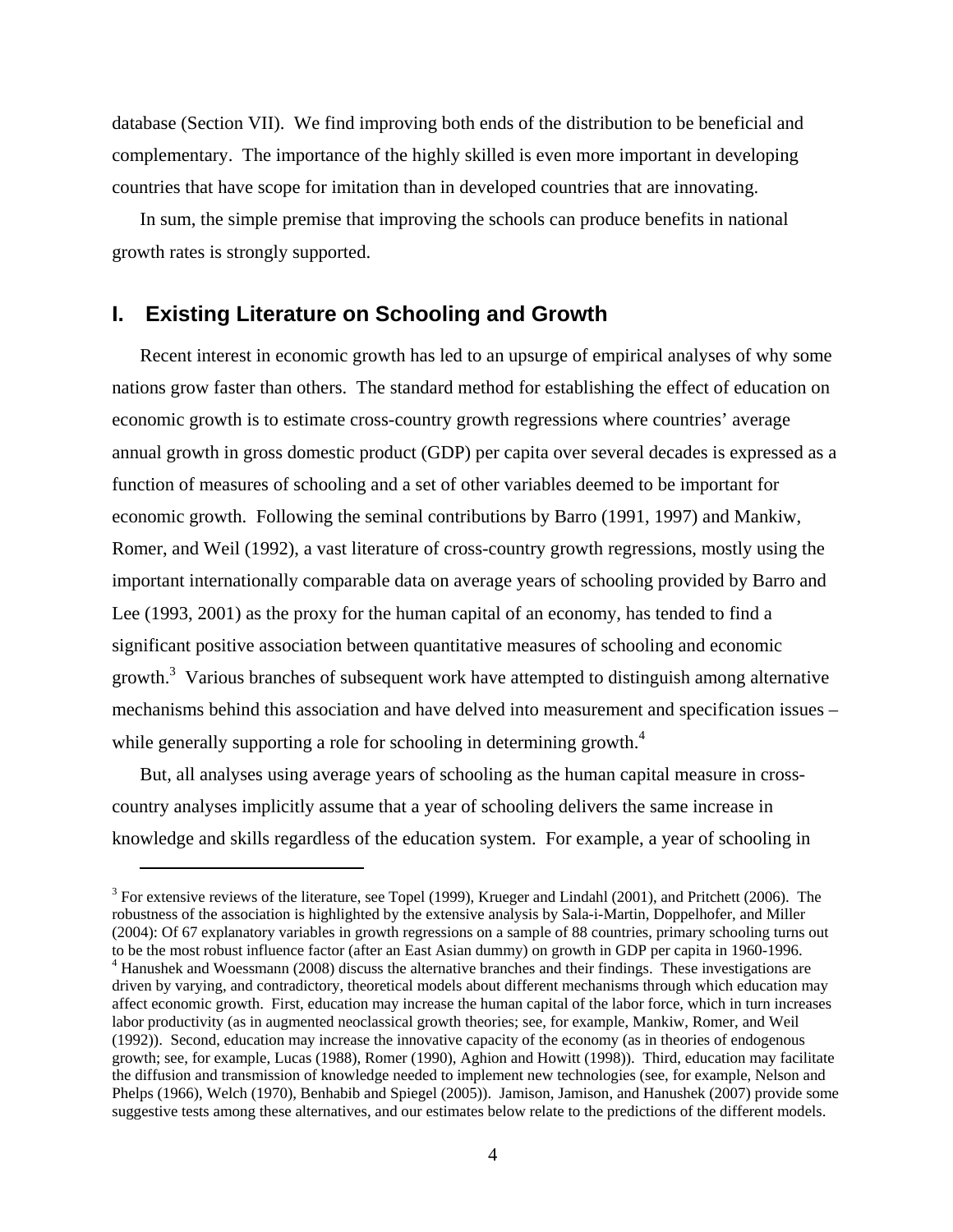Peru is assumed to create the same increase in productive human capital as a year of schooling in Japan. Equally as important, this measure assumes that formal schooling is the primary source of education and that variations in the quality of nonschool factors have a negligible effect on education outcomes.

An alternative perspective, developed over the past ten years, concentrates directly on cognitive skills. This work, which forms the foundation for our current analysis, alters the assessment of the role of education in the process of economic development significantly. When using data from the international student achievement tests through 1991 to build a measure of cognitive skills, Hanushek and Kimko (2000) find a statistically and economically significant positive effect of cognitive skills on economic growth in 1960-1990 that dwarfs the association between years of schooling and growth. In their model, adding cognitive skills to a base specification including only the initial level of income and years of schooling increases the variance in average annual growth rates of real GDP per capita that can be explained by the model from 33 to 73 percent among the 31 countries in their sample. At the same time, the effect of years of schooling is greatly reduced by including cognitive skills, leaving it mostly insignificant, while adding a variety of other factors leaves the effects of cognitive skills basically unchanged. The general pattern of results is duplicated by a series of other studies that pursue different tests and specifications along with different variations of skills measurement.<sup>5</sup>

However, the extent to which the associations found in these studies can be interpreted as a causal effect of cognitive skills remains unclear. Questions about the identification of underlying causal effects in cross-country growth models have existed for a long time. Beginning with the analysis of Levine and Renelt (1992), evidence of the sensitivity of results to model specification has been plentiful. In terms of schooling, Bils and Klenow (2000) provide convincing evidence of the endogeneity of school attainment in growth models. Further, it is unclear to what extent prior attempts to deal with endogeneity such as the panel data approaches of Barro (1997) or Vandenbussche, Aghion, and Meghir (2006) have been successful in a setting where the dominant information is in the cross-country variation.<sup>6</sup>

 $<sup>5</sup>$  Detailed discussion of the innovations and findings of past work is available in Hanushek and Woessmann (2008).</sup>

<sup>&</sup>lt;sup>6</sup> Aghion, Boustan, Hoxby, and Vandenbussche (2005) approach causality by relying on within-country variation.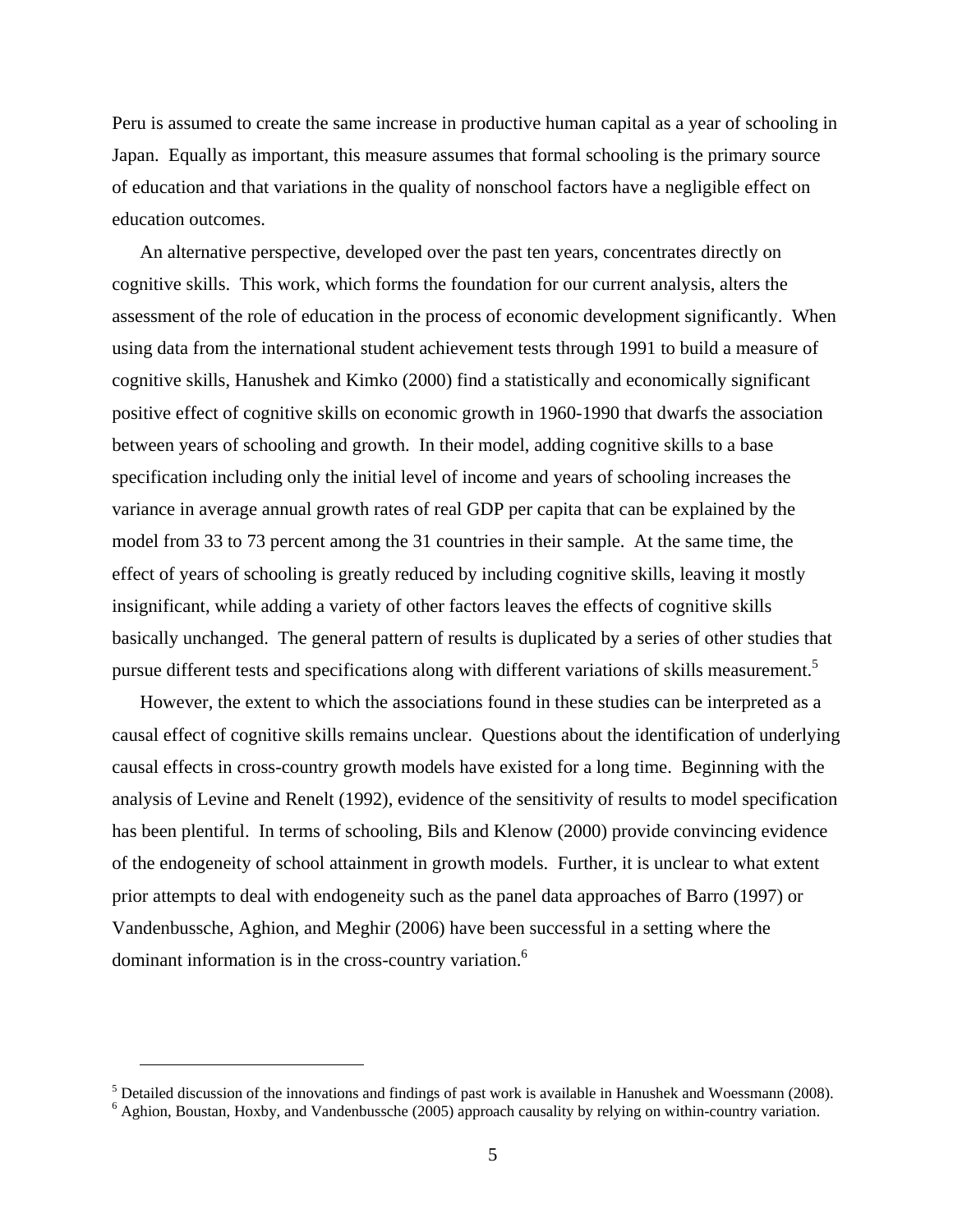#### **II. A Simple Growth Model with Cognitive Skills**

We begin with a very simple growth model: a country's growth rate (*g*) is a function of the skills of workers  $(H)$  and other factors  $(X)$  that include initial levels of income and technology, economic institutions, and other systematic factors. Skills are frequently referred to simply as the workers' human capital stock. For simplicity in equation  $(1)$ , we assume that *H* is a onedimensional index and that growth rates are linear in these inputs, although these are not important for our purposes.7

$$
(1) \t\t\t g = \gamma H + \beta X + \varepsilon
$$

It is useful at this stage to understand where the skills (*H*) might come from. As discussed in the extensive educational production function literature (Hanushek (2002)), these skills are affected by a range of factors including family inputs (*F*), the quantity and quality of inputs provided by schools (*qS*), individual ability (*A*), and other relevant factors (*Z*) which include labor market experience, health, and so forth as in:

(2) 
$$
H = \lambda F + \phi(qS) + \eta A + \alpha Z + \nu
$$

1

The schooling term combines school attainment (*S*) and its quality (*q*).

Human capital is nonetheless a latent variable that is not directly observed. To be useful and verifiable, it is necessary to specify the measurement of *H*. The vast majority of existing theoretical and empirical work on growth begins – frequently without discussion – by taking the quantity of schooling of workers (*S*) as a direct measure of *H*.

In our opinion, a more satisfying alternative is to focus directly on the cognitive skills component of human capital and to measure *H* with test-score measures of mathematics, science, and reading achievement.<sup>8</sup> The use of measures of cognitive skills has a number of potential advantages. First, they capture variations in the knowledge and ability that schools strive to produce and thus relate the putative outputs of schooling to subsequent economic success. Second, by emphasizing total outcomes of education, they incorporate skills from any source –

 $<sup>7</sup>$  The form of this relationship has been the subject of considerable debate and controversy. As we write it, it is</sup> consistent with a basic endogenous growth model. We generally keep this formulation, in part because we cannot adequately distinguish among alternative forms.

 $8$  Some researchers have suggested that test scores should be thought of as a measure of school quality (*q*), leading to use of test scores times years of schooling as a measure of *H*, but this ignores the influence of family factors and other elements of equation (2) that have been shown to be very important in determining cognitive skills.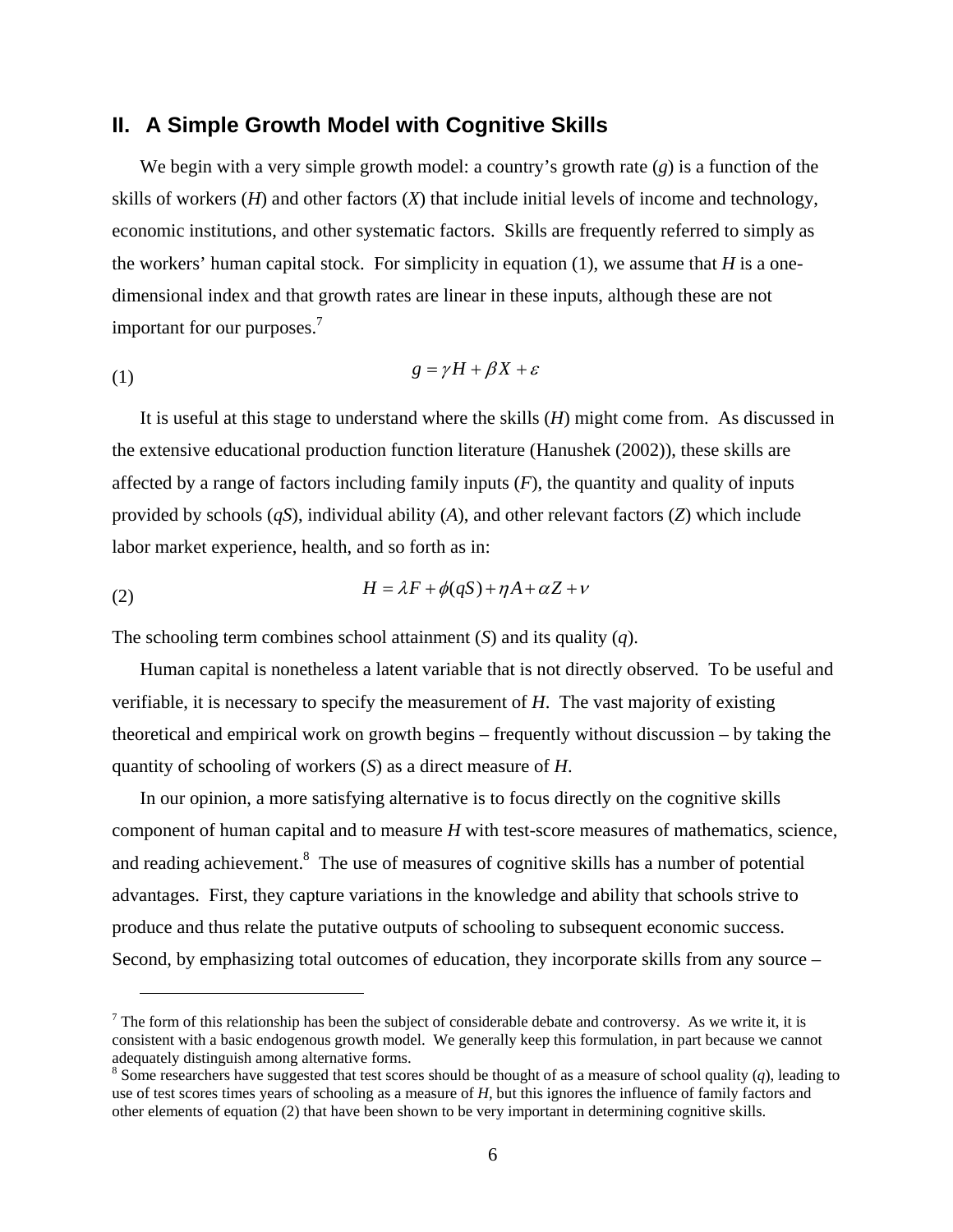families, schools, and ability. Third, by allowing for differences in performance among students with differing quality of schooling (but possibly the same quantity of schooling), they open the investigation of the importance of different policies designed to affect the quality aspects of schools.<sup>9</sup>

#### **III. Consistent International Measures of Cognitive Skills**

This analysis starts with the development of new measures of international differences of cognitive skills. The measures developed here extend those developed in Hanushek and Kimko (2000) to add new international tests, more countries, and intertemporal and within-country dimensions. They also deal with a set of problems that remained with the early calculations.

Between 1964 and 2003, twelve different international tests of math, science, or reading were administered to a voluntarily participating group of countries (see Appendix Table B2). These include 36 different possible scores for year-age-test combinations (e.g., science for students of grade 8 in 1972 as part of the First International Science Study or math of 15-year-olds in 2000 as a part of the Programme on International Student Assessment). Only the United States participated in all possible tests.

The assessments are designed to identify a common set of expected skills, which were then tested in the local language. It is easier to do this in math and science than in reading, and a majority of the international testing has focused on math and science. Each test is newly constructed, usually with no effort to link to any of the other tests.

We wish to construct consistent measures at the national level that will allow comparing, say, math performance of 13-year-olds in 1972 to that in 2003. This would permit us to compare performance across countries, even when they did not each participate in a common assessment, as well as track performance over time. It would also provide the ability to aggregate scores across different years, ages, and even subjects as appropriate. The details of this construction along with the final data are found in Appendix B. Here we simply sketch the methodology.

<u>.</u>

<sup>&</sup>lt;sup>9</sup> Some recent work has introduced the possibility that noncognitive skills also enter into individual economic outcomes (see importantly Bowles, Gintis, and Osborne (2001), Heckman, Stixrud, and Urzua (2006), and Cunha, Heckman, Lochner, and Masterov (2006)). Hanushek and Woessmann (2008) integrate noncognitive skills into the interpretation of general models such as above and show how this affects the interpretation of the parameter on school attainment and other estimates. While there are no agreed-upon measures of noncognitive skills, at the aggregate level they might well be incorporated in "cultural differences," something that we address in the analysis below.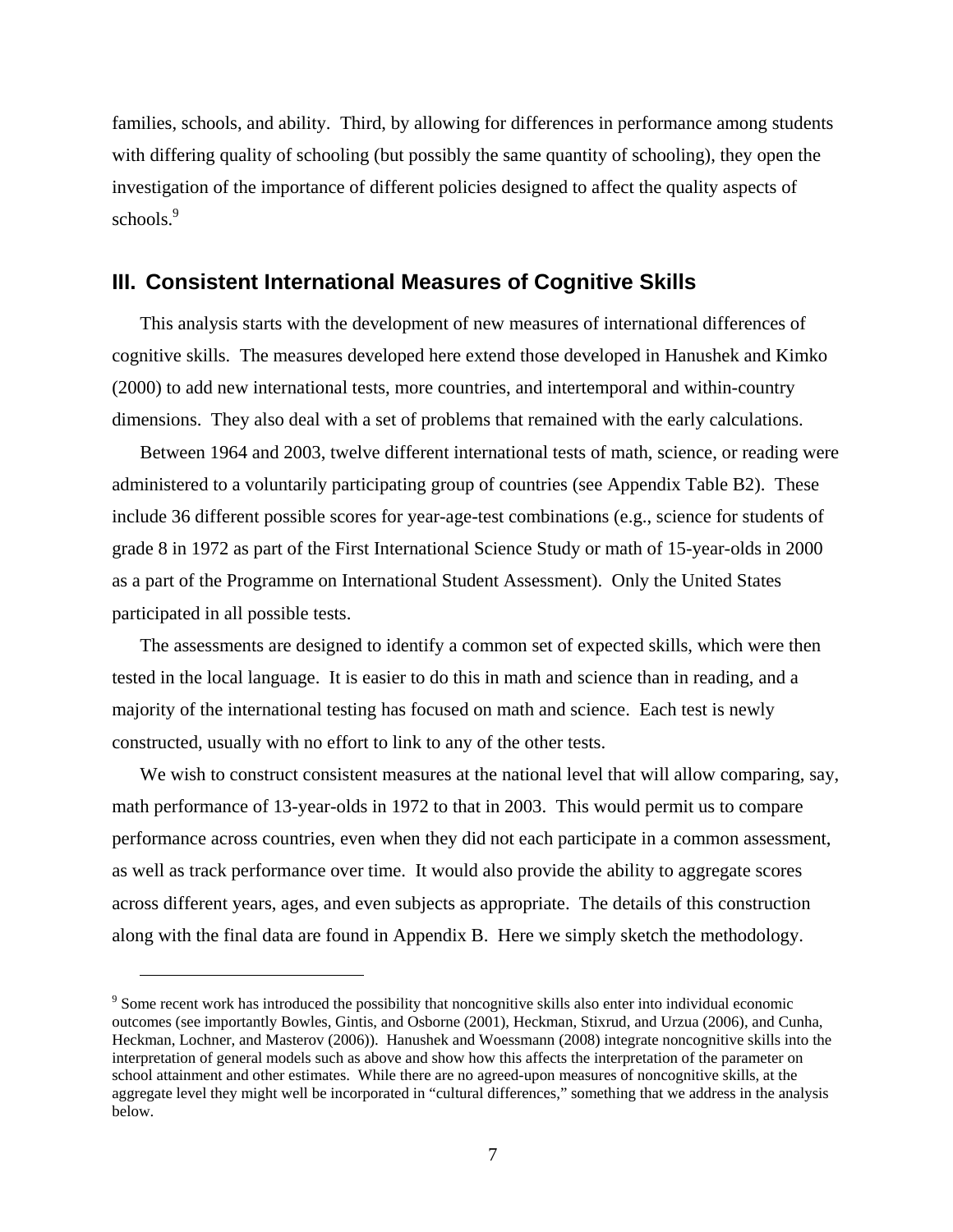Because the test distribution is normal within the OECD sample, our construction of aggregate country scores focuses on transformations of the means and variances of the original country scores in order to put them each into a common distribution of outcomes.

*Test-Score Levels across Assessments*. Comparisons of the difficulty of tests across time are readily possible because the United States has participated in all assessments and because there is external information on the absolute level of performance of U.S. students of different ages and across subjects. The United States began consistent testing of a random sample of students around 1970 under the National Assessment of Educational Progress (NAEP). By using the pattern of NAEP scores for the U.S. over time, it is possible to equate the U.S. performance across each of the international tests.

*Test-Score Variance across Assessments*. The comparison of performance of other countries to the U.S. requires a distance metric for each test. Each assessment has varying country participation and has different test construction so that the variance of scores for each assessment cannot be assumed to be constant. Our approach is built on the observed variations of country means for a group of countries that have well developed and relatively stable educational systems over the time period.<sup>10</sup> We create the "OECD Standardization Group" (OSG) by using the thirteen OECD countries that had half or more of the relevant population attaining a secondary education in the 1960s (the time of the first tests). For each assessment, we then calibrate the variance in country mean scores for the subset of the OSG participating to the variance observed on the PISA tests in 2000 (when all countries of the OSG participate). The identifying assumption of this approach is that the *variance* in the mean performance among a group of relatively stable education systems does not change substantially over time.

By combining the adjustments in levels (based on the U.S. NAEP scores) and the adjustment in variances (based on the OECD Standardization Group), we can directly calculate standardized scores for all countries on all assessments. Each age group and subject is normalized to the PISA standard of mean 500 and individual standard deviation of 100 across OECD countries. We can then aggregate scores across time, ages, and subjects as we desire.

<sup>&</sup>lt;sup>10</sup> The development of aggregate scores by Hanushek and Kimko (2000) and by Barro (2001) assumed that the test variances across assessments were constant, but there is no reason for this to be the case. Our approach is in the spirit of Gundlach, Woessmann, and Gmelin (2001).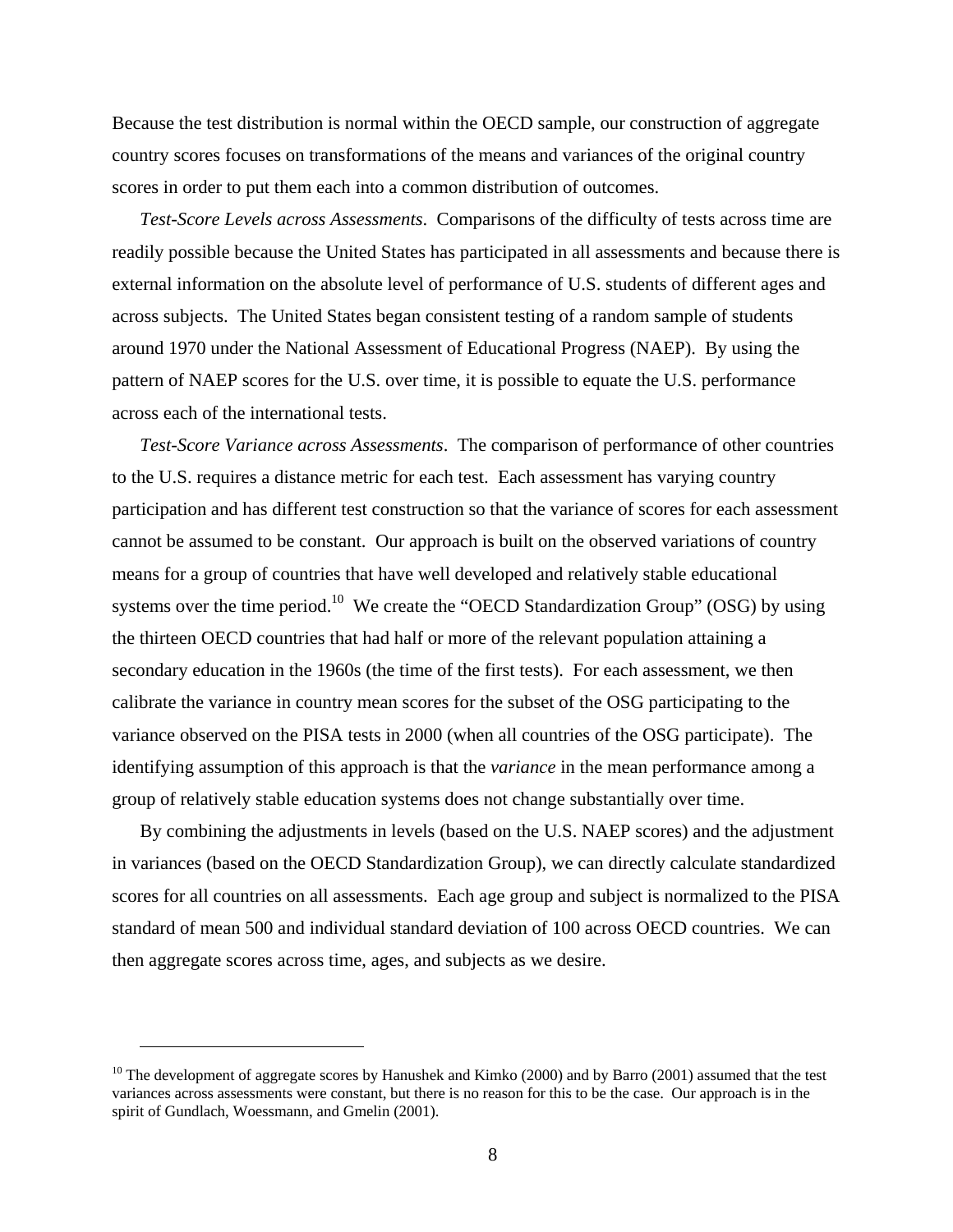#### **IV. Stability of the Cognitive Skills-Growth Relationship**

The basic growth model in equation (1) is estimated for the 50 countries with cognitive-skill and economic data over the period  $1960-2000$ .<sup>11</sup> Cognitive skills are measured by the simple average of all observed math and science scores between 1964 and 2003 for each country.

As a comparison to prior cross-country analyses, the first column of Table 1 presents estimates of a simple growth model with school attainment.<sup>12</sup> While this model explains onequarter of the variance in growth rates, adding cognitive skills increases this to three-quarters of the variance. The test score is strongly significant with a magnitude that is unchanged by excluding school attainment (col. 2), including initial attainment in 1960 (col. 3), or including average attainment over the period (col. 4). School attainment is never statistically significant in the presence of the direct cognitive-skill measure of human capital.

One standard deviation in test scores (measured at the OECD student level) is associated with a two percentage points higher average annual growth rate in GDP per capita across 40 years.

The remaining columns of Table 1 provide alternative perspectives on these basic results. Estimating the model with regression techniques robust to outliers yields virtually identical coefficient estimates to those including Nigeria and Botswana, the two significant outlier countries in the growth equation (col. 5).<sup>13</sup> Because the robust model assigns essentially zero weight to these two observations, they are dropped from the remaining models. Including fixed effects for the eight world regions depicted in Figure 1 (so that no between-region variation in test scores is used in the estimation) reduces the estimated test effect to 1.7 (col. 6).

The final two columns consider economic institutions. Acemoglu, Johnson, and Robinson (2001, 2005) argue that historic factors surrounding the colonization of nations affected economic institutions and that we can thus isolate the causal impact of institutions on growth. On the other hand, Glaeser, La Porta, Lopez-de-Silanes, and Shleifer (2004) argue that the colonists brought human capital in addition to knowledge of good societal institutions and that it

 $11$  See Appendix B for details on the country sample. The source of the income data is version 6.1 of the Penn World Tables (cf. Heston, Summers, and Aten (2002)). The data on years of schooling are an extended version of the Cohen and Soto (2007) data. Descriptive statistics are found in Appendix Table C1.

<sup>&</sup>lt;sup>12</sup> While not the focal point of this analysis, all specifications include GDP per capita in 1960, which provides consistent evidence for conditional convergence, i.e., countries with higher initial income tend to grow m  $^{13}$  The specific robust regression technique reported is Stata's *rreg* command, which eliminates gross outliers with Cook's distance measure greater than one and iteratively downweights observations with large absolute residuals.

The OLS estimate of the test effect in the 52-country sample is 1.752 (*t*-statistic 5.75). Nigeria and Botswana each participated only in a single international test.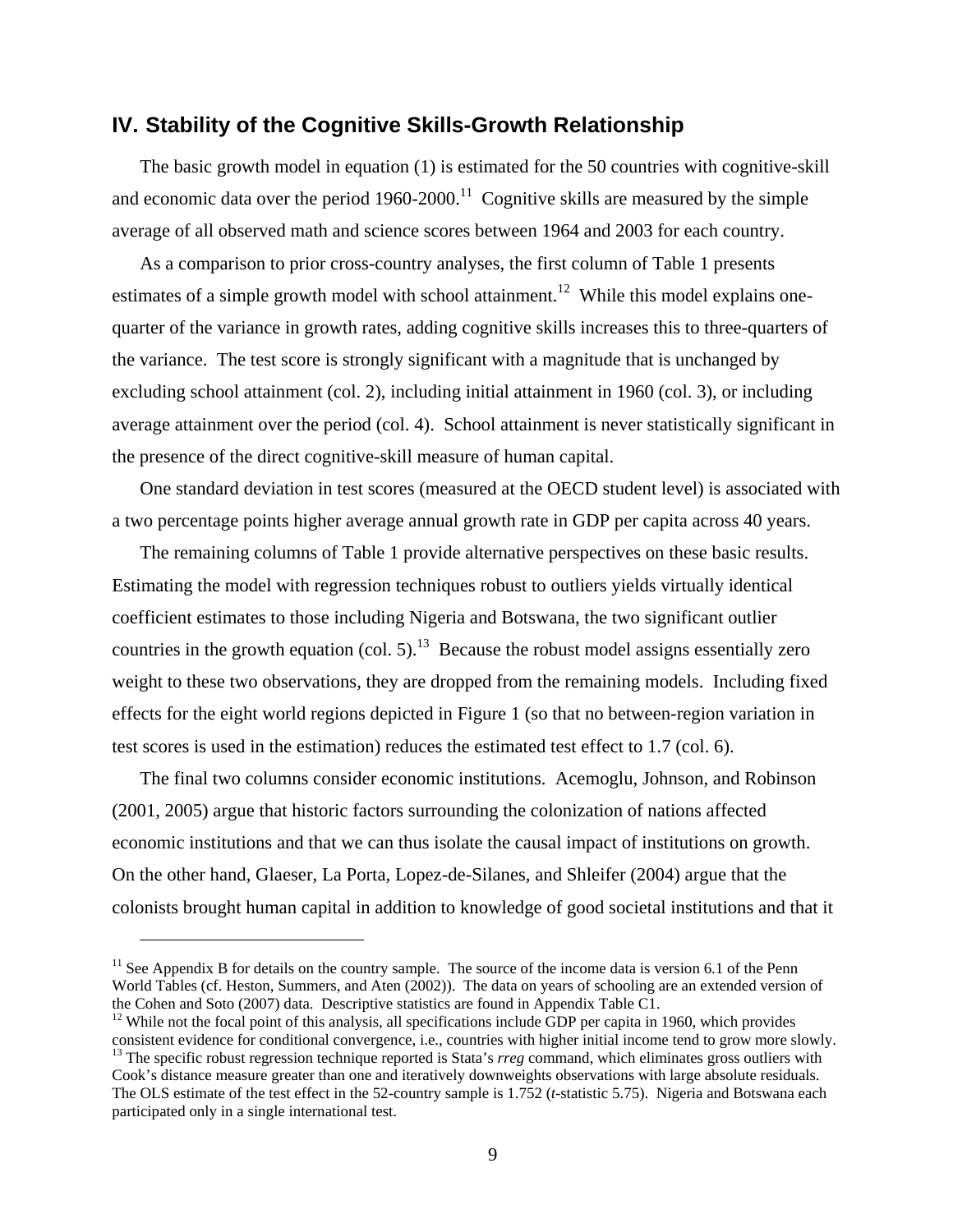is more likely that better human capital led both to the development of good institutions and higher economic growth. This latter perspective highlights the difficulty of using measures that reflect economic institutions from near the end of the observed growth period and that might better be thought of as outcomes of growth itself. We add institutional differences for openness of the economy and security of property rights (col.  $7)^{14}$  and for these plus fertility rates and location in the tropics (col. 8) into our growth models.<sup>15</sup> These reduce the estimated test-score effect to around 1.25, but the effect of cognitive skills remains strongly statistically significant. In the spirit of the Glaeser, La Porta, Lopez-de-Silanes, and Shleifer (2004) critique, we interpret the reduced estimates of test scores as a lower bound on the true effect, since the institutional measures include any direct effects of cognitive skills on the development of good institutions. Finally (not shown), the stock of physical capital per adult in 1960 does not enter the basic growth model significantly and does not affect the test-score coefficient.

While the estimated effect of test scores varies some across these different specifications, the cognitive-skill coefficients are always very significant and the variation is quite limited: A move of one standard deviation of individual student performance translates into 1.2-2.0 percentage points difference in annual growth rates, other things equal. How much is one standard deviation in performance? The difference between the U.S. average and the top performers on the PISA tests is approximately 0.4 standard deviations, while the difference between the average Mexican student and the rest of the OECD was approximately one standard deviation.

Two important questions that relate to interpretation arise, and we consider a wide range of alternative specifications that demonstrate the stability of the estimates. The first set of issues is whether the sample of countries or years of observation heavily influences the results, thus implying that the results are potentially driven by other, unmeasured factors. The second is whether the specific measure of cognitive skills drives the estimates.

Table 2 provides the matrix of estimated cognitive-skill coefficients across different samples of observations. The columns consider sample sensitivity and concentrate on whether the overall

<sup>&</sup>lt;sup>14</sup> The measure of openness is the Sachs and Warner (1995) index reflecting the fraction of years between 1960 and 1998 that a country was classified as having an economy open to international trade, based on five factors including tariffs, quotas, exchange rate controls, export controls, and whether or not a socialist economy. Following Acemoglu, Johnson, and Robinson (2001), the measure of security of property rights is an index of the protection against expropriation risk, averaged over 1985-1995, from Political Risk Services, a private company which assesses the risk that investments will be expropriated in different countries.

<sup>&</sup>lt;sup>15</sup> While openness and security of property rights enter the model (jointly) significantly, fertility and tropical location do not.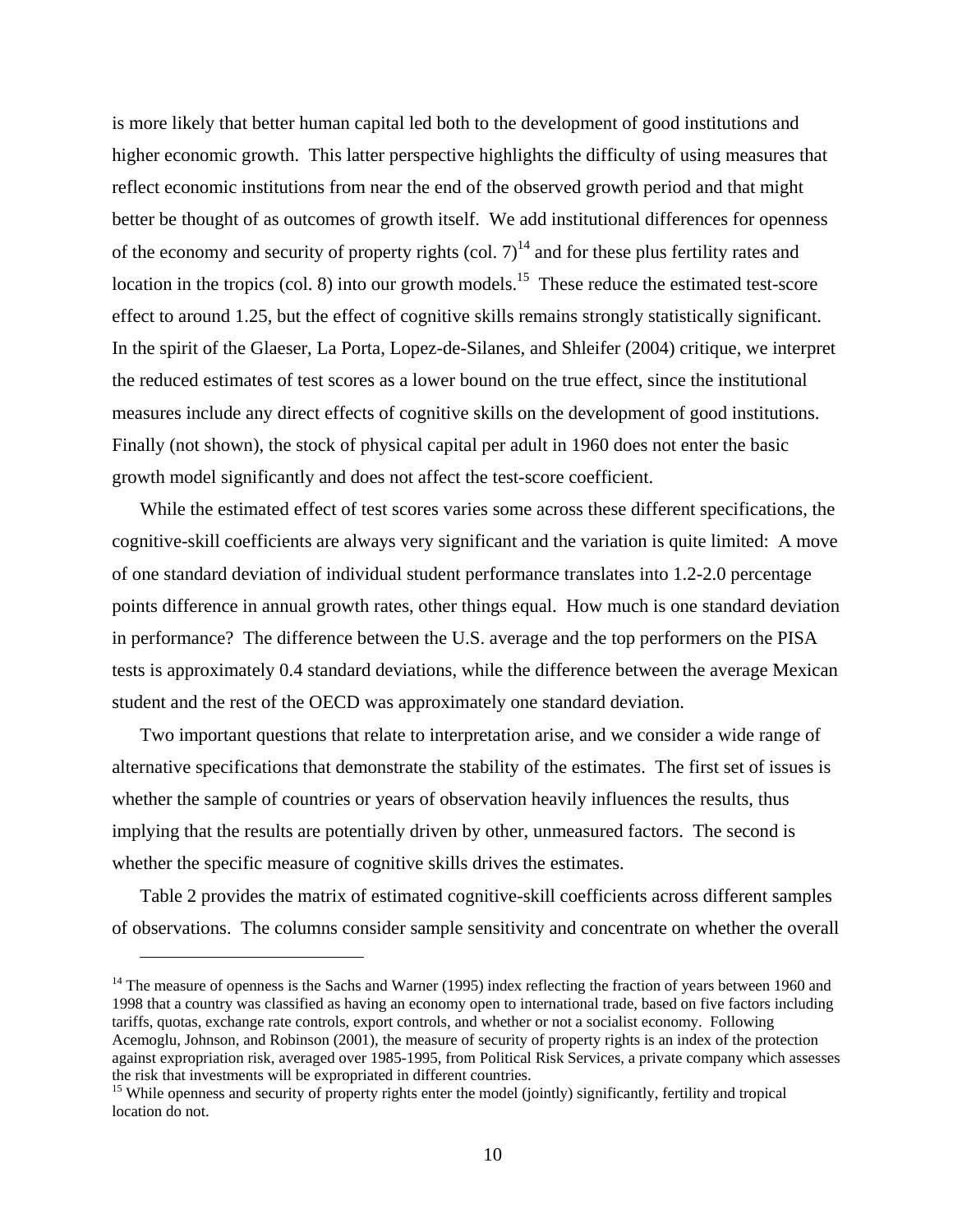results are driven by specific subsets of countries, which might indicate that the cognitive-skill measures simply proxy for other facets of the economies. The two rows consider basic sensitivity to test measurement, because the measurement may interact with the sample sensitivity. The top row focuses on the average of all observed math and science scores – as presented previously – while the second includes just lower-secondary-school scores. Each entry comes from a separate regression that includes GDP per capita in 1960 and school attainment.

The first two comparisons (col. 2-3 and col. 4-5) present evidence on whether cognitive skills are more or less important in developed countries. The first comparison divides the estimation into the 23 OECD countries and 27 non-OECD countries, while the second comparison divides countries into above and below the median level of per-capita GDP in 1960. The statistically significant difference of high-income and lower (below median)-income countries indicates that developing countries are somewhat more affected by cognitive skills than developed countries.<sup>16</sup> This larger impact of skills in low-income countries is consistent with the arguments by Glaeser, La Porta, Lopez-de-Silanes, and Shleifer (2004) that nearly all poor countries in 1960 were dictatorships, some of which developed better societal institutions as an outcome of growth rather than a cause. The countries that did better in terms of growth were those with higher human capital, supporting the larger coefficient on human capital in the poor countries. Nonetheless, variations in math and science skills remain very important in distinguishing among growth rates of the developed countries.

A portion of the influence of cognitive skills comes from the high growth of East Asian countries. As shown in column 6, excluding the ten East Asian countries lowers the estimated impact of math and science skills to 1.3, but it remains highly significant in the remaining countries. In other words, the overall estimates, while influenced by the East Asian growth experience, are not simply identifying the high growth – high test-score position of East Asia, which would raise the possibility that the growth relationships might be driven by other factors that were simply correlated with East Asian test performance if true.

The growth estimates are meant to identify long-run factors, but the sample period of 1960- 2000 includes subperiods of world stagnation, fast growth, and financial crises. Some have suggested, for example, that the observed growth rates are dominated by the early-period growth

<sup>&</sup>lt;sup>16</sup> While not shown, the school attainment measures are insignificantly related to growth even among the developing countries where the levels are low and where there is considerable cross-country variance.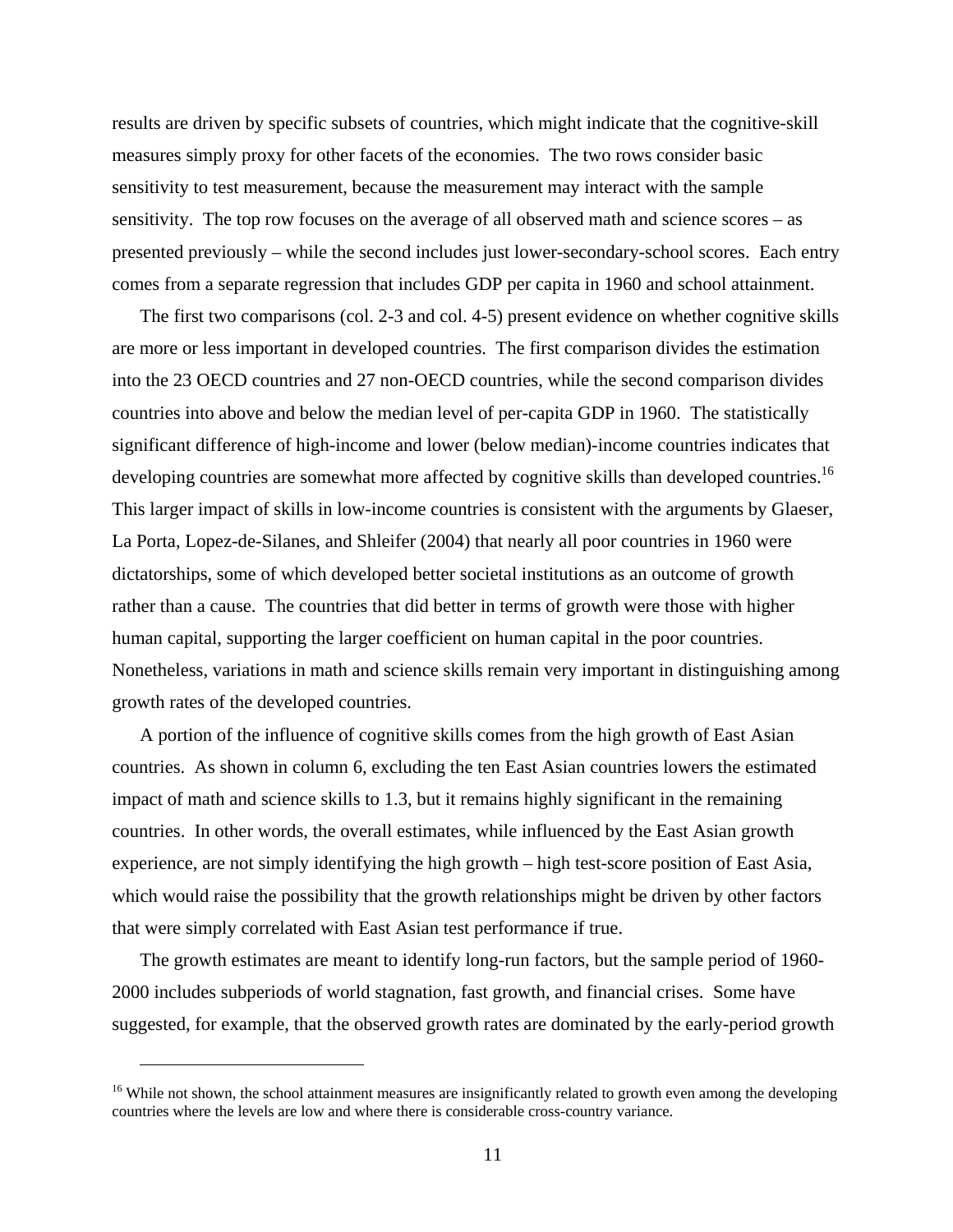explosion of East Asia and that this changed considerably with the financial crises of the late 1990s (Ramirez, Luo, Schofer, and Meyer (2006)). Our results (col. 7 and 8) indicate, however, a consistent impact of cognitive skills across the period that, if anything, has grown stronger in the second half of our observations. Indeed, the estimated impact doubles in the most recent period, consistent with various arguments that, at least for the U.S. and OECD countries, the importance of skills has increased (Murnane, Willett, and Levy (1995), Katz and Autor (1999), and Goldin and Katz (2008)). The same impact on 1980-2000 growth is found when restricting the test scores to measures obtained before 1985 (available for only 22 countries), so that test scores nearly fully pre-date the growth period (col. 9).

Finally, the level of schooling and cognitive scores are correlated across our sample ( $r=0.62$ ), in part because of the differences between developed and developing countries. The separation of the impact of cognitive skills from that of school attainment in our estimation relies upon information where these two diverge, and it might be a peculiar set of countries in terms of growth where the pattern of school attainment and skills varies most. The final two columns divide countries based on deviations of cognitive scores from school attainment. Specifically, the "score-schooling outliers" are the 25 countries with the largest residuals when test scores are regressed on attainment, and the "score-schooling core" are the 25 with the smallest residuals. Interestingly, the relationship between cognitive skills and growth is virtually the same across these two samples, revealing that the results are not driven by "peculiar" countries in the production of cognitive skills.

The preceding results hold looking across columns, but the pattern also obtains for the alternative measures of test scores. The estimated coefficients using only lower-secondaryschool math and science scores are systematically a little smaller than those from all scores, which may reflect attenuation bias when using fewer test observations in the construction of the cognitive-skill measure, but there are no changes in patterns across any of the columnar comparisons. This test-score measure excludes any test in primary schooling or in the final year of secondary education. Test scores at the end of the secondary level, which combine the knowledge accumulated over primary and secondary schooling, may be most relevant for the labor force, but, at the same time, the duration of secondary education differs across countries, so that tests performed in the final year of secondary schooling may not be as readily comparable across countries. Further, given differing school completion rates, tests in the final year of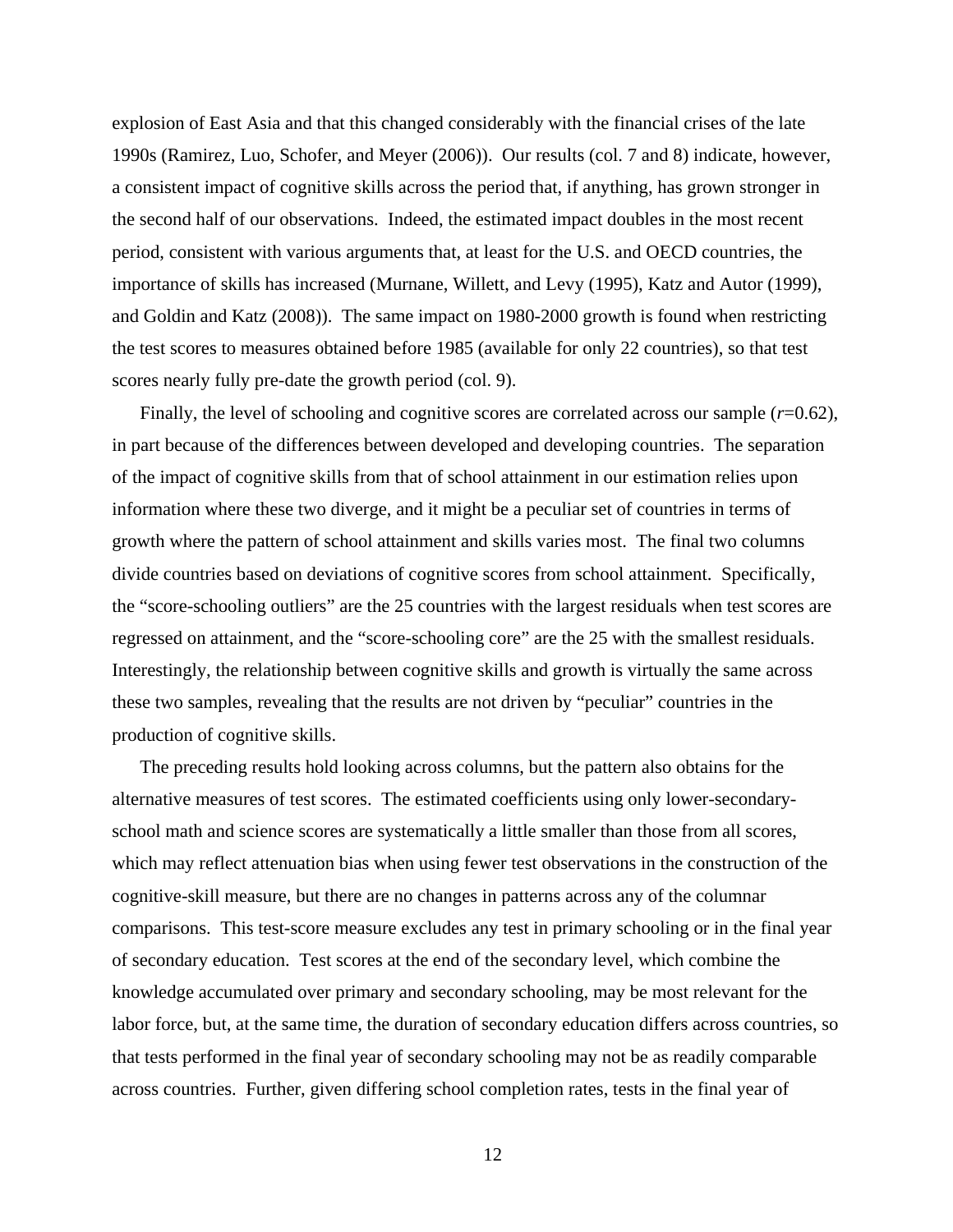secondary schooling may produce samples with differential selectivity of test takers. Yet neither the primary-school tests nor the tests in the final secondary year are crucial for the results.

Table 3 provides more detail on sensitivity to the measure of cognitive skills, comparing several additional plausible alternatives for the aggregation of scores, including using math, science, and reading scores separately. We also provide breakdowns by OECD and non-OECD countries, although this breakdown makes little qualitative difference and we concentrate on the variations in aggregate test information found in the table rows.

Results are qualitatively the same when using only scores on tests performed since 1995 (row A). These recent tests have not been used in previously available analyses and are generally viewed as having the highest standard of sampling and quality control. Likewise, results are robust to using tests scores since 1995 for just lower secondary grades (row B).

A drawback of using only the more recent tests is that such an approach requires a strong version of the assumption that test performance is reasonably constant over time, because it relates test performance measured since 1995 to the economic data for 1960-2000. To make sure that higher previous economic growth is not driving the measured test performance, the testscore measure used in row C disregards all tests since the late 1990s. Our results turn out to be robust, with a point estimate on the test-score variable that is significantly higher (sample reduced to 34 countries). Our results are also robust to using the average early test scores as an instrument for the average of all test scores in a two-stage least-squares regression, in order to utilize only that part of the total test-score measure that can be traced back to the early test scores (row D). In sum, the results are not driven by either early or late test scores alone.

The remainder of the table investigates different combinations of the math, science, and reading tests. While we were concerned about the reliability of the reading tests and thus have focused on math and science, the use of reading tests provides similar results in the growth models (rows E-G). In a specification that enters the different subjects together (panel H), the three are always jointly significant at the 1% level and higher, even though the science effect gets smaller and the reading effect loses significance in the joint model.

The overall picture from this sensitivity analysis is that the estimated effect of cognitive skills on growth is robust to a range of samples, specifications, and measurements. This finding contrasts sharply with many previous analyses that use years of schooling as the human capital measure, beginning with Levine and Renelt (1992) and continuing through Pritchett (2006).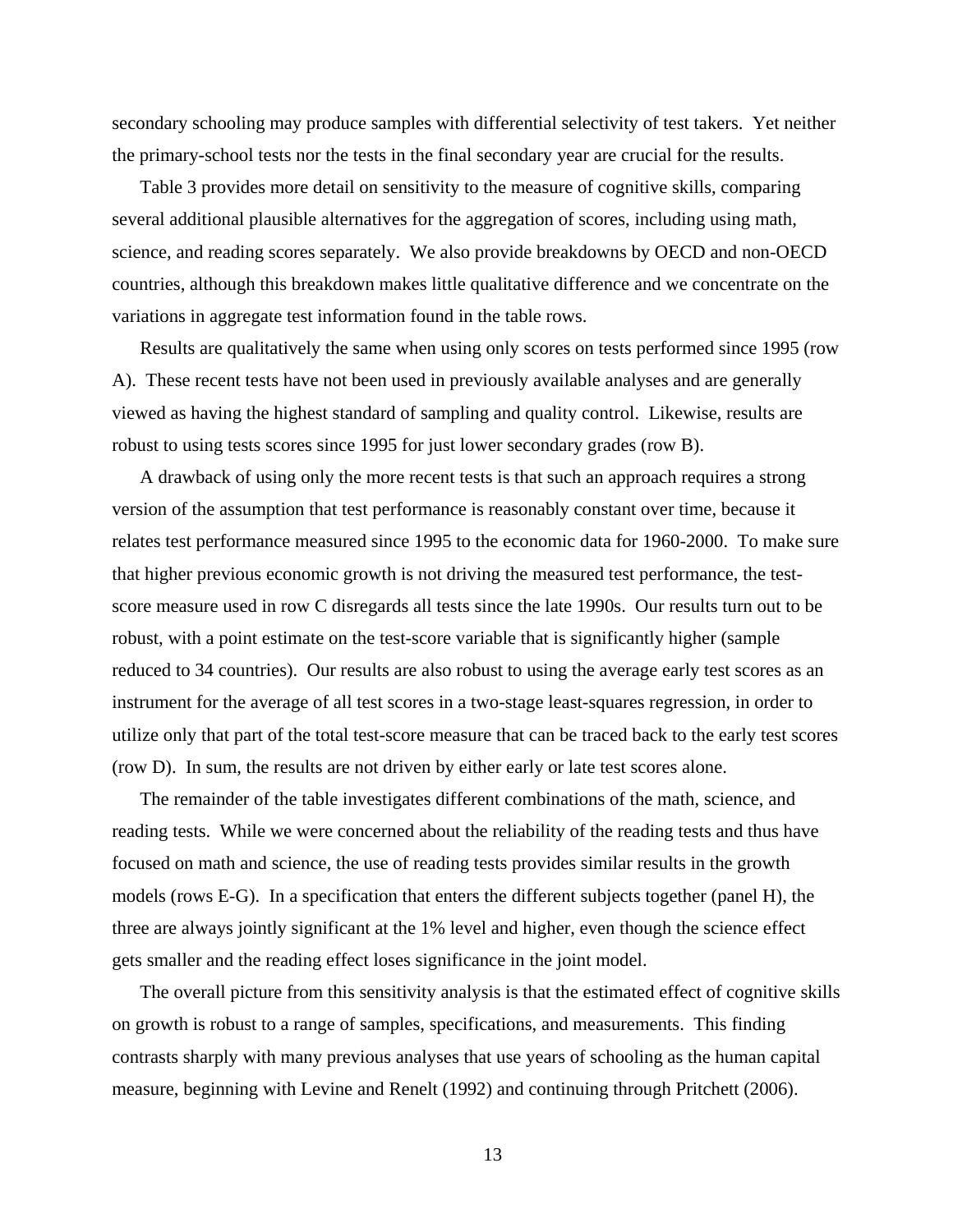### **V. Variations in Cognitive Skills Driven by Schools: Instrumental Variable Models**

The main subject of this paper is that the stylized facts from cross-sectional growth regressions using existing variation across countries may be hampered by endogeneity biases. Endogeneity of cognitive skills could arise because nations with conditions favorable to economic growth and performance also produce high test performance. This correlation could arise because of cultural factors, historically good economic institutions, variations in health status, or any other set of factors that lead to strong economic performance might also be systematically related to high cognitive skills. Indeed, it does not matter whether such relationships are causal or purely associational. If these factors are omitted from the growth estimation, they will tend to bias the coefficient on cognitive skills. Likewise, there might be reverse causality if economic growth facilitates investments in the school system or increases family resources that improve cognitive skills.

Even if the cognitive skills-growth relationship is causal, the results presented so far would only be relevant for school policy if the variation in cognitive skills emanating from school policies is in fact related to economic growth. As noted, cognitive skills are likely to depend not only on formal schooling but also on non-school factors such as families, peers, and ability. Therefore, it is important to establish any links with school policy levers.

One means of addressing the set of issues is to use measures of the institutional structure of the school systems as instruments for the cognitive-skill measure, thereby focusing only that part of the international variation in cognitive skills that can be traced back to international differences in school systems. We use several institutional features – notably the existence of external exit exam systems, the share of privately operated schools, and the centralization of decision-making – that have been shown in the literature on international educational production to be associated with student achievement (see Woessmann (2007) for a review).

While other school policies such as those surrounding educational spending may well be endogenous to the growth process, these institutional features can plausibly be assumed uncorrelated with the regression disturbances of our models. First, many educational institutions such as the existence and extent of private schooling reflect long-standing polices embedded in education law and thus are not outcomes of the growth process per se (see, for example, the review of private schooling across countries in Glenn and De Groof (2002)). Second, while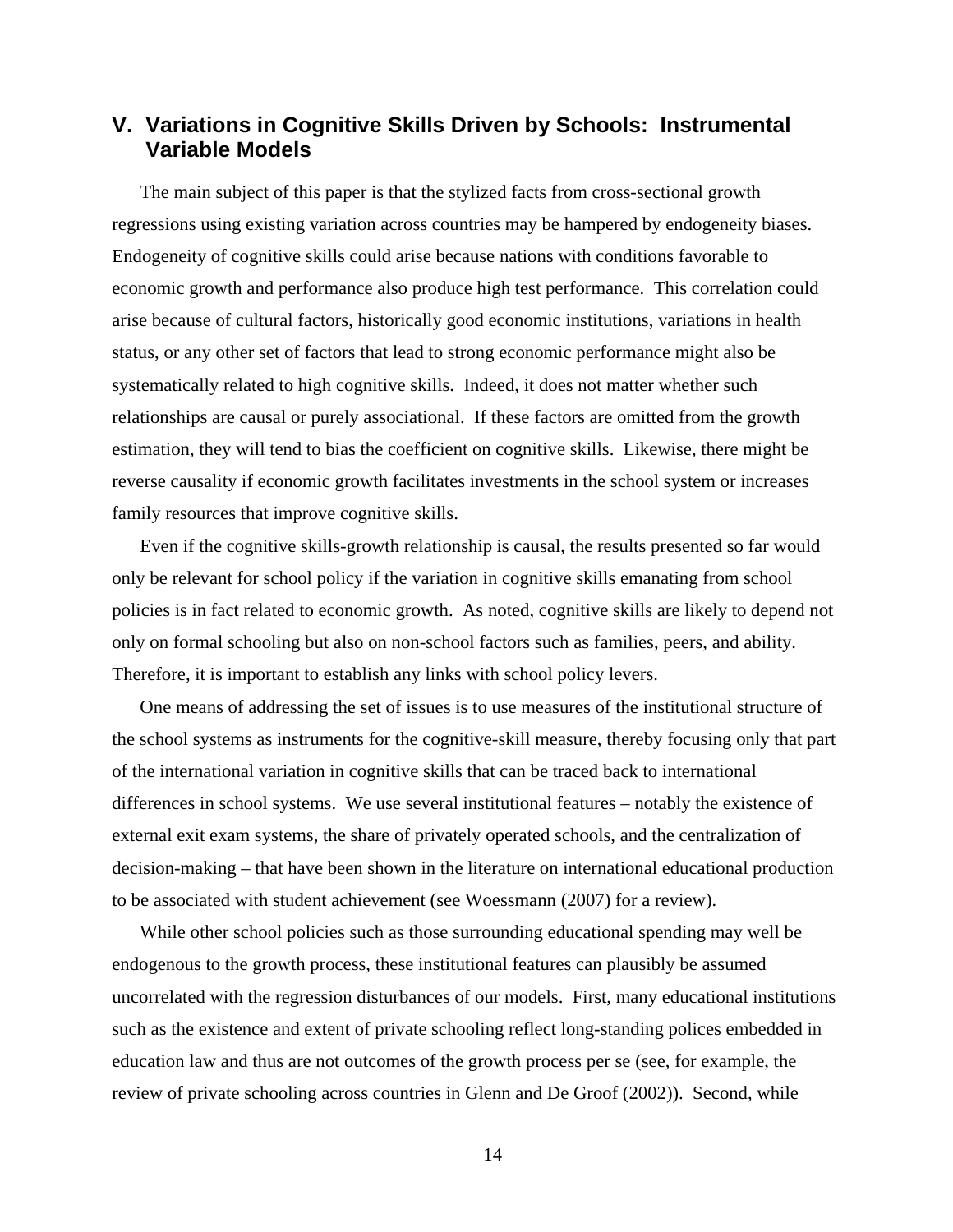there have been some trends in these institutions – such as the slow movement toward decentralizing school decision-making – there is no suggestion that this reflects either growth or other systematic differences in cultural and economic systems.17 Third, there is empirical support from the literature on educational production that these institutional effects on student learning are robust to including regional fixed effects in cross-country analyses, to withincountry analyses, and to the use of historical instruments (see Woessmann (2003a, 2007), West and Woessmann (2008)). These results suggest that institutional impacts are not driven by cultural differences and do not suffer directly from reverse causality.

External exit exam systems are a devise to increase accountability in the school system that has been repeatedly shown to be related to better student achievement (see Bishop (2006) for a review).<sup>18</sup> The first specification reported in Table 4 uses the share of students in a country who are subject to external exit exams as an instrument for our measure of cognitive skills in the growth regression. The first-stage results confirm a statistically significant association between external exit exams and cognitive skills. The effect of cognitive skills on economic growth in the second stage of the instrumental variable (IV) estimation is statistically significant and close to the OLS estimate.<sup>19</sup> However, the relatively low *F*-statistic of the instrument in the first stage indicates the possibility of a weak instrument problem. Instruments that are only weakly correlated with the endogenous explanatory variable may actually increase estimation bias and compromise the reliability of the conventional asymptotic approximations used for hypothesis testing. Thus, we also report estimates based on the modification of the limited information maximum likelihood (LIML) estimator by Fuller (1977), but the results are hardly affected.<sup>20</sup> While the confidence band of the conditional likelihood ratio test proposed by Moreira (2003)

<sup>19</sup> The Durbin-Wu-Hausman test does not reject the exogeneity of cognitive skills at conventional levels.

<sup>&</sup>lt;sup>17</sup> Glenn and De Groof (2002), p. 267, note that "there has been in most Western democracies a slow but very marked shift in the allocation of responsibility for the organization and control of education, in the public as well as the nonpublic education sector, through decentralization of various aspects of decision-making to the local school community." The cross-country details suggest no obvious political or cultural differences in these trends.

<sup>&</sup>lt;sup>18</sup> Data on external exit exams are available for 43 countries in Woessmann, Luedemann, Schuetz, and West (2009), who update Bishop (2006)'s collection from reviews of comparative-education studies, educational encyclopedia, government documents, background papers, and interviews with national representatives.

<sup>&</sup>lt;sup>20</sup> Fuller's modification of the LIML estimator is more robust than 2SLS in the presence of weak instruments and performs relatively well in the simulations by Hahn, Hausman, and Kuersteiner (2004). We set the user-specified constant (Fuller (1977)'s alpha) to a value of one, but our results are hardly affected if we set alpha to four.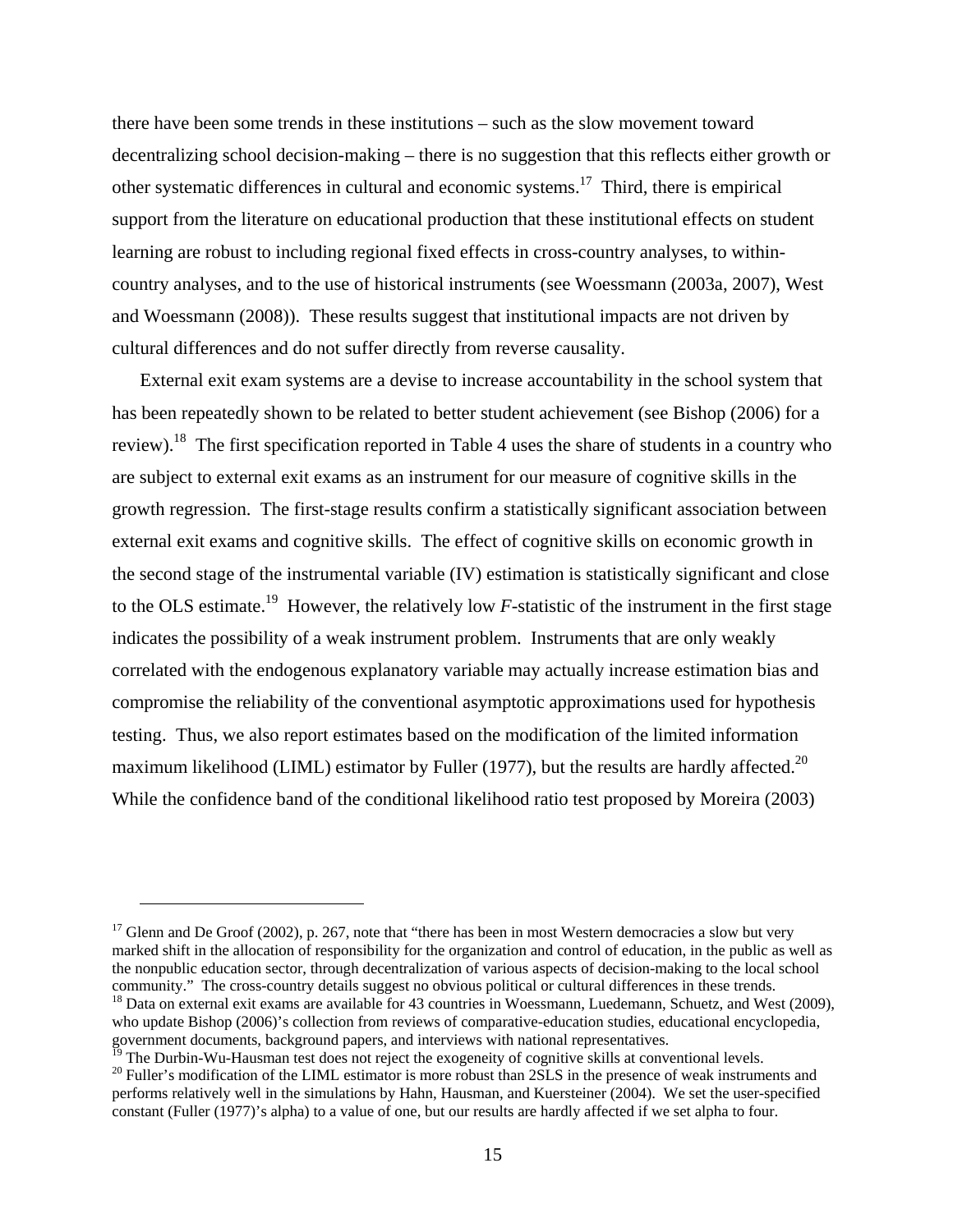and Andrews, Moreira, and Stock (2007) gets large at the upper end in this specification, difference from zero still reaches significance at the  $10\%$  level.<sup>21</sup>

Because years of schooling are insignificant in the growth model once test scores are controlled for (both in the OLS and in the IV specification), another possibility is to include years of schooling as a second instrument for test scores. This approach is also suggested by the prior model as long as cognitive skills are a measure of human capital in equation (1). Specification (2) of Table 4 reveals that years of schooling are significantly associated with test scores in the first stage, and the first-stage *F*-statistic increases substantially. The Sargan test does not reject the overidentification restrictions of the model, suggesting that, if external exit exams are a valid instrument, years of schooling are also valid. Both the 2SLS and the Fuller estimates, as well as inference based on Moreira confidence bands, confirm that schoolinginduced differences in cognitive skills are significantly related to economic growth.

School choice, as measured by the share of privately operated schools in a system, consistently shows a positive association with student achievement in OECD countries (see the review in Woessmann, Luedemann, Schuetz, and West (2009), along with West and Woessmann (2008)) and provides an additional instrument. In our sample, the share of private enrollment in a country is significantly positively associated with cognitive skills in the first stage of our IV model (specification (3) of Table 4).<sup>22</sup> The second-stage estimate of the growth model confirms our previous results – schooling-induced differences in cognitive skills are significantly related to economic growth. Again, the Sargan test does not reject the validity of the overidentification restrictions, and the Durbin-Wu-Hausman test presents no evidence of endogeneity of the cognitive-skill measure. $^{23}$ 

A final institutional feature regularly shown to be positively associated with student achievement is the extent to which schools (or at least local decision-makers) are autonomous to make their own decisions about the organization of instruction (see Woessmann (2003b)).

<sup>&</sup>lt;sup>21</sup> Likewise, the Anderson-Rubin  $\chi^2$  statistic (3.06) of this just-identified model indicates significance at the 8% level. Note that the LIML estimators, around which the Moreira bands are centered, differ from the reported 2SLS estimates only in the third digit in all our models.

<sup>&</sup>lt;sup>22</sup> The data on private enrollment as percentage of total enrollment in general secondary education are from UNESCO (1998) and refer to 1985, the earliest year with consistent data. For greater consistency of the time spans, the dependent variable in this specification is economic growth in 1980-2000; results are robust to using growth in 1960-2000. Given that the results from the educational production literature mostly refer to the sample of OECD countries, we restrict the analysis to the OECD sample, for which 19 observations are available. 23 Results are very similar without years of schooling as a second instrument.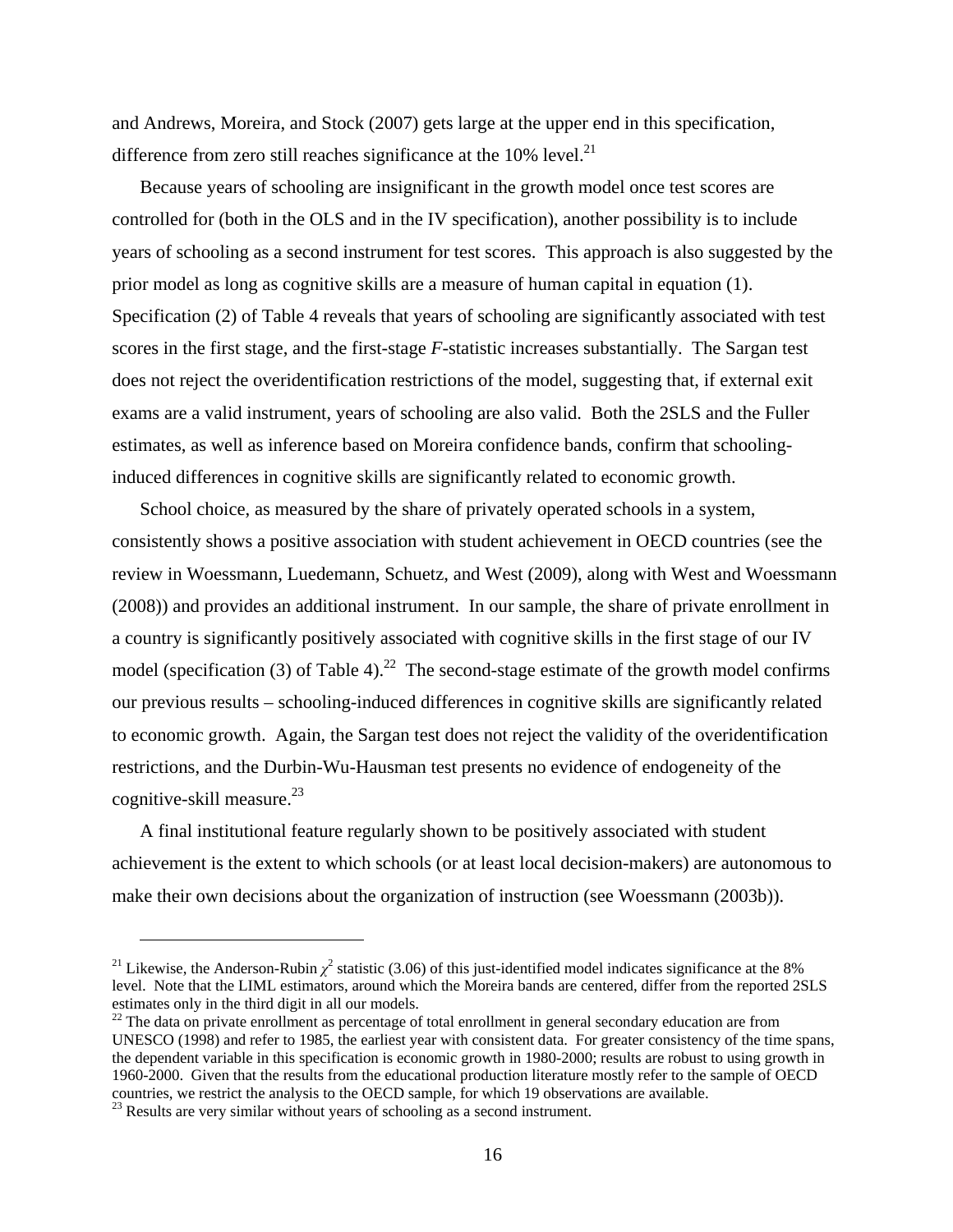Specification (4) of Table 4 shows that the share of decisions on the organization of instruction that are made at the central government level is significantly negatively associated with our cognitive-skill measure. The second-stage estimators, robust to potentially weak instruments, confirm the significantly positive effect of cognitive skills on economic growth.<sup>24</sup>

One potential worry about the exogeneity of our instruments is that the institutional features of school systems may be correlated with economic institutions, which are themselves correlated with economic growth. To test whether this affects our identification, we add the two measures of differences in economic institutions that tend to enter most robustly in growth regressions – openness and security of property rights – to our IV models (remembering, however, our prior reservations about the distinct possibility that these economic institutions capture part of the human capital effect). Our basic result is unaffected. In fact, the measures of economic institutions do not enter significantly (individually or jointly) in any of the IV models except column (2), and the effect of cognitive skills remains significant in all specification except for the just-identified model (1). The point estimates are hardly affected except for model (2), where  $-$  in line with the OLS results of Table 1 – it is reduced to 1.1, similar to our OLS estimate of the lower bound for the effect. In the other three models, it remains between 2.6 and 3.7.

The results suggest that cognitive skills generated in the school system lead to higher longrun growth of economies. There are obvious limits of cross-country regressions with small data samples, and these are particularly salient in IV specifications. Nonetheless, the results using several institutional features of the school systems as instruments suggest a causal interpretation of the results previously presented. Caution is appropriate in interpreting IV results for our relatively small samples of countries and employing the aggregate nature of the institutional measures, but these make the statistical significance, reasonable precision, and quantitative robustness of the results based on various instruments even more striking.<sup>25</sup>

<sup>&</sup>lt;sup>24</sup> Data on the percentage of decisions on the organization of instruction in public lower secondary education taken at the central level of government are available in Organisation for Economic Co-operation and Development (1998), available only for 1998. The IV results are very similar without using years of schooling as a second instrument. In this specification, the estimated growth effect is even larger than the OLS estimate. Note, though, that the Fuller estimate is already closer to the OLS estimate, and the Moreira confidence bands include the OLS and other IV estimates.

 $25$  The IV results hold when employing two or all three of the institutional instruments jointly in the specification, but only one of them tends to capture statistical significance in the joint specifications.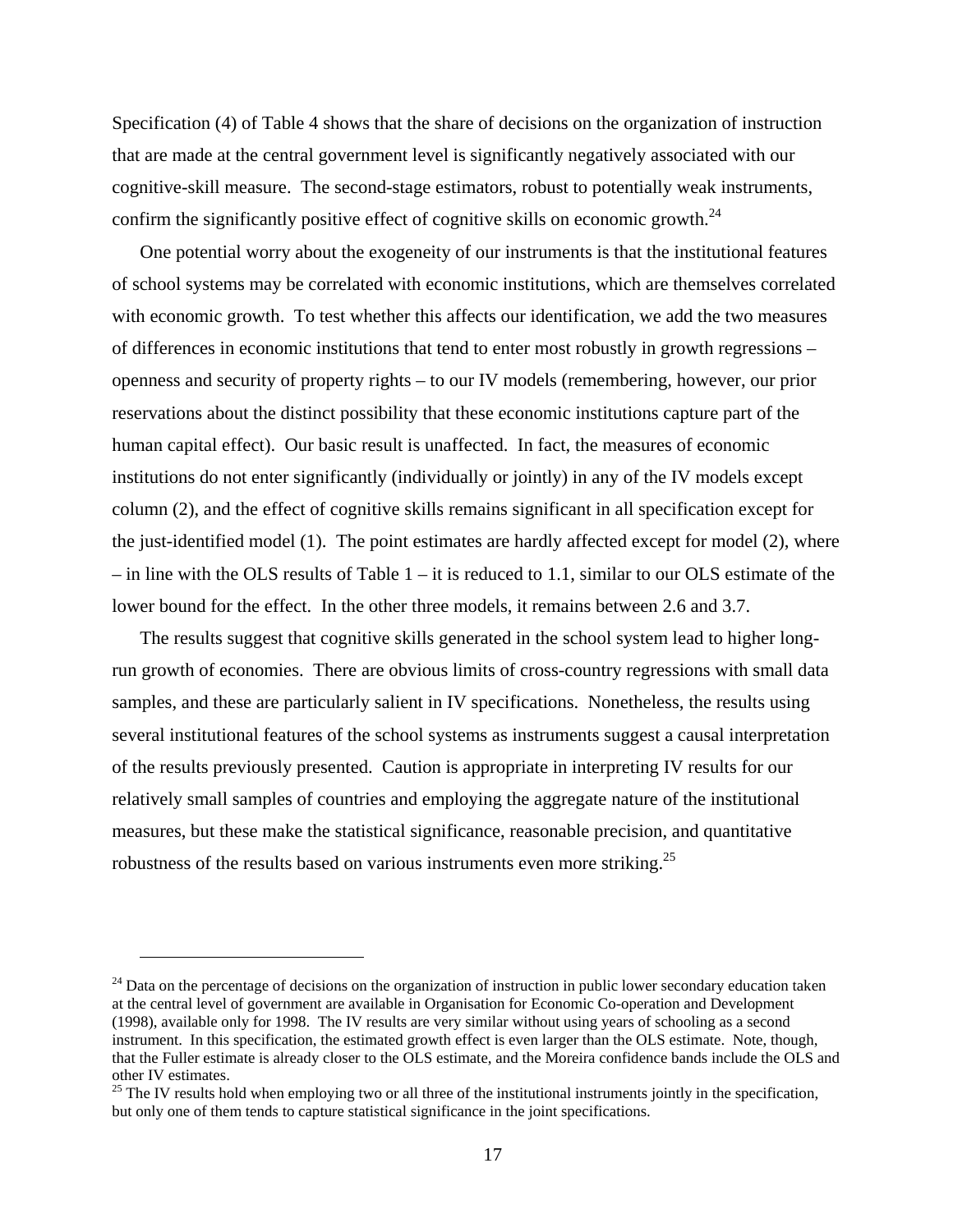### **VI. Comparing the Impacts of U.S. and Home-Country Education on the U.S. Labor Market**

The IV estimates of the previous section could, nonetheless, fail if the favorable educational institutions were correlated with unmeasured cultural factors or economic institutions. While the common institutional measures did not affect the results, it is still not possible to rule out other unmeasured attributes of national economies that are correlated with the educational institutions.

An alternative approach for assessing the causal importance of our measured skill differences on economic outcomes relies on microdata on earnings differences within a single labor market – the U.S. labor market. Looking within a single labor market explicitly holds constant the quality of economic and cultural factors affecting the operations of the economy and allows focusing on whether measured cognitive skills directly relate to productivity. Following a difference-indifferences strategy, we can compare the returns to skills of immigrants schooled in their country of origin to those of immigrants from the same country schooled within the United States. If it is the measured differences in cognitive skills and not other economically relevant attributes of the families and economies that are important, the impact of skills can be derived from the different earnings of immigrants who received their schooling at home and in the United States.

The structure of the estimation is derived from a standard Mincer (1974) wage equation augmented by measured cognitive skills such as:

(3) 
$$
\ln y_{ic} = \alpha_0 + \alpha_1 S_{ic} + \alpha_2 P E_{ic} + \alpha_3 P E_{ic}^2 + \gamma_y H_{ic} + \nu_{ic}
$$

 $\overline{a}$ 

where *y* is annual earnings for immigrant *i* from country *c*, *S* is years of school attainment, *PE* (=age-*S*-6) is potential experience, *H* is cognitive skills, and *v* is a random error.<sup>26</sup>

We look at immigrants to the U.S. who were either educated entirely in their country of origin or entirely in the United States.<sup>27</sup> (This excludes any individuals partially educated in both

<sup>&</sup>lt;sup>26</sup> Given that our growth specifications are most closely related to an endogenous-growth formulation, one cannot directly go from the estimated effects on individual productivity to the impact on growth rates. For that reason, in order to validate our micro estimates below, we concentrate on comparisons with other micro estimates of the impact of cognitive skills on productivity. While our analysis uses skill differences by country of origin to infer earnings differences among immigration in the U.S., Hendricks (2002) goes the opposite way of using earnings differences of U.S. immigrations to infer cross-country differences in human capital.<br><sup>27</sup> Immigrants are individuals born in a foreign country. The sample includes all individuals age 25 or older

currently in the labor force with wage and salary earnings of at least \$1,000 and not enrolled in school. Included immigrants had to have been born in a country with international test data (see Appendix B). The number of included countries is larger than in the previous growth regressions because of the lack of need to have internationally comparable GDP data for country of origin. Descriptive statistics are found in Appendix Table C2.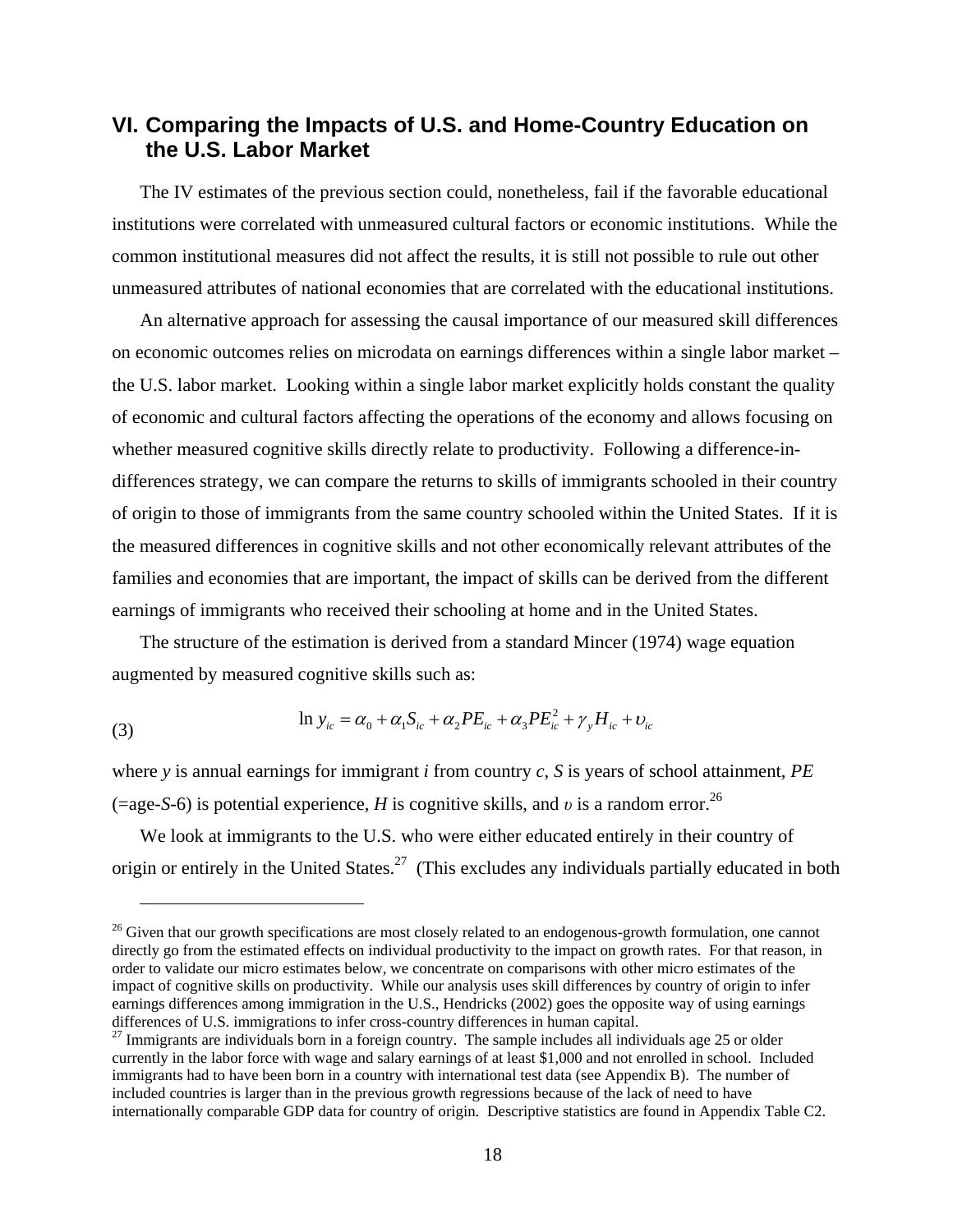the U.S. and their home countries in order to obtain a clear separation of treatment and control groups.) We assign the average cognitive-skill score of the home country  $(\overline{T}_c)$  for each immigrant and estimate the Mincer earnings equation (3) as:

$$
(4) \qquad \ln y_{ic} = \alpha_0 + \alpha_1 S_{ic} + \alpha_2 P E_{ic} + \alpha_3 P E_{ic}^2 + [\alpha_4 ORIGIN_i + \delta \overline{T}_c + \delta_o (\overline{T}_c \times ORIGIN_i)] + \nu_{ic}
$$

where *ORIGIN* is an indicator that is one if immigrant *i* was educated entirely in schools in the country of origin and zero otherwise and the combined terms in brackets indicate the skills of individuals from country *c*. The parameter  $\delta$ <sup>*O*</sup> is the relevant contrast in skills between homecountry schooling and U.S. schooling. We interpret  $\delta_0$  as a difference-in-differences estimate of the effect of home-country test scores on earnings, where the first difference is between homecountry educated immigrants (the "treatment group") and U.S.-educated immigrants (the "control group") from the same country, and the second difference is in the average cognitiveskill score of the home country.<sup>28</sup>

The first two columns of Table 5 report the estimates of the impact of cognitive skills from stratified samples for the two groups of immigrants. Test scores are normalized to mean zero and a standard deviation of one, so that the estimates indicate the proportionate increase in earnings from a one standard deviation increase in scores. Other things equal, there is essentially no relationship of U.S. earnings to scores of their country of origin, either quantitatively or statistically, for the 50,597 immigrants educated entirely in the U.S. On the other hand, one standard deviation greater performance translates into a statistically significant earnings increase of approximately 16 percent for the 258,977 immigrants educated in their country of origin.

This estimate is surprisingly close to recent estimates for cognitive skills of U.S. workers, which indicate 10-15 percent returns to a standard deviation of test scores for young workers and 19 percent across the full age range of workers.<sup>29</sup> The closeness to the various estimates is

<u>.</u>

 $28$  Immigrants educated in their home country necessarily come to the U.S. at an older age than comparable immigrants educated in the U.S., suggesting that there might be differential selectivity and motivation of these two groups. But the key issue for identifying the impact of cognitive skills is that any selectivity in migration is the same across countries (which would then be captured by  $\alpha_4$ ), or at least is not correlated with differences in homecountry cognitive skills.

<sup>&</sup>lt;sup>29</sup> Murnane, Willett, Duhaldeborde, and Tyler (2000) provide evidence from the High School and Beyond and the National Longitudinal Survey of the High School Class of 1972. Their estimates suggest some variation with males obtaining a 15 percent increase and females a 10 percent increase per standard deviation of test performance. Lazear (2003), relying on a somewhat younger sample from NELS88, provides a single estimate of 12 percent. These estimates are also very close to those in Mulligan (1999), who finds 11 percent for the normalized AFQT score in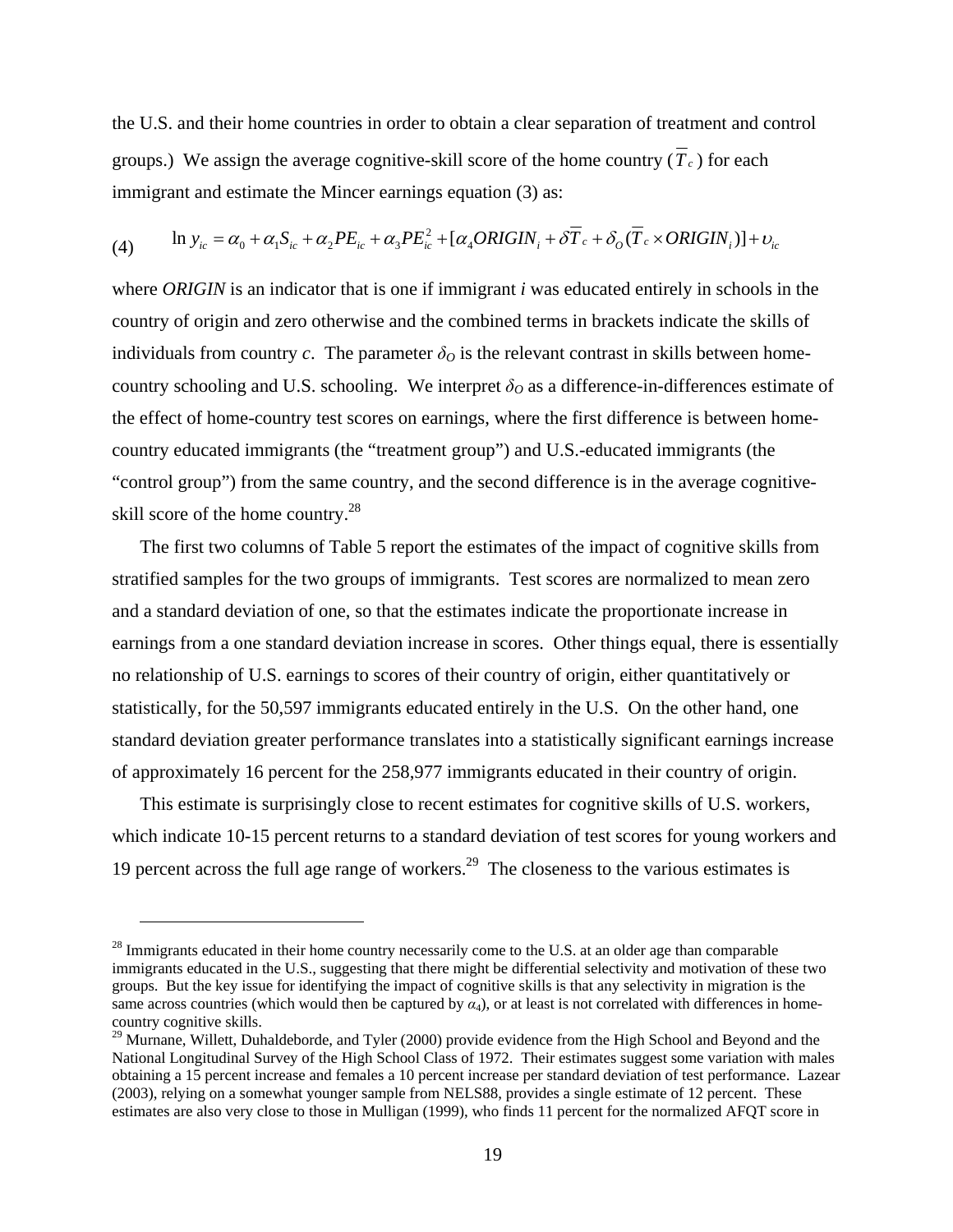surprising given that just average country scores as opposed to individual specific scores are used in the estimation here, although the averaging of scores does eliminate the measurement error found in individual test data.

Column 3 combines the samples and fully estimates equation (4). These estimates indicate a significant impact of test scores with schooling in country of origin  $(\delta_{\mathcal{O}})$ . The estimate of (homecountry) test score for U.S.-educated immigrants is statistically insignificant, although the point estimate is noticeably greater than zero. Column 4 demonstrates that this latter effect comes entirely from the influence of immigrants from Mexico (who constitute 37 percent of all immigrants to the U.S.). The estimation for immigrants from Mexico is prone to classification error, because many Mexican families tend to move back and forth from Mexico – thus making assignment to U.S. or Mexican schooling prone to error.<sup>30</sup> Excluding Mexican immigrants,  $\hat{\delta}_{\theta}$ is highly significant with a point estimate of 0.13, while the coefficient for U.S.-educated immigrants falls to -0.026 and remains statistically insignificant.

The prior estimates indicate that the estimation strategy might be sensitive to variations in immigration patterns across the 64 sampled countries. For example, in addition to the complications for Mexican immigrants, the immigrants from other countries might vary by where they come in the ability distribution of the home country and the like. For this reason, the remaining columns of Table 5 contain country-of-origin fixed effects. Thus, immigrants educated entirely abroad in their home country are compared directly to immigrants *from the same country* educated entirely in the U.S. This should eliminate any potential bias emanating from features specific to the country of origin, be it specific selectivity of the immigrant population or country-specific cultural traits. The only remaining assumption required for identification of our parameter of interest is that any potential difference between the earlyimmigrated U-S.-educated and the late-immigrated home-educated group of immigrants from each country (as captured by the *ORIGIN* indicator) does not vary across countries in a way associated with country-of-origin test scores.

<u>.</u>

the NLSY data. Hanushek and Zhang (2009) estimate a return of 19 percent from the International Adult Literacy Survey, which samples workers aged 16-65.

<sup>&</sup>lt;sup>30</sup> The assignment of individuals to U.S. schooling is based on census data indicating immigration before age 6. The assignment of individuals to schooling all in country of origin is based on age of immigration greater than years of schooling plus six. A person who moves back and forth during the schooling years could be erroneously classified as all U.S. or no U.S. schooling, even though they are really in the partial treatment category (which is excluded from the difference-in-differences estimation).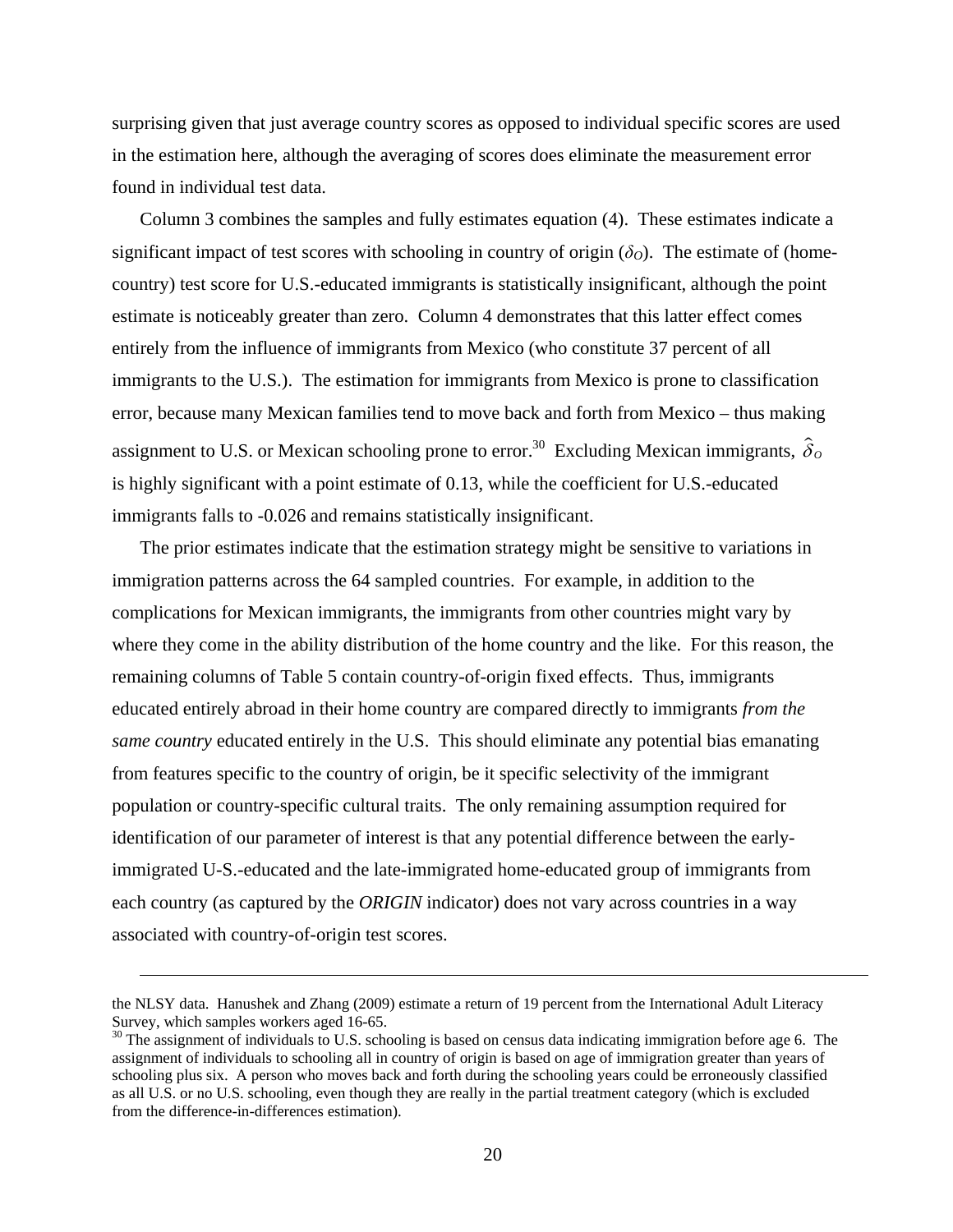Column 5 displays the primary estimation across all sampled countries with country-specific fixed effects. The estimated impact of cognitive skills is a 14 percent increase in earnings from each standard deviation increase in origin-country test scores (when educated there). This estimate is highly significant. Further, the point estimate is virtually unchanged by excluding the Mexican immigrants (col. 6). The standard error is reduced by clearer assignment to treatment category (when Mexicans excluded), even though the sample is substantially reduced.

The final two columns investigate the sensitivity of these estimates to sample definition. First, our estimation of growth models used the 50 countries for which we could obtain the relevant economic data for GDP growth. Restricting this analysis to that smaller sample yields a slight increase in the magnitude of  $\hat{\delta}_0$  to 17 percent, while it remains statistically significant. Second, because immigrants from non-English speaking countries may have lower earnings because of language difficulties, the final column shows estimates that come entirely from countries where English is the primary or official language.<sup>31</sup> Again, even for this sample of just 12 countries, variations in cognitive skills across countries have a strongly significant impact on earnings of 16 percent.

The remaining rows of Table 5 provide estimates of the complete set of parameters. While there is some variance across samples in the estimate of the effect on earnings of being educated entirely in the country of origin, this appears to reduce average earnings by 6-13 percent with the exception of English-speaking immigrants, who appear to suffer no significant average earnings loss compared to people educated entirely in the U.S. The estimated "Mincer" parameters  $(a_1, a_2, \ldots, a_n)$  $\alpha_2$ , and  $\alpha_3$ ) appear within the range of typical estimates for the general population (see Heckman, Lochner, and Todd (2008)). Results remain qualitatively the same when indicators for decade of immigration and for gender are added to the model. $32$ 

These difference-in-differences estimates provide support for two conclusions about the causal impacts of cognitive skills. First, they contrast individuals receiving the treatment of home-country schooling to immigrants from the same country, all within the same labor market. Thus, they cannot indicate differences in economic institutions around the globe that are

<sup>&</sup>lt;sup>31</sup> Data on English language come from the CIA World Factbook. Countries were coded as English speaking if the CIA World Factbook listed English as an official language or as the most widely spoken language in the country.<br>See https://www.cia.gov/library/publications/the-world-factbook/.

See https://www.cia.gov/library/publications/the-results hold-strongly for males whereas results for females – while pointing in the same direction – mostly do not reach statistical significance, as is common in labor-market analyses.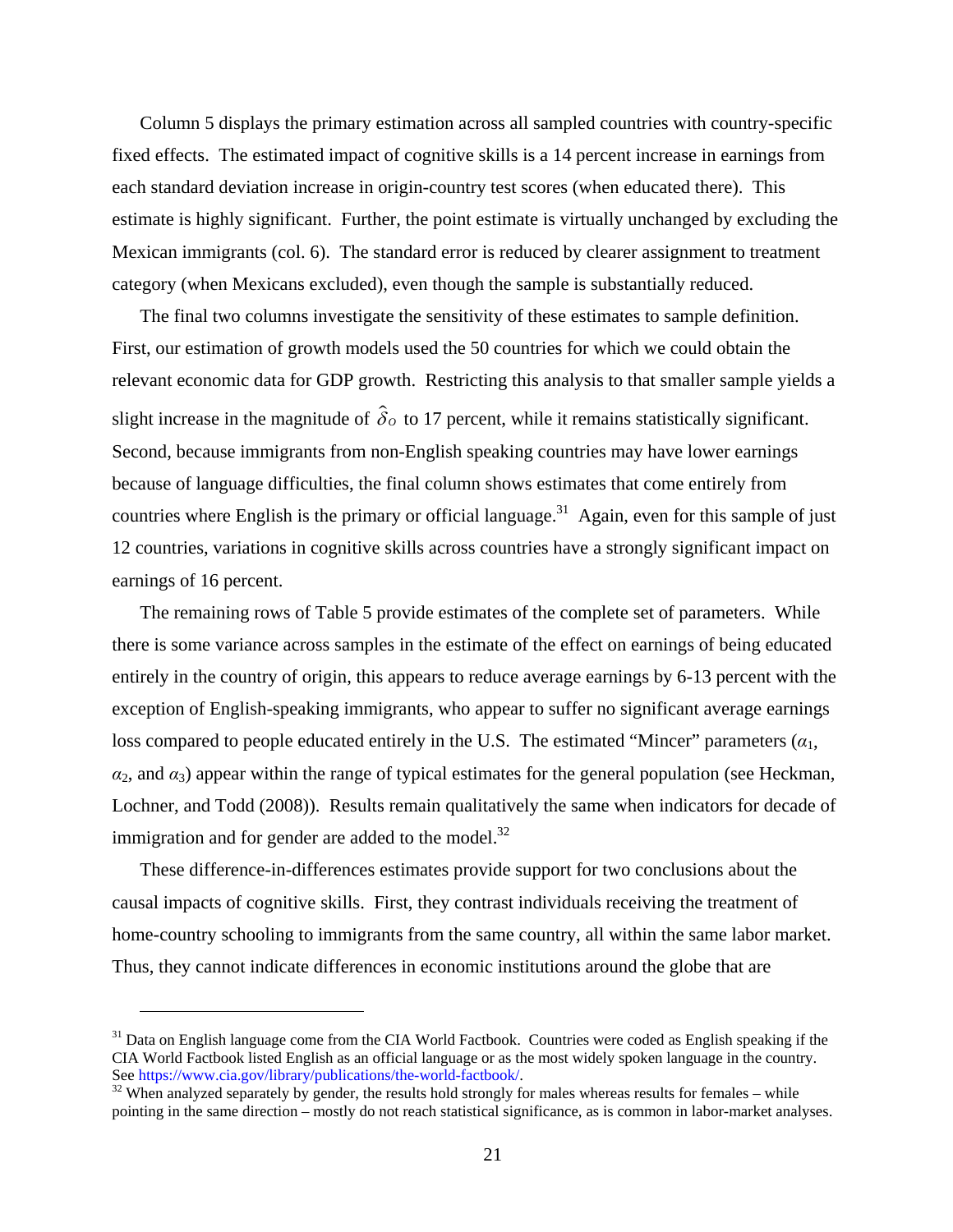correlated with differences in cognitive skills. Second, they pinpoint the impact of schooling differences across countries, as distinct from family or cultural differences in attitudes, motivation, child rearing, and the like. In sum, the estimates, which are highly stable across different estimation samples, provide evidence that the economic impact is a causal one, and not purely associational.

#### **VII. Skill Improvement and Improved Growth**

The prior analyses have relied upon the average test score for each nation in order to characterize differences in skills of their labor forces. An alternative difference-in-differences approach uses the time-series evidence on performance within each country to identify the impact of skills on growth. Specifically, countries that improve the skills of their population – no matter how it is done – should see commensurate improvements in their rate of growth. This estimation removes any country-specific fixed effects affecting growth rates – such as basic economic institutions, cultural factors, political environment, and the like – and focuses on whether a country that alters the cognitive skills of its population is observed to receive an economic return.

While others have investigated turning points in growth, our focus is low-frequency changes such as those that might result from evolutionary schooling policies and that alter the path of economic growth.<sup>33</sup> Policies affecting the skill composition of the labor force necessarily unfold over lengthy periods and are not seen as sharp changes in outcomes.

To characterize the longitudinal patterns of test scores, we regress separate test scores by year, age group, and subject on a time variable (as well as age-group and subject indicators) and use the time coefficient as the measure of change in cognitive skills for each nation (see Appendix B for details). The amount of noise in each test observation, particularly with our common scaling, implies that such trends are also estimated with considerable noise. We therefore trust the rough cross-country pattern more than the specific point estimates of changes

 $33$  Relevant studies include Hausmann, Pritchett, and Rodrik (2005) that looks for episodes of "growth" accelerations"; Jones and Olken (August 2008) that considers patterns of 10-year periods of acceleration and collapse; and Barro and Ursúa (2008) that identifies events of major declines in consumption that have potential implications for long-run growth. The identified periods are generally characterized by financial crisis, political instability, or war.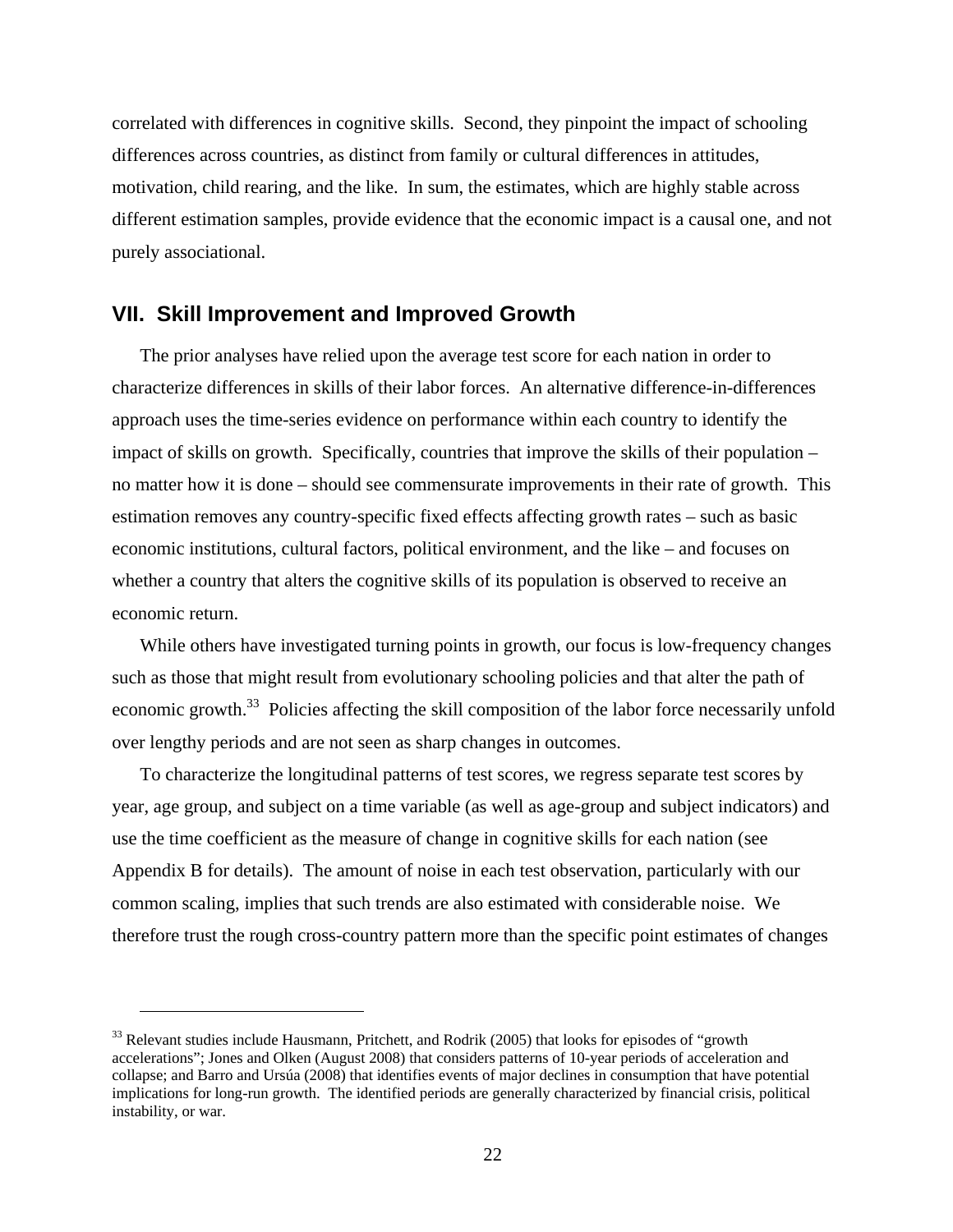in each country. To put limits on the amount of noise affecting our analyses, we rely on the sample of OECD countries that have test observations both before 1985 and up to  $2003$ .<sup>34</sup>

As is evident from Figure 2 (see also Appendix Figure B3), substantial changes in test performance – both positive and negative – have occurred for OECD countries. The rapid growth in performance of such countries as Canada, Finland, and the Netherlands contrasts sharply with the declining scores in Germany, Italy, and Norway. For our purposes, however, we are not interested in test scores for the school-aged population but instead in the skills of the relevant portions of the labor force. Thus, we need to assume that the currently observed trends in performance reflect long-run patterns of skill change and specifically those holding during the earlier time periods.

In a parallel manner, we estimate a time trend for annual growth rates in each country using the Penn World Tables data. The annual growth rate series for each country contains considerable noise, largely reflecting short-run business cycle phenomena or financial crises, and the trend estimation is designed to extract long-run changes in growth.<sup>35</sup>

The consistency of changes in test performance and changes in growth rates is evident in Figure 2. When we split countries by being above or below the median change in growth rates and above or below the median change in cognitive skills, all countries fall into either the positive or negative quadrants on both measures. The largest outliers from the trend line are precisely the countries that have less historical test score data (Canada, Korea, and Norway) and that thus have poorer trend data.

We provide estimates of simple models of the change in growth rates over the 1975-2000 period in Table 6. For the 15 OECD countries, 38 percent of the variance in growth-rate changes can be explained by test-score changes. If we add measures for the average growth rate in each country and the initial GDP per capita (col. 2-3), the change in achievement scores remains statistically significant at near the same level as found in the simple regressions of column 1.

 $34$  In fact, all countries except Canada, Korea, and Norway have test scores dating back at least to 1971.<br><sup>35</sup> Descriptive statistics are found in Appendix Table C3. We also tried alternative measures of growth-rate cha including the difference between the average growth rate in the first five years and in the last five years; trend growth using IMF data in national currencies; and IMF national currency data for the period 1975-2004. Using IMF national currency data is consistent with Nuxoll (1994) and Hanousek, Hajkova, and Filer (2008) who argue that using national accounts data is superior to relying on the price and exchange-rate adjustments in the basic Penn World Tables data when looking at growth rates. In our investigation of these options, the estimates of the impact of changes in test scores remain statistically significant and quantitatively very similar across alternatives and compared to the estimates reported in Table 6.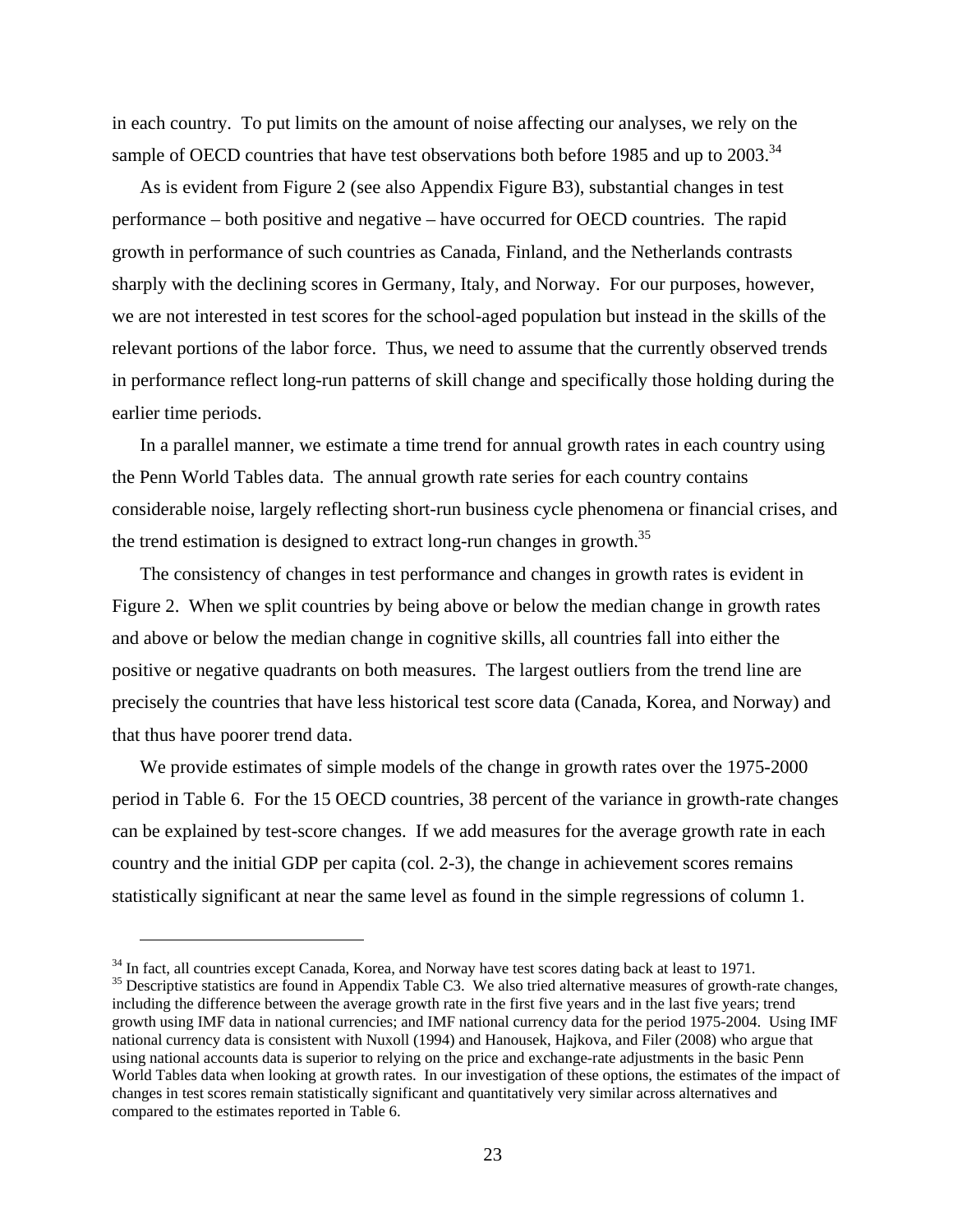The same is true when the change in quantitative educational attainment is added to the model (col. 4). Importantly, the change in educational attainment is orthogonal to the change in growth rates (either with controls for the test-score trend or without), reinforcing the introductory skepticism about the efficacy of past schooling policies. Likewise, results are hardly affected if we weigh each observation by the inverse of the standard error with which the trend in test scores was estimated, in order to downweigh those that are more noisily estimated (col. 5).

If, however, we restrict the analysis to those countries with test scores spanning a range of more than three decades, from at least 1971 to 2003, both the coefficient estimate and the explained variance grow in size (col. 5), as suggested in Figure 2. In the sample without these countries (Canada, Korea, and Norway), the test-score trend alone accounts for 64 percent of the variation in growth trends. Alternative specifications look simply at whether the test-score trend is above or below the OECD median (col. 6-7). In all cases, the impact of changes in test scores on changes in growth rates remains very stable and is always statistically significant.

This analysis requires extrapolation of the test-score data in order to capture changes for workers in the labor force. Thus, by itself it should be considered suggestive and not definitive. If we assumed that the observed trend in test scores had been going on since the oldest person in the current labor force went to school, an annual increase in test scores by 1 percent of a standard deviation would translate into an annual increase in the growth rate by 0.07-0.12 percentage points. However, if we more realistically thought that any change in test scores began at the beginning of our observation period, then the impact of student improvements on the average labor force is much less, and the projected change in growth rates would be commensurately reduced. Back-of-the-envelope calculations suggest that in such a setting, the estimates based on the trend analysis in Table 6 are close to the steady-state estimates in Table 1.

In conclusion, the positive relationship between improving cognitive skills and improving growth rates provides another set of consistent results based on a different approach to identifying the causal impact of cognitive skills – a focus on changes within each country that removes country-specific fixed effects.

#### **VIII. Rocket Scientists or Basic Education for All?**

While addressing the range of potential schooling policy options is clearly beyond the scope of this paper, our new data series allows us to extend the growth analysis to illuminate one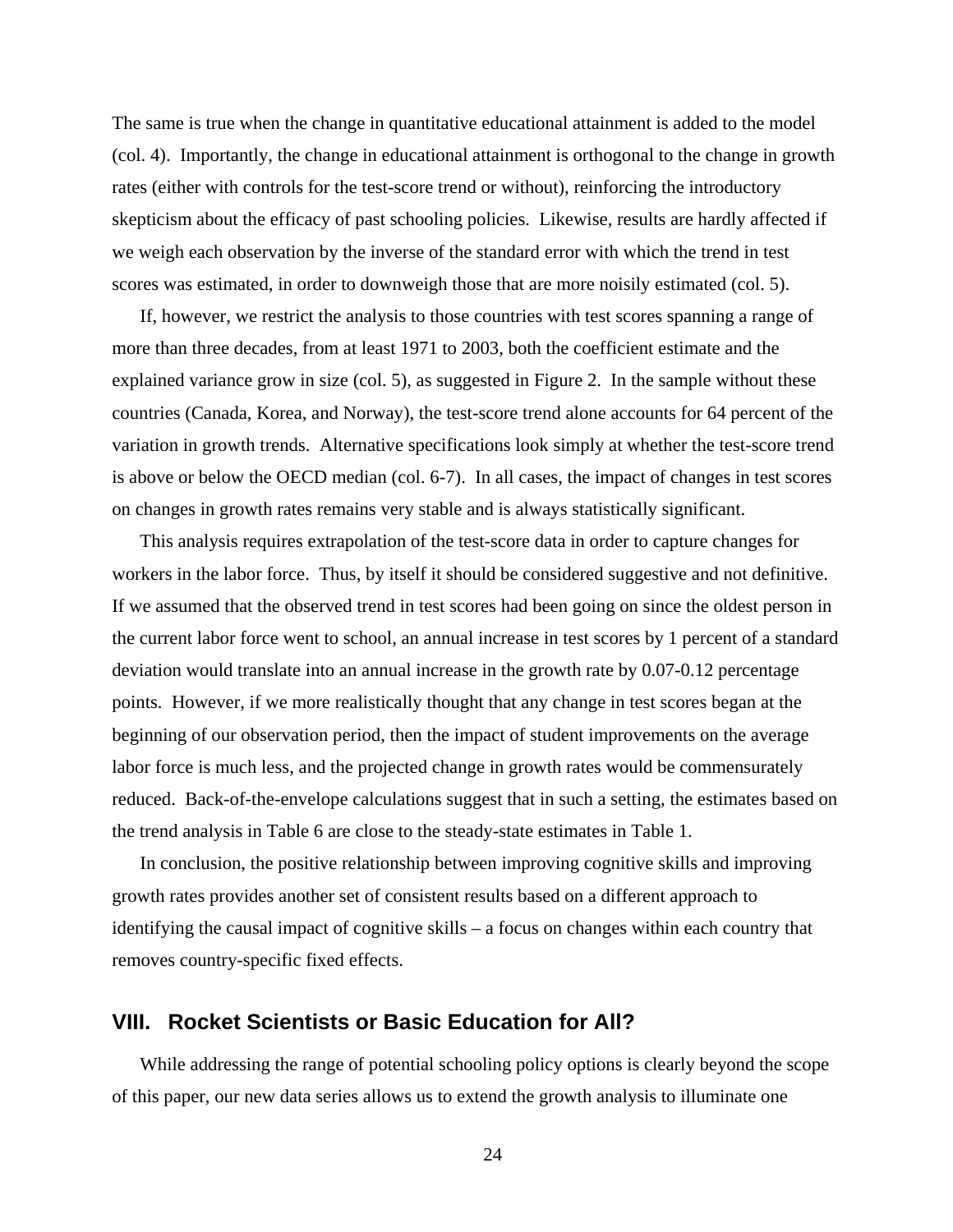important issue – whether to concentrate attention at the lowest or at the highest achievers. Some argue in favor of elitist school systems which focus on the top performers as potential future managers of the economy and drivers of innovation. Others favor more egalitarian school systems to ensure well-educated masses that will be capable of implementing established technologies. In other words, should education policy focus on forming a small group of "rocket scientists," or are approaches such as the Education for All initiative (UNESCO (2005)) more promising in spurring growth?

To capture these differences in the distributional patterns of the test-score performance in different countries, we use the microdata from each of the international assessments to calculate measures of the share of students in each country who reach at least basic skills as well as those who reach superior performance levels (see Appendix B). We use performance of at least 400 test-score points on our transformed international scale – one standard deviation below the OECD mean – as our threshold of basic literacy and numeracy.<sup>36</sup> The international median of this share of students is 86 percent in our sample, ranging from 18 percent in Peru to 97 percent in the Netherlands and Japan. As our threshold for superior performance, we take 600 points or one standard deviation above the OECD mean. $37$  This level is reached by an international median of only 5 percent, although it ranges from below 0.1 percent in Colombia and Morocco to 18 percent in Singapore and Korea and 22 percent in Taiwan.<sup>38</sup> (As shown in Appendix Figure B2, these differences represent more than simple mean displacement.)

As seen in the first three columns of Table 7, both measures of the test-score distribution are significantly related to economic growth, either when entered individually or jointly.<sup>39</sup> Both the

<sup>&</sup>lt;sup>36</sup> The PISA 2003 science test uses the threshold of 400 points as the lowest bound for a basic level of science literacy (Organisation for Economic Co-operation and Development (2004), p. 292), and on the math test this corresponds to the middle of the level 1 range (358 to 420 test-score points), which denotes that students can answer questions involving familiar contexts where all relevant information is present and the questions are clearly defined.<br><sup>37</sup> A score of 600 points is near the threshold of the level 5 range of performance on the PISA 2003 m

denotes that students can develop and work with models for complex situations, identifying constraints and specifying assumptions; they can reflect on their answers and can formulate and communicate their interpretations and reasoning.

 $38$  The distributions depicted in Figure B2 reveal that such distributional measures capture much more of the overall distribution than a simple measure such as the standard deviation in national test scores. The standard deviation in test scores does not enter our basic model significantly (see Castelló and Doménech (2002) for related analyses using measures of educational inequality based on years of schooling).

 $39$  In the joint model, the two measures are separately significant even though they are highly correlated across countries with a simple correlation of 0.73. The mean test score used in previous models is more highly correlated with the basic literacy share  $(r=0.96)$  than with the top-performing share  $(r=0.85)$ . If the mean test score is added to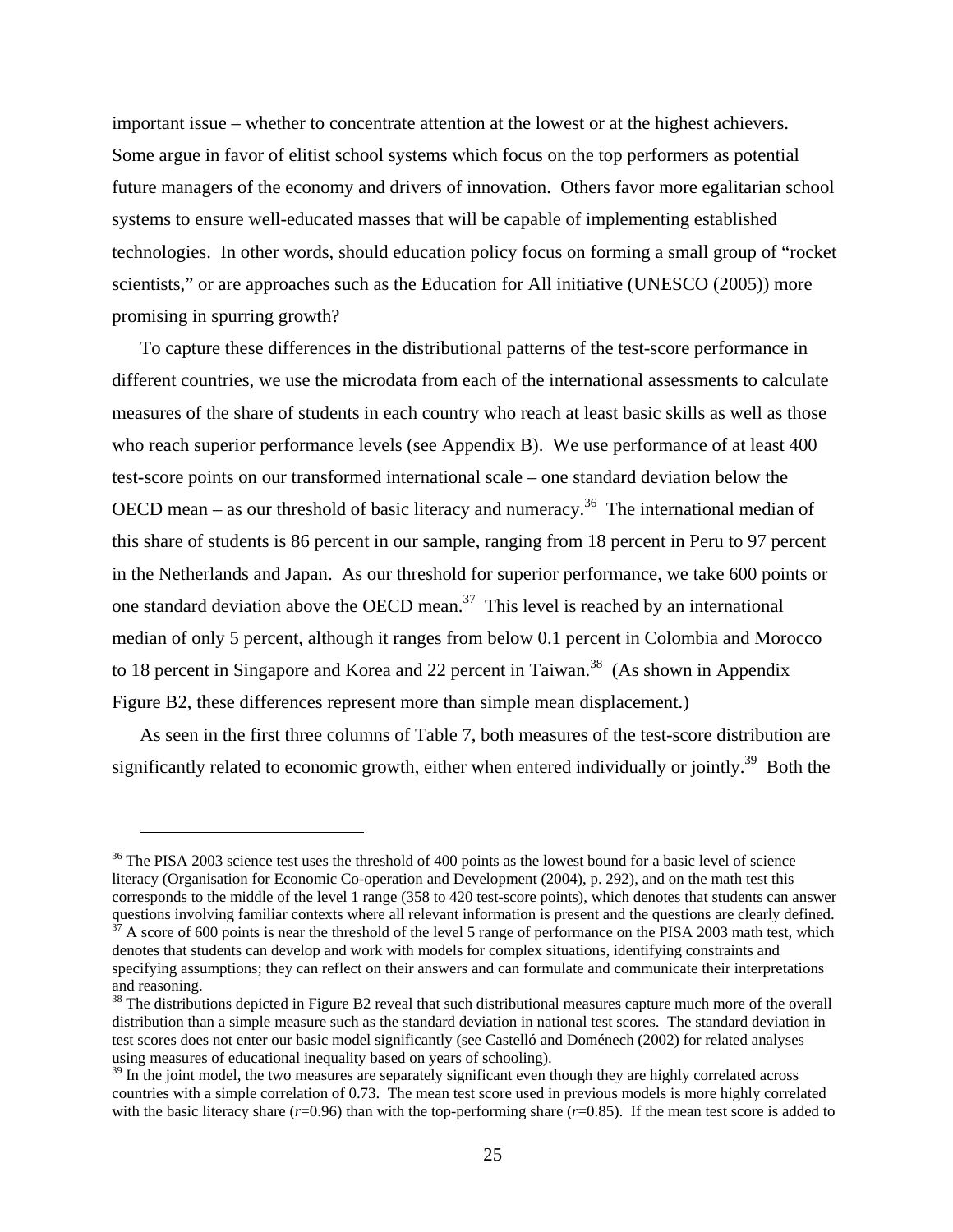basic-skill and the top-performing dimensions of educational performance appear separately important for growth. From the estimates in column 3, a ten percentage point increase in the share of students reaching basic literacy is associated with 0.3 percentage points higher annual growth, and a ten percentage point increase in the share of top-performing students is associated with 1.3 percentage points higher annual growth. However, it may be much more feasible to increase the basic-literacy share than to increase the top-performing share by the same amount, as suggested by the fact that the international standard deviations of these two shares are 0.215 and 0.054, respectively. Thus, increasing each share by roughly half a standard deviation (10 percentage points basic-literacy share and 2.5 percentage points top-performing share) yields a similar growth effect of roughly 0.3 percentage points.

The impact of having more top performers is only slightly reduced by introducing the measures of economic institutions, fertility, and tropical geography (col. 4). On the other hand, the separate influence of basic literacy levels falls quantitatively and becomes statistically insignificant in the expanded model (for the 45 countries with complete data), in line with an interpretation where part of the effect of basic literacy comes through improved institutions (Glaeser, La Porta, Lopez-de-Silanes, and Shleifer (2004)).

The effect of the basic-literacy share does not vary significantly with the initial level of development, but the effect of the top-performing share is significantly larger in countries that have more scope to catch up to the initially most productive countries (col. 5). These results appear consistent with a mixture of the basic models of human capital and growth mentioned earlier. The accumulation of skills as a standard production factor, emphasized by augmented neoclassical growth models (e.g., Mankiw, Romer, and Weil (1992)), is probably best captured by the basic-literacy term, which has positive effects that are similar in size across all countries. But, the larger growth effect of high-level skills in countries farther from the technological frontier is most consistent with technological diffusion models (e.g., Nelson and Phelps (1966)). From this perspective, countries need high-skilled human capital for an imitation strategy, and the process of economic convergence is accelerated in countries with larger shares of highperforming students.40 Obvious cases are East Asian countries such as Taiwan, Singapore, and

<u>.</u>

column 3, the basic-literacy share becomes insignificant, but in a specification with just the mean, mean and topperforming shares both remain significant.

 $40$  For an alternative model of imitation and innovation that emphasizes the innovation margin, see Vandenbussche, Aghion, and Meghir (2006) and Aghion, Boustan, Hoxby, and Vandenbussche (2005).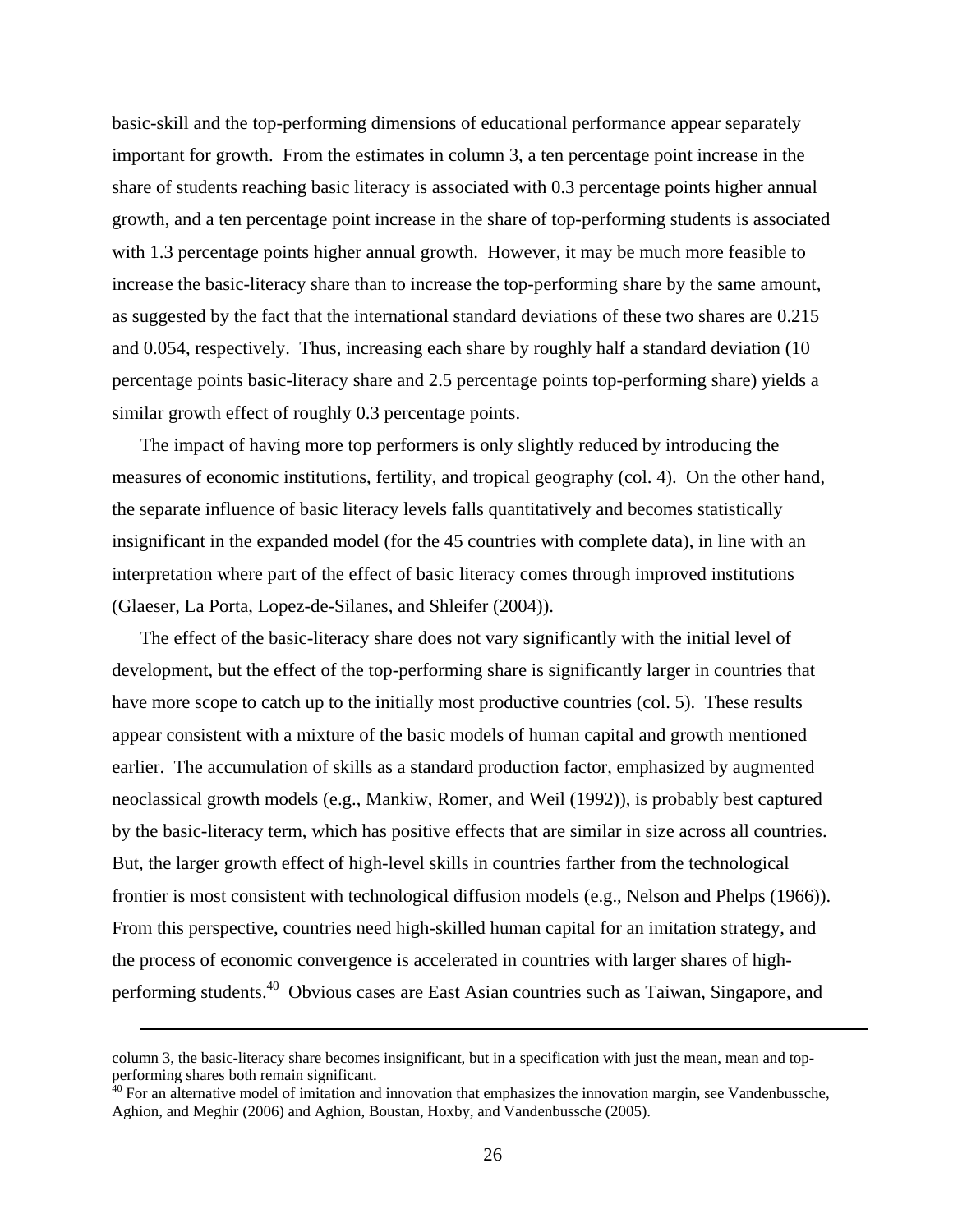Korea that all have particularly large shares of high-performers, started from relatively low levels, and have shown outstanding growth performances, but the results of column 5 are nonetheless robust to the inclusion of an East Asian dummy, or a full set of regional dummies.

A particularly informative extension considers the interaction of the top-performing and basic-literacy shares (col. 6 and 7). This complementarity between basic skills and top-level skills suggests that in order to be able to implement the imitation and innovation strategies developed by scientists, countries need a workforce with at least basic skills.<sup>41</sup>

Many countries have focused on either basic skills or engineers and scientists. In terms of growth, our estimates suggest that developing basic skills and highly talented people reinforce each other. Moreover, achieving basic literacy for all may well be a precondition for identifying those who can reach "rocket scientist" status. In other words, tournaments among a large pool of students with basic skills may be an efficient way to obtain a large share of high-performers.

Finally, our emphasis has been on growth and aggregate economic outcomes, and our results suggest a balanced investment in skills. This focus, of course, does not capture the range of policy objectives. In particular, initiatives may be aimed at basic literacy for equity and incomedistribution reasons, and the optimal investment choices between basic and high-level skills will depend on the relative costs of improving at the different margins. In any event, however, the economic returns come only from policies that effectively improve student achievement and that thus add to the skills of the labor force – and not from ones that increase the length of schooling without improving achievement.

#### **IX. Conclusions**

 $\overline{a}$ 

A myriad of empirical estimates of cross-country growth models exist. The general criticism of these is that they provide little confidence that the models satisfactorily identify the causal impact of their included determinants of growth. And, a related criticism is that they then cannot provide any real policy guidance.

We have focused on the role of cognitive skills in determining economic growth and have taken the quest for policy guidance seriously. We have investigated a set of models that

 $41$  The issue of skill complementarity in production has been addressed in explaining the pattern of earnings inequality. The U.S. analysis of Autor, Katz, and Kearney (2006, 2008) suggests that high-skilled workers and lowskilled workers are complements, a result that helps explain income variations across the educational spectrum.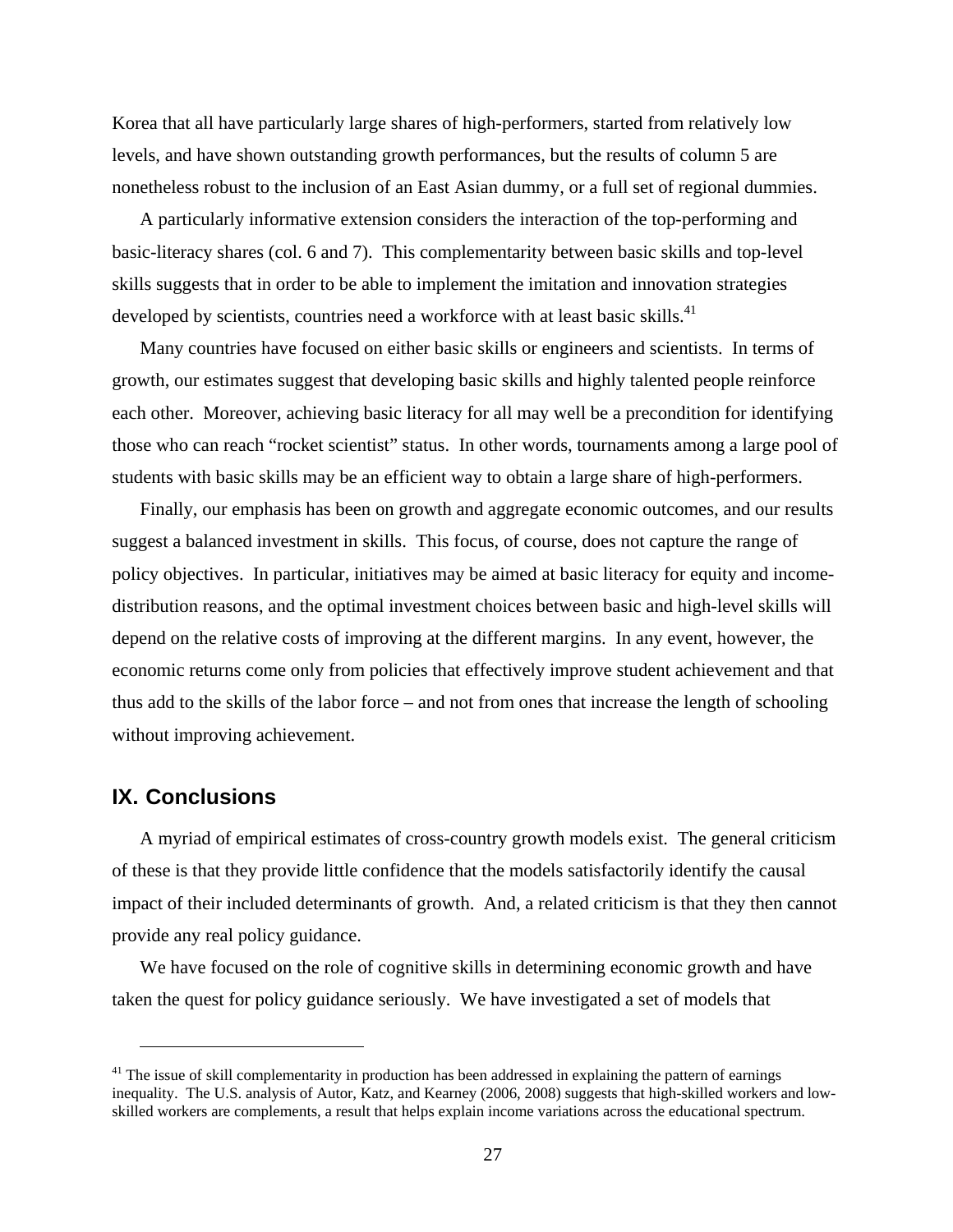approach identification from different vantage points. While each of the approaches is subject to some questions, the key is that each is subject to *different* questions. As a result, each potentially fails for very different reasons.

The consistency of the alternative estimates – both in terms of quantitative impacts and statistical significance – provides considerable support for a causal interpretation of the impact of cognitive skills produced in schools.

First, there is a remarkable stability of the models in the face of alternative specifications, varying samples, and alternative measures of cognitive skills, a robustness uncommon to most cross-country growth modeling. Second, the instrumental variable estimation using institutional characteristics of each country's school system yield results close to those of the OLS regressions, while also supporting the conclusion that schooling policies can have direct economic returns. Third, immigrants to the U.S. who have been educated in their home countries receive labor-market returns reflecting the cognitive skills of the home country – but the control group of immigrants from the same home country schooled in the U.S. receive no return to home-country quality. This difference-in-differences approach rules out the possibility that test scores simply reflect cultural factors or economic institutions of the home country. It also provides further support to the potential role of schools to change the cognitive skills of citizens in economically meaningful ways. Finally, perhaps the toughest test of causality is reliance on how *changes* in test scores over time lead to *changes* in growth rates. By eliminating the level effects which may be interrelated with country-specific institutions and cultures, this investigation provides more evidence of the causal influence of cognitive skills.

The simple conclusion from the combined evidence is that differences in cognitive skills lead to economically significant differences in economic growth. Moreover, since the tests concentrate on the impact of schools, the evidence suggests that school policy can, if effective in raising cognitive skills, be an important force in economic development.

By itself, finding a potential role for schools does not point to any clear policies. Indeed, that discussion would enter into a variety of controversial areas and would lead us far afield. Nonetheless, our aggregate data provide direct evidence on where to focus attention. We find evidence that both providing broad basic education – education for all – *and* pushing significant numbers to very high achievement levels have economic payoffs.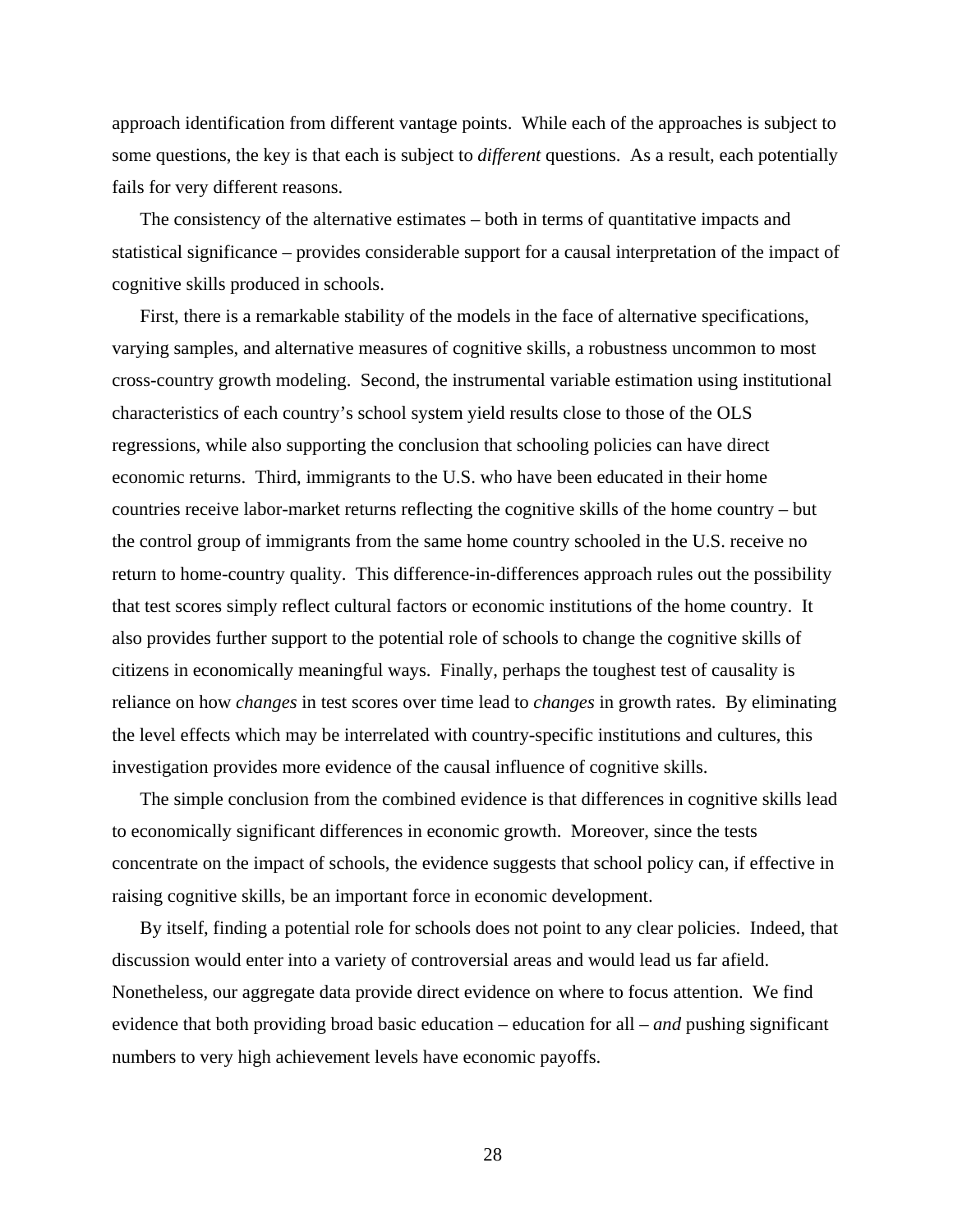#### **References**

- Acemoglu, Daron, Simon Johnson, and James A. Robinson. 2001. "The Colonial Origins of Comparative Development: An Empirical Investigation." *American Economic Review* 91,no.5 (December):1369-1401.
	- ———. 2005. "Institutions as a Fundamental Cause of Long-Run Growth." In *Handbook of Economic Growth*, edited by Philippe Aghion and Steven N. Durlauf. Amsterdam: North Holland:385-472.
- Aghion, Philippe, Leah Boustan, Caroline M. Hoxby, and Jérôme Vandenbussche. 2005. "Exploiting States' Mistakes to Identify the Causal Impact of Higher Education on Growth." Department of Economics, Harvard University.
- Aghion, Philippe, and Peter Howitt. 1998. *Endogenous Growth Theory*. Cambridge, MA: MIT Press.
- Andrews, Donald R., Marcelo J. Moreira, and James H. Stock. 2007. "Performance of Conditional Wald Tests in IV Regression with Weak Instruments." *Journal of Econometrics* 139,no.1:116-132.
- Autor, David H., Lawrence F. Katz, and Melissa S. Kearney. 2006. "The Polarization of the U.S. Labor Market." *American Economic Review* 96,no.2 (May):189-194.

———. 2008. "Trends in U.S. Wage Inequality: Revising the Revisionists." *Review of Economics and Statistics* 90,no.2 (May):300–323.

- Barro, Robert J. 1991. "Economic Growth in a Cross Section of Countries." *Quarterly Journal of Economics* 106,no.2 (May):407-443.
	- ———. 1997. *Determinants of Economic Growth: A Cross-Country Empirical Study*. Cambridge, MA: MIT Press.
- ———. 2001. "Human Capital and Growth." *American Economic Review* 91,no.2 (May):12-17.
- Barro, Robert J., and Jong-Wha Lee. 1993. "International Comparisons of Educational Attainment." *Journal of Monetary Economics* 32,no.3 (December):363-394.

———. 2001. "International Data on Educational Attainment: Updates and Implications." *Oxford Economic Papers* 53,no.3 (July):541-563.

- Barro, Robert J., and José F. Ursúa. 2008. "Macroeconomic Crises since 1870." *Brookings Papers on Economic Activity* 1:336-350.
- Benhabib, Jess, and Mark M. Spiegel. 2005. "Human Capital and Technology Diffusion." In *Handbook of Economic Growth*, edited by Philippe Aghion and Steven N. Durlauf. Amsterdam: North Holland:935-966.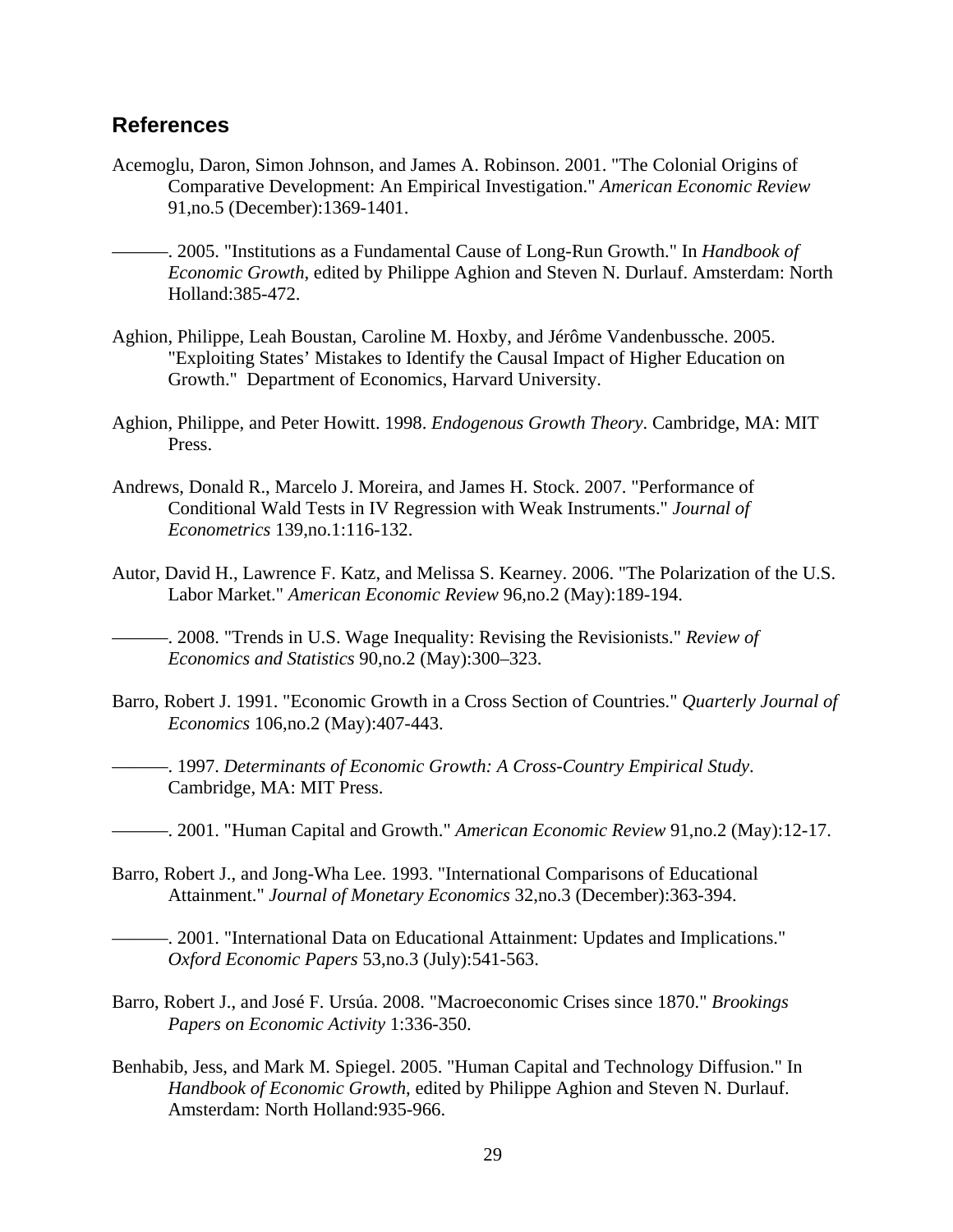- Bils, Mark, and Peter J. Klenow. 2000. "Does Schooling Cause Growth?" *American Economic Review* 90,no.5 (December):1160-1183.
- Bishop, John H. 2006. "Drinking from the Fountain of Knowledge: Student Incentive to Study and Learn – Externalities, Information Problems, and Peer Pressure." In *Handbook of the Economics of Education*, edited by Eric A. Hanushek and Finis Welch. Amsterdam: North Holland:909-944.
- Bowles, Samuel, Herbert Gintis, and Melissa Osborne. 2001. "The Determinants of Earnings: A Behavioral Approach." *Journal of Economic Literature* 39,no.4 (December):1137-1176.
- Castelló, Amparo, and Rafael Doménech. 2002. "Human Capital Inequality and Economic Growth: Some New Evidence." *Economic Journal* 112,no.478:C187-C200.
- Cohen, Daniel, and Marcelo Soto. 2007. "Growth and Human Capital: Good Data, Good Results." *Journal of Economic Growth* 12,no.1 (March):51–76.
- Cunha, Flavio, James J. Heckman, Lance Lochner, and Dimitriy V. Masterov. 2006. "Interpreting the Evidence on Life Cycle Skill Formation." In *Handbook of the Economics of Education*, edited by Eric A. Hanushek and Finis Welch. Amsterdam: Elsevier:697-812.
- Fuller, Wayne A. 1977. "Some Properties of a Modification of the Limited Information Estimator." *Econometrica* 45,no.4:939-954.
- Glaeser, Edward L., Rafael La Porta, Forencio Lopez-de-Silanes, and Andrei Shleifer. 2004. "Do Institutions Cause Growth?" *Journal of Economic Growth* 9,no.3:271-303.
- Glenn, Charles L., and Jan De Groof. 2002. *Finding the Right Balance: Freedom, Autonomy and Accountability in Education*. Vol. II. The Netherlands: Lemma Publishers.
- Goldin, Claudia, and Lawrence F. Katz. 2008. *The Race between Education and Technology*. Cambridge: Harvard University Press.
- Gundlach, Erich, Ludger Woessmann, and Jens Gmelin. 2001. "The Decline of Schooling Productivity in OECD Countries." *Economic Journal* 111(May):C135-C147.
- Hahn, Jinyong, Jerry A. Hausman, and Guido Kuersteiner. 2004. "Estimation with Weak Instruments: Accuracy of Higher-Order Bias and MSE Approximations." *Econometrics Journal* 7,no.1:272-306.
- Hanousek, Jan, Dana Hajkova, and Randall K. Filer. 2008. "A Rise by Any Other Name? Sensitivity of Growth Regressions to Data Source." *Journal of Macroeconomics* 30,no.3 (September):1188-1206.
- Hanushek, Eric A. 2002. "Publicly Provided Education." In *Handbook of Public Economics*, edited by Alan J. Auerbach and Martin Feldstein. Amsterdam: Elsevier:2045-2141.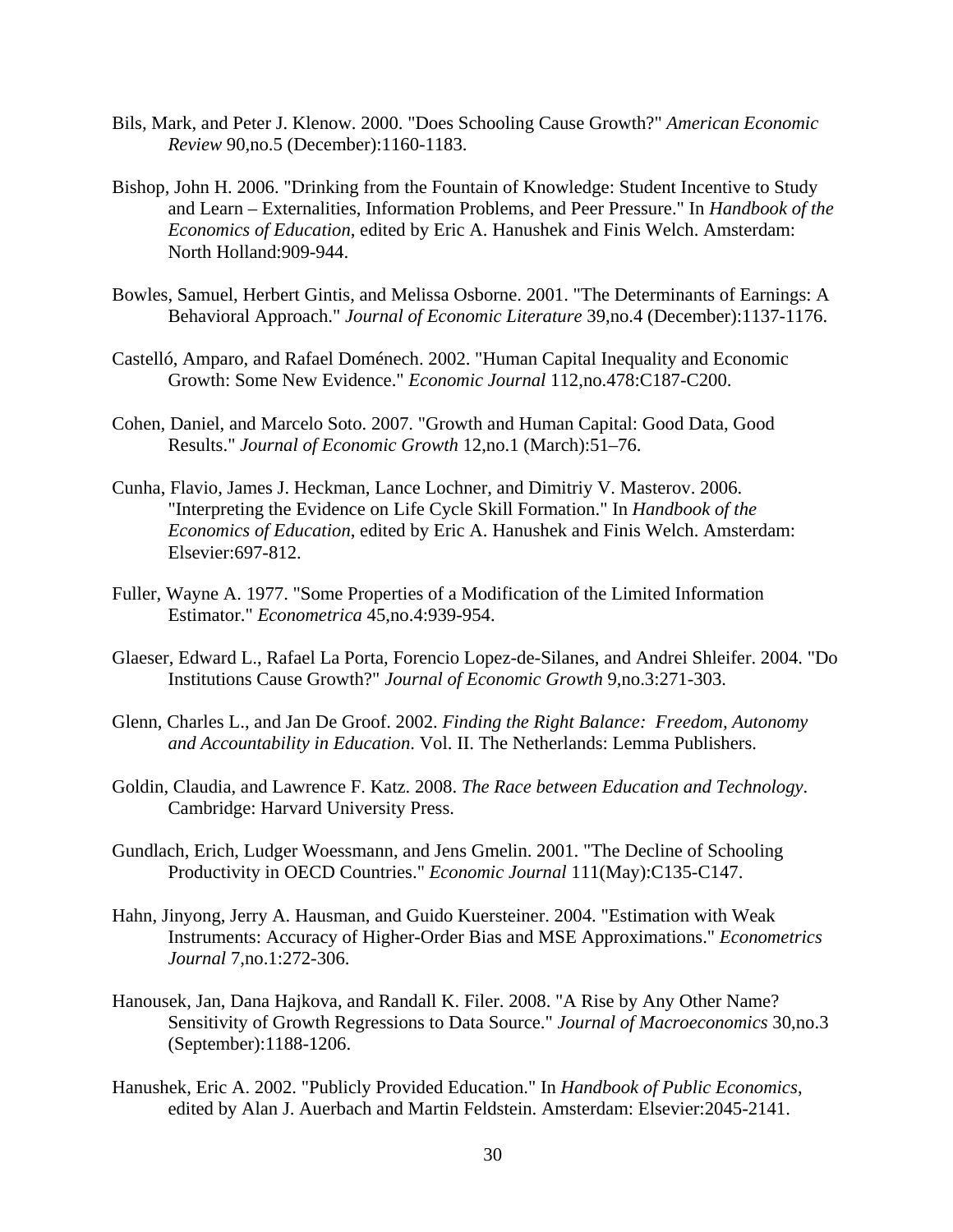- Hanushek, Eric A., and Dennis D. Kimko. 2000. "Schooling, Labor Force Quality, and the Growth of Nations." *American Economic Review* 90,no.5 (December):1184-1208.
- Hanushek, Eric A., and Ludger Woessmann. 2008. "The Role of Cognitive Skills in Economic Development." *Journal of Economic Literature* 46,no.3 (September):607-668.
- Hanushek, Eric A., and Lei Zhang. 2009. "Quality Consistent Estimates of International Schooling and Skill Gradients." *Journal of Human Capital* 3,no.2 (Summer).
- Hausmann, Ricardo, Lant Pritchett, and Dani Rodrik. 2005. "Growth Accelerations." *Journal of Economic Growth* 10,no.4 (December):303-329.
- Heckman, James J., Lance J. Lochner, and Petra E. Todd. 2008. "Earnings Functions and Rates of Return." *Journal of Human Capital* 2,no.1 (Spring):1-31.
- Heckman, James J., Jora Stixrud, and Sergio Urzua. 2006. "The Effects of Cognitive and Noncognitive Abilities on Labor Market Outcomes and Social Behavior." *Journal of Labor Economics* 24,no.3 (July):411-482.
- Hendricks, Lutz. 2002. "How Important Is Human Capital for Development? Evidence from Immigrant Earnings." *American Economic Review* 92,no.1 (March):198-219.
- Heston, Alan, Robert Summers, and Bettina Aten. 2002. "Penn World Table Version 6.1." Philadelphia, University of Pennsylvania.
- Jamison, Eliot A., Dean T. Jamison, and Eric A. Hanushek. 2007. "The Effects of Education Quality on Mortality Decline and Income Growth." *Economics of Education Review* 26,no.6 (December):772-789.
- Jones, Benjamin F., and Benjamin A. Olken. 2008. "The Anatomy of Start-Stop Growth." *Review of Economics and Statistics* 90,no.3 (August):582-587.
- Katz, Lawrence F., and David H. Autor. 1999. "Changes in the Wage Structure and Earnings Inequality." In *Handbook of Labor Economics*, edited by Orley Ashenfelter and David Card. Amsterdam: Elsevier:1463-1558.
- Krueger, Alan B., and Mikael Lindahl. 2001. "Education for Growth: Why and for Whom?" *Journal of Economic Literature* 39,no.4 (December):1101-1136.
- Lazear, Edward P. 2003. "Teacher Incentives." *Swedish Economic Policy Review* 10,no.3:179- 214.
- Levine, Ross, and David Renelt. 1992. "A Sensitivity Analysis of Cross-Country Growth Regressions." *American Economic Review* 82,no.4 (September):942-963.
- Lucas, Robert E. 1988. "On the Mechanics of Economic Development." *Journal of Monetary Economics* 22(July):3-42.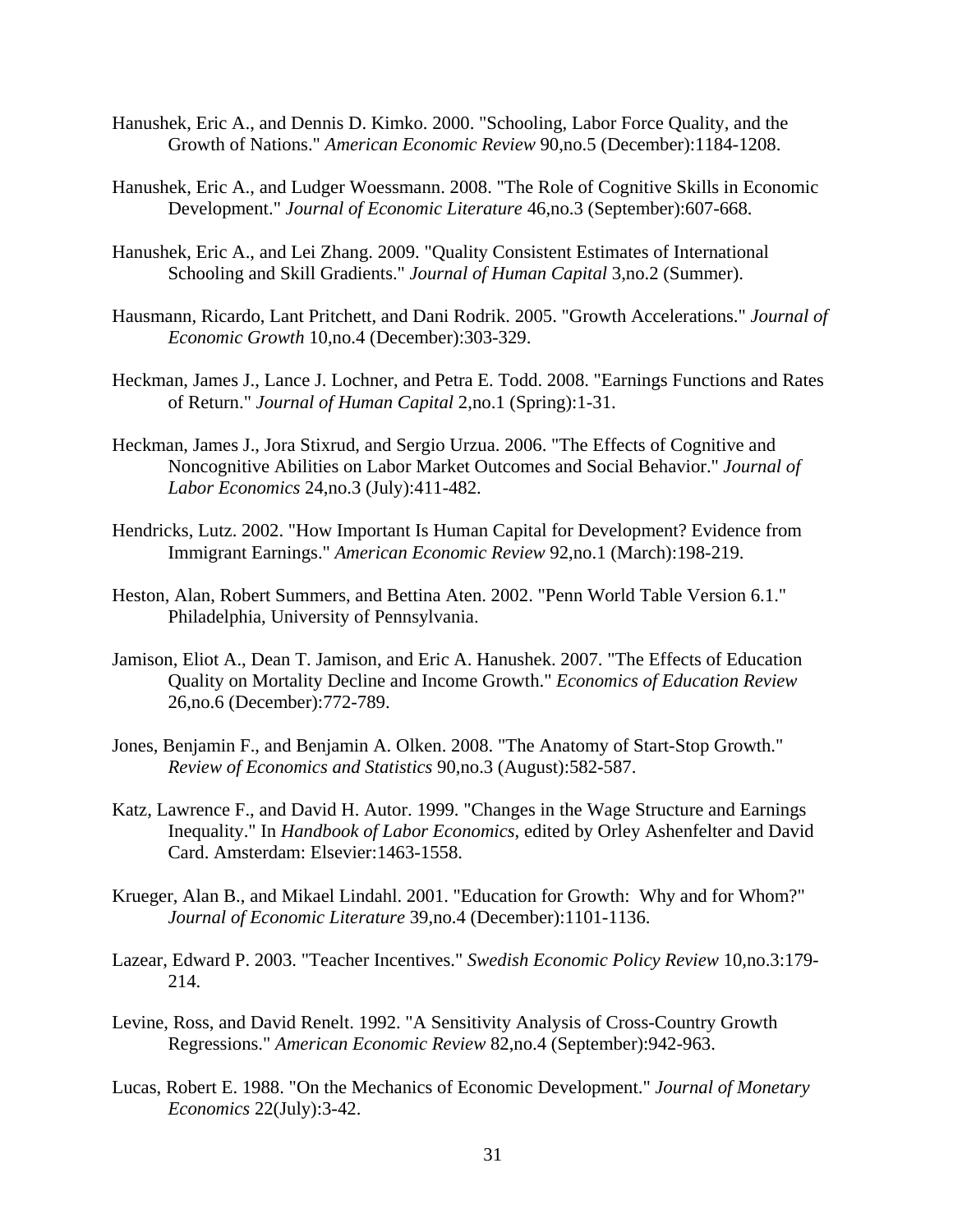- Mankiw, N. Gregory, David Romer, and David Weil. 1992. "A Contribution to the Empirics of Economic Growth." *Quarterly Journal of Economics* 107,no.2 (May):407-437.
- Mincer, Jacob. 1974. *Schooling Experience and Earnings*. New York: NBER.
- Moreira, Marcelo J. 2003. "A Conditional Likelihood Ratio Test for Structural Models." *Econometrica* 71,no.4:1027-1048.
- Mulligan, Casey B. 1999. "Galton Versus the Human Capital Approach to Inheritance." *Journal of Political Economy* 107,no.6,pt.2 (December):S184-S224.
- Murnane, Richard J., John B. Willett, Yves Duhaldeborde, and John H. Tyler. 2000. "How Important Are the Cognitive Skills of Teenagers in Predicting Subsequent Earnings?" *Journal of Policy Analysis and Management* 19,no.4 (Fall):547-568.
- Murnane, Richard J., John B. Willett, and Frank Levy. 1995. "The Growing Importance of Cognitive Skills in Wage Determination." *Review of Economics and Statistics* 77,no.2 (May):251-266.
- Neidorf, Teresa S., Marilyn Binkley, Kim Gattis, and David Nohara. 2006. *Comparing Mathematics Content in the National Assessment of Educational Progress (NAEP), Trends in International Mathematics and Science Study (TIMSS), and Program for International Student Assessment (PISA) 2003 Assessments*. Washington: National Center for Education Statistics (May).
- Nelson, Richard R., and Edmund Phelps. 1966. "Investment in Humans, Technology Diffusion and Economic Growth." *American Economic Review* 56,no.2 (May):69-75.
- Nuxoll, Daniel A. 1994. "Differences in Relative Prices and International Differences in Growth Rates." *American Economic Revew* 84,no.5 (December):1423-1436.
- Organisation for Economic Co-operation and Development. 1998. *Education at a Glance: OECD Indicators*. Paris: OECD.
- ———. 2004. *Learning for Tomorrow's World: First Results from PISA 2003*. Paris: OECD.
- Pritchett, Lant. 2006. "Does Learning to Add up Add Up? The Returns to Schooling in Aggregate Data." In *Handbook of the Economics of Education*, edited by Eric A. Hanushek and Finis Welch. Amsterdam: North Holland:635-695.
- Ramirez, Francisco, Xiaowei Luo, Evan Schofer, and John Meyer. 2006. "Student Achievement and National Economic Growth." *American Journal of Education* 113(November):1-29.
- Romer, Paul. 1990. "Endogenous Technological Change." *Journal of Political Economy* 99,no.5,pt.II:S71-S102.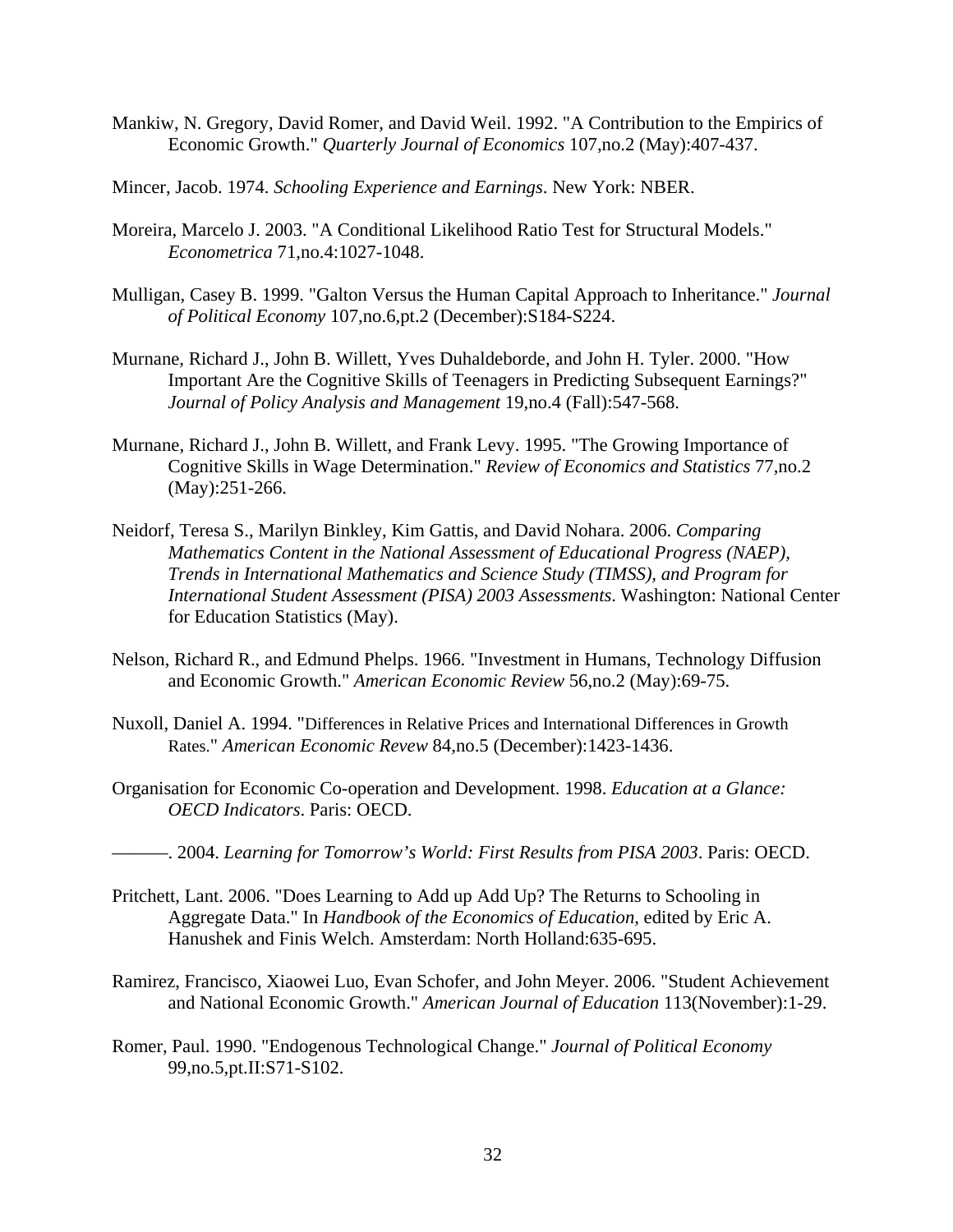- Sachs, Jeffrey D., and Andrew Warner. 1995. "Economic Reform and the Process of Global Integration." *Brookings Papers on Economic Activity* 1:1-96.
- Sala-i-Martin, Xavier, Gernot Doppelhofer, and Ronald I. Miller. 2004. " Determinants of Long-Term Growth: A Bayesian Averaging of Classical Estimates (BACE) Approach." *American Economic Review* 94,no.4 (September):813-835.
- Topel, Robert. 1999. "Labor Markets and Economic Growth." In *Handbook of Labor Economics*, edited by Orley Ashenfelter and David Card. Amsterdam: Elsevier:2943-2984.
- UNESCO. 1998. *World Education Report, 1998: Teachers and Teaching in a Changing World*. Paris: UNESCO.
- ———. 2005. *Education for All: The Quality Imperative*, *EFA Global Monitoring Report*. Paris: UNESCO.
- Vandenbussche, Jérôme, Philippe Aghion, and Costas Meghir. 2006. "Growth, Distance to Frontier and Composition of Human Capital." *Journal of Economic Growth* 11,no.2 (June):97-127.
- Welch, Finis. 1970. "Education in Production." *Journal of Political Economy* 78,no.1 (January/February):35-59.
- West, Martin R., and Ludger Woessmann. 2008. "'Every Catholic Child in a Catholic School': Historical Resistance to State Schooling, Contemporary School Competition, and Student Achievement." CESifo Working Paper 2332. Munich. CESifo.
- Woessmann, Ludger. 2003a. "Central Exit Exams and Student Achievement: International Evidence." In *No Child Left Behind? The Politics and Practice of School Accountability*, edited by Paul E. Peterson and Martin R. West. Washington: Brookings:292-323.
- ———. 2003b. "Schooling Resources, Educational Institutions, and Student Performance: The International Evidence." *Oxford Bulletin of Economics and Statistics* 65,no.2:117-170.
- -. 2007. "International Evidence on School Competition, Autonomy and Accountability: A Review." *Peabody Journal of Education.* 82,no.3-3:473-497.
- Woessmann, Ludger, Elke Luedemann, Gabriela Schuetz, and Martin R. West. 2009. *School Accountability, Autonomy, and Choice around the World*. Cheltenham, UK: Edward Elgar.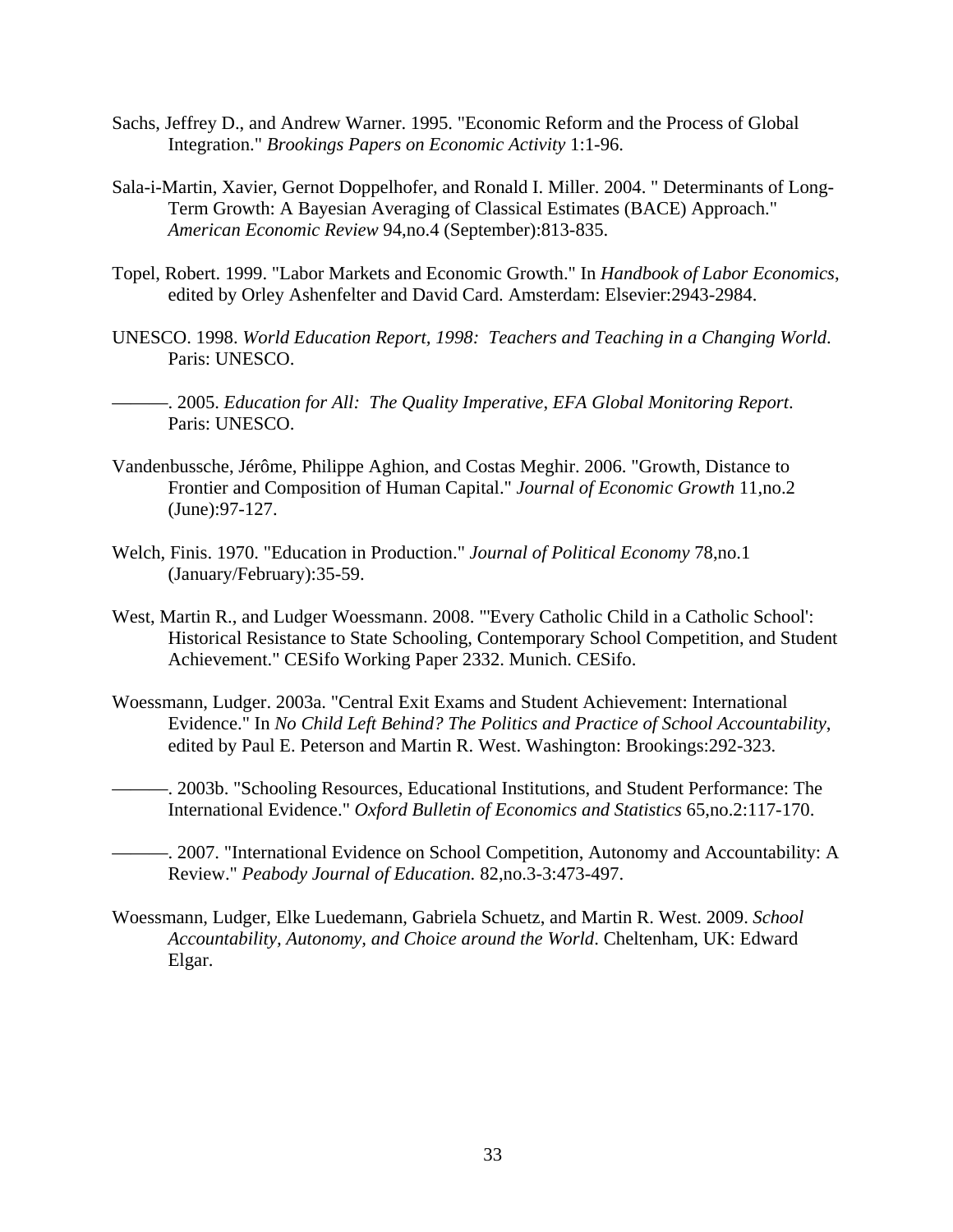

**Figure 1: Cognitive Skills and Growth across World Regions** 

Notes: Added-variable plot of a regression of the average annual rate of growth (in percent) of real GDP per capita in 1960-2000 on the initial level of real GDP per capita in 1960 and average test scores on international student achievement tests. Authors' calculations. See Table A1 for a list of the countries contained in each world region. Region codes: East Asia and India (ASIA), Central Europe (C-EUR), Commonwealth OECD members (COMM), Latin America (LATAM), Middle East and North Africa (MENA), Northern Europe (N-EUR), Southern Europe (S-EUR), Sub-Saharan Africa (SSAFR).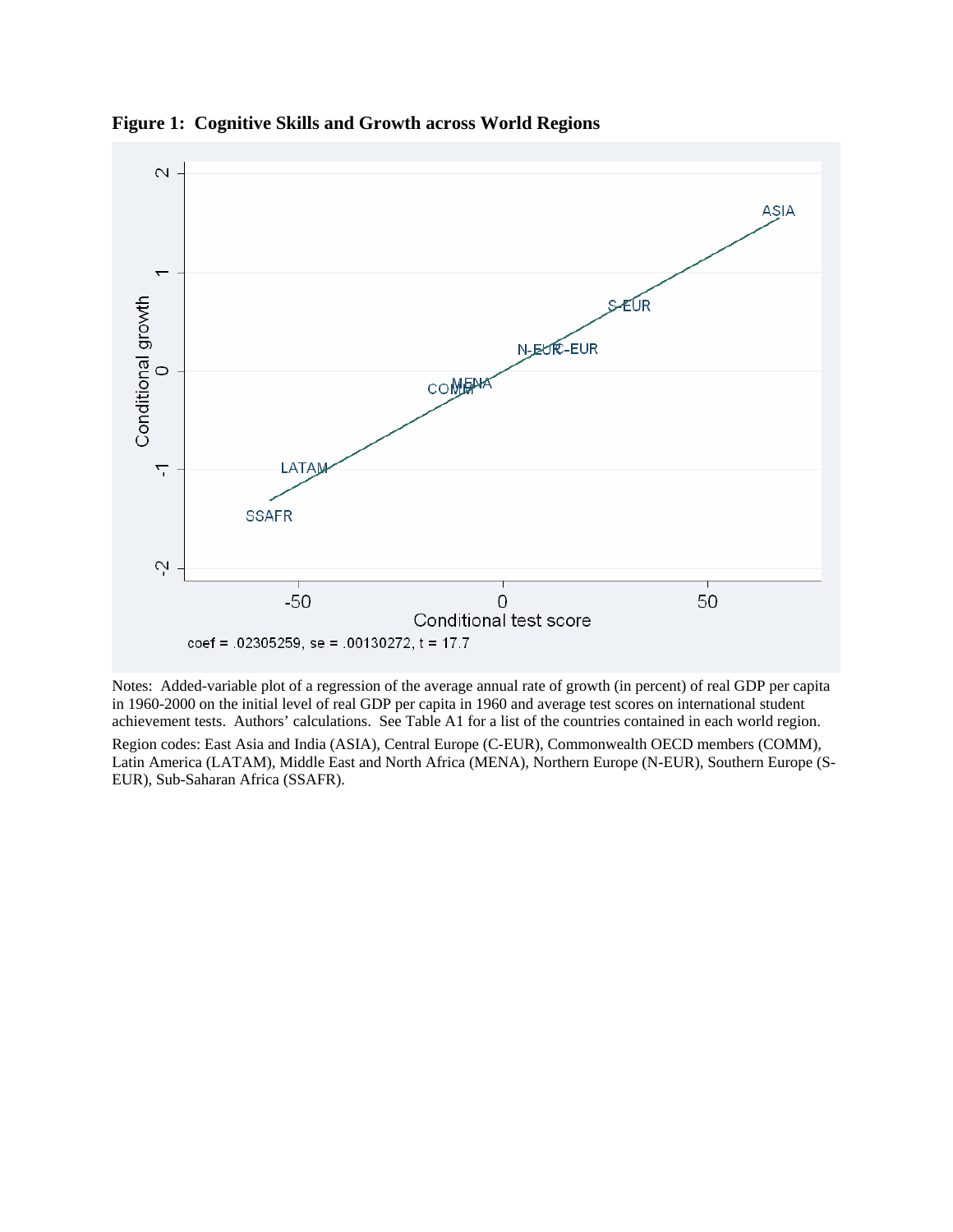

**Figure 2: Trends in Growth Rates vs. Trends in Test Scores** 

Notes: Scatter plot of trend in the growth rate of GDP per capita from 1975 to 2000 against trend in test scores. Equivalent of first column of Table 6. Three countries without test scores before 1972 in light gray; regression line refers to the remaining twelve countries. See Appendix B for details.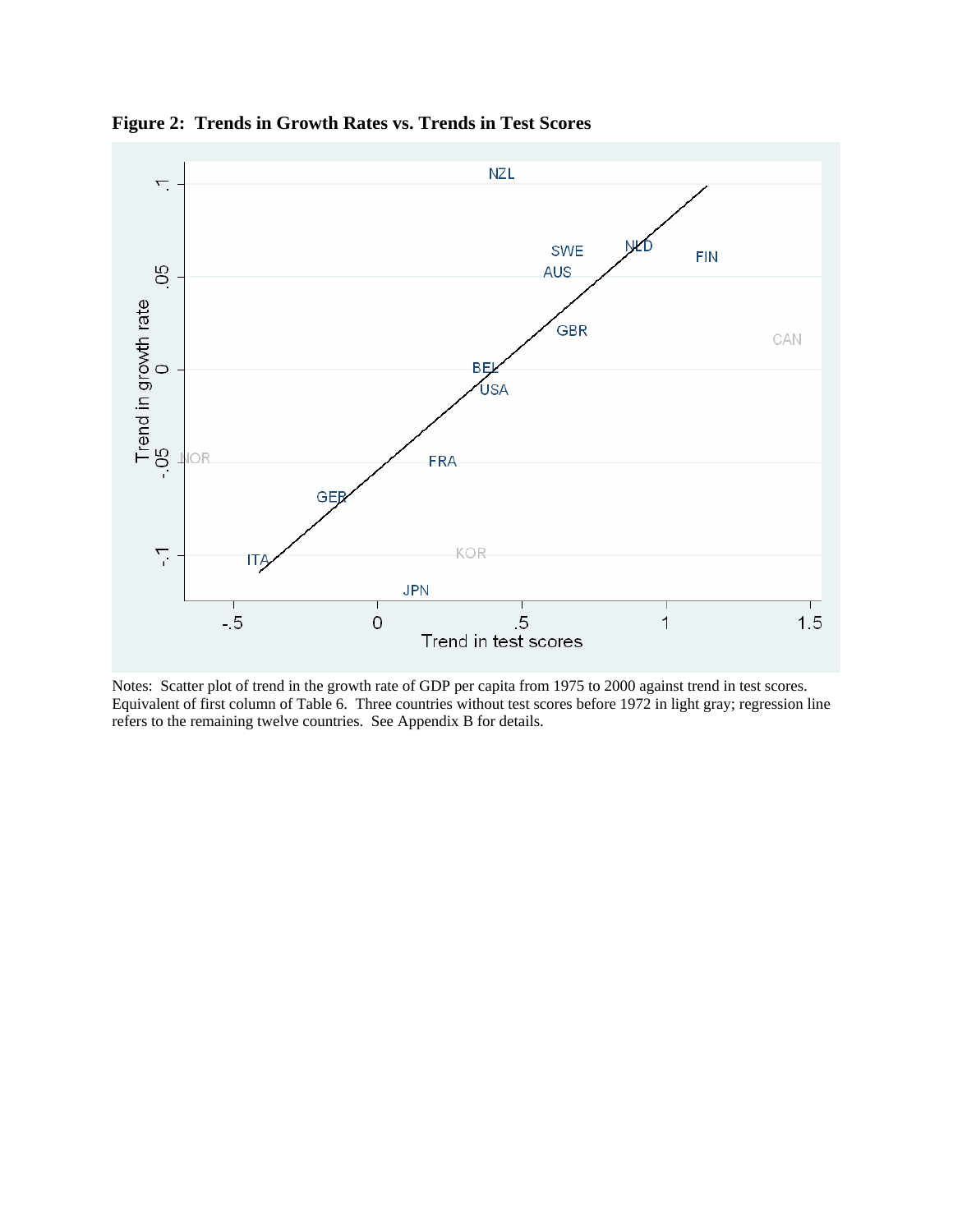|                         |          | (2)      | (3)      | $(4)^{a}$ | $(5)^{r}$ | (6) <sup>c</sup> |          | $(8)^e$  |
|-------------------------|----------|----------|----------|-----------|-----------|------------------|----------|----------|
| Cognitive skills        |          | 2.015    | 1.980    | 1.975     | .933      | .666             | 1.265    | 1.239    |
|                         |          | (10.68)  | (9.12)   | (8.28)    | (8.29)    | (5.09)           | (4.06)   | (4.12)   |
| Years of schooling 1960 | 0.369    |          | 0.026    | 0.024     | 0.025     | 0.047            | 0.004    | $-0.049$ |
|                         | (3.23)   |          | (0.34)   | (0.78)    | (0.29)    | (0.54)           | (0.05)   | (0.66)   |
| GDP per capita 1960     | $-0.379$ | $-0.287$ | $-0.302$ | $-0.298$  | $-0.298$  | $-0.255$         | $-0.351$ | $-0.310$ |
|                         | (4.24)   | (9.15)   | (5.54)   | (6.02)    | (5.04)    | (3.12)           | (6.01)   | (5.73)   |
| No. of countries        | 50       | 50       | 50       | 50        | 52        | 50               | 47       | 45       |
| $R^2$ (adj.)            | 0.252    | 0.733    | 0.728    | 0.728     |           | 0.706            | 0.784    | 0.797    |

#### **Table 1: Years of Schooling vs. Cognitive Skills in Growth Regressions**

Notes: Dependent variable: average annual growth rate in GDP per capita, 1960-2000. Regressions include a constant. Test scores are average of math and science, primary through end of secondary school, all years. *t*-statistics in parentheses.

a. Measure of years of schooling refers to the average between 1960 and 2000.

b. Robust regression including two outliers (using *rreg* robust estimation command implemented in Stata).

c. Specification includes dummies for the eight world regions depicted in Figure 1.

d. Specification includes additional controls for openness and property rights.

e. Specification includes additional controls for openness, property rights, fertility, and tropical location.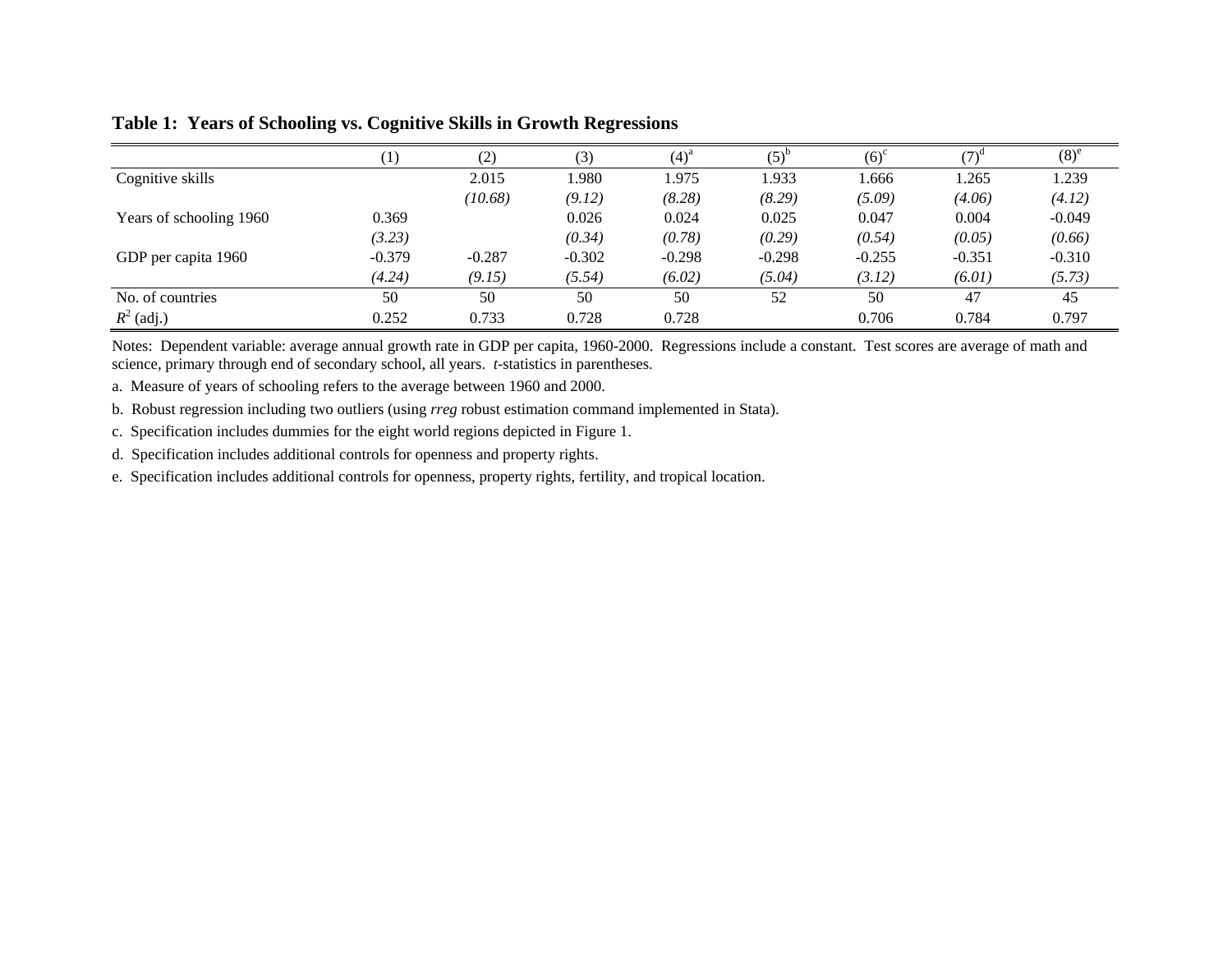|                                               | $\left[1\right]$ | (2)         | (3)    | (4)                 | (5)                 | (6)       | (7)    | (8)    | (9)               | (10)                  | (11)                                 |
|-----------------------------------------------|------------------|-------------|--------|---------------------|---------------------|-----------|--------|--------|-------------------|-----------------------|--------------------------------------|
| Country/year sample $\blacktriangleright$     | Full             | <b>OECD</b> | Non-   | High-               | Low-                | $W$ /0    | 1960-  | 1980-  | 1980-             | Score-schooling       | Score-schooling                      |
| $\blacktriangledown$ Test-score specification |                  |             | OECD   | income <sup>a</sup> | income <sup>"</sup> | East Asia | 1980   | 2000   | 2000 <sup>t</sup> | outliers <sup>c</sup> | $\operatorname{core}^{\mathfrak{c}}$ |
| All math and science                          | .980             | .736        | 2.056  | .287                | 2.286               | .301      | .522   | 2.996  | 3.523             | .888                  | 2.175                                |
|                                               | (9.12)           | (4.17)      | (6.10) | (5.37)              | (6.98)              | (4.90)    | (4.29) | (9.42) | (2.89)            | (7.81)                | (3.47)                               |
| Only lower secondary                          | .759             | .646        | 1.792  | .040                | 2.083               | 1.137     | .407   | 2.580  | 3.703             | .673                  | 1.887                                |
|                                               | (9.22)           | (4.02)      | (6.19) | (4.70)              | (7.44)              | (4.82)    | (4.56) | (8.88) | (3.49)            | (7.83)                | (3.45)                               |
| No. of countries                              | 50               | 23          |        | 25                  | 25                  | 40        | 50     | 50     | 22                | 25                    | 25                                   |

**Table 2: Sensitivity of Estimated Effects of Cognitive Skills to the Sample of Countries and Time Periods** 

Notes: Reported numbers are the coefficient on test scores in each model specification. Dependent variable: Unless noted otherwise, average annual growth rate in GDP per capita, 1960-2000. Control variables: Initial GDP per capita, initial years of schooling, and a constant. Test scores: Unless noted otherwise, average of math and science, primary through end of secondary school, all years. *t*-statistics in parentheses.

a. Countries above/below sample median of GDP per capita 1960.

b. Test scores refer only to tests performed until 1984.

c. Countries with largest (outliers)/smallest (core) residuals when regressing years of schooling on test scores.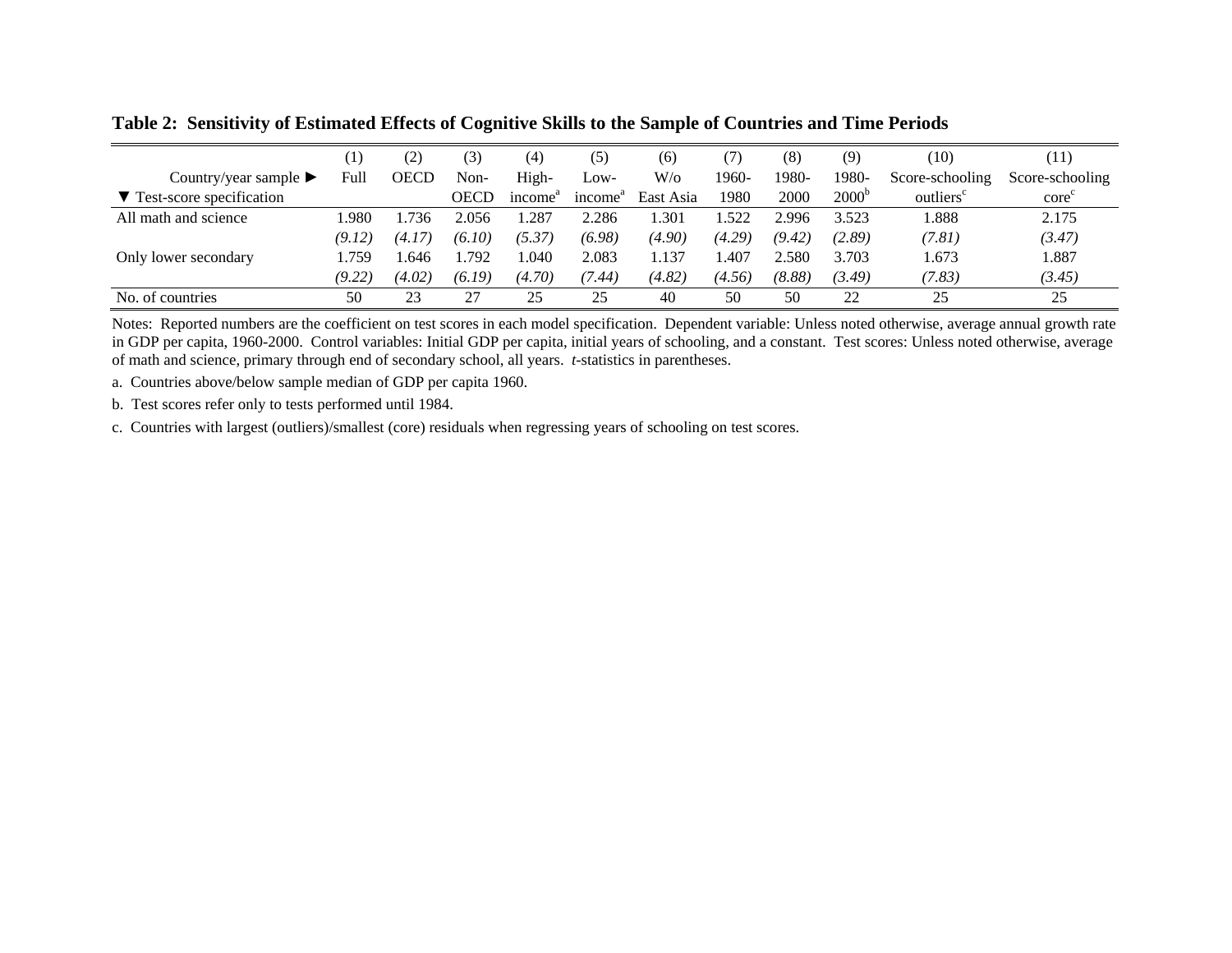|                                                  | (1)      | (2)         | (3)      |                  |
|--------------------------------------------------|----------|-------------|----------|------------------|
| Country sample $\blacktriangleright$             | Full     | <b>OECD</b> | Non-OECD |                  |
| ▼ Test-score specification                       |          |             |          | No. of countries |
| (A) Only since 1995                              | 1.814    | 1.473       | 1.850    | 47               |
|                                                  | (9.91)   | (3.80)      | (6.74)   |                  |
| (B) Only lower secondary since 1995              | 1.644    | 1.379       | 1.657    | 47               |
|                                                  | (9.57)   | (3.49)      | (6.48)   |                  |
| $(C)$ Only until 1995                            | 3.568    | 1.193       | 4.696    | 34               |
|                                                  | (8.31)   | (1.80)      | (7.48)   |                  |
| (D) Early as instrument for average <sup>a</sup> | 1.988    | 1.187       | 2.472    | 34               |
|                                                  | (7.49)   | (1.85)      | (4.75)   |                  |
| (E) Only math                                    | 2.009    | 1.529       | 2.063    | 47               |
|                                                  | (8.98)   | (4.62)      | (5.81)   |                  |
| (F) Only science                                 | 1.576    | 1.769       | 1.556    | 50               |
|                                                  | (7.00)   | (3.28)      | (4.48)   |                  |
| (G) Only reading                                 | 2.351    | 1.616       | 2.529    | 46               |
|                                                  | (6.21)   | (3.33)      | (3.68)   |                  |
| (H) All subjects entered jointly                 |          |             |          | 41               |
| Math                                             | 1.662    | 2.270       | 1.882    |                  |
|                                                  | (3.69)   | (2.97)      | (1.97)   |                  |
| Science                                          | 1.007    | $-2.414$    | 1.270    |                  |
|                                                  | (2.34)   | (1.62)      | (1.92)   |                  |
| Reading                                          | $-0.793$ | 1.333       | $-1.457$ |                  |
|                                                  | (1.15)   | (1.44)      | (0.94)   |                  |

#### **Table 3: Sensitivity of Estimated Effects of Cognitive Skills to the Measurement of Skills**

Notes: Reported numbers are the coefficient on test scores in each model specification. Dependent variable: Average annual growth rate in GDP per capita, 1960-2000. Control variables: GDP per capita 1960, years of schooling 1960, and a constant. Test scores: Unless noted otherwise, average of math and science, primary through end of secondary school, all years. *t*-statistics in parentheses.

a. 2SLS with average of test scores until 1995 as instrument for average of all test scores.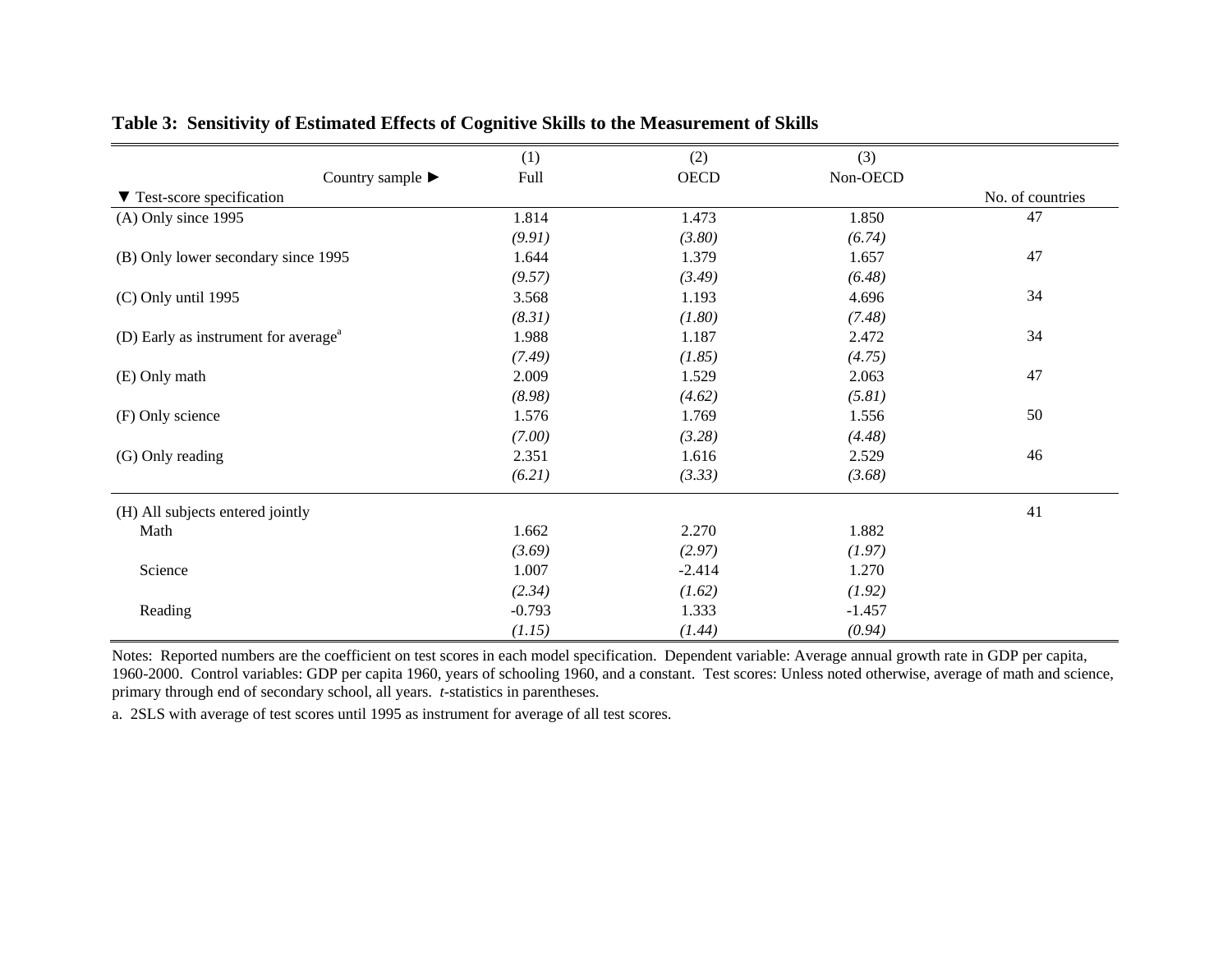|                                                     | (1)                | (2)            | $(3)^{a}$      | $(4)^{a}$      |
|-----------------------------------------------------|--------------------|----------------|----------------|----------------|
| Second stage:                                       |                    |                |                |                |
| 2SLS:                                               |                    |                |                |                |
| Cognitive skills                                    | 2.151              | 2.023          | 3.050          | 4.091          |
|                                                     | (2.73)             | (5.81)         | (5.32)         | (3.20)         |
| Fuller (1) modification of LIML:                    |                    |                |                |                |
| Cognitive skills                                    | 2.121              | 2.022          | 3.036          | 3.871          |
|                                                     | (3.01)             | (5.94)         | (5.42)         | (3.21)         |
| Moreira 95% confidence band:                        |                    |                |                |                |
| Cognitive skills                                    | $[-3.888, 19.871]$ | [1.190, 2.868] | [1.601, 4.689] | [1.626, 9.499] |
| $p$ -value                                          | (0.100)            | (0.001)        | (0.002)        | (0.001)        |
| First stage (dependent variable: cognitive skills): |                    |                |                |                |
| External exit exam system                           | 0.286              | 0.286          |                |                |
|                                                     | (2.01)             | (2.01)         |                |                |
| Initial years of schooling                          |                    | 0.176          | 0.132          | 0.065          |
|                                                     |                    | (4.11)         | (3.83)         | (2.00)         |
| Private enrollment share                            |                    |                | 0.493          |                |
|                                                     |                    |                | (2.15)         |                |
| Centralization (share) of decisions on              |                    |                |                | $-0.993$       |
| organization of instruction                         |                    |                |                | $(-2.49)$      |
| No. of countries                                    | 43                 | 43             | 19             | 17             |
| Centered $R^2$                                      | 0.752              | 0.753          | 0.791          | 0.575          |
| First-stage F-statistic                             | 4.04               | 10.28          | 9.65           | 7.37           |
| Sargan statistic                                    |                    | 0.033          | 0.136          | 0.001          |
| $p$ -value                                          |                    | (0.856)        | (0.712)        | (0.973)        |
| Durbin-Wu-Hausman $\chi^2$ test                     | 0.034              | 0.003          | 0.131          | 4.209          |
| $p$ -value                                          | (0.855)            | (0.957)        | (0.718)        | (0.040)        |

#### **Table 4: From Schooling Institutions to Cognitive Skills to Economic Growth: Instrumental Variable Estimates**

Notes: Dependent variable (of the second stage): average annual growth rate in GDP per capita, 1960-2000. Control variables: Initial GDP per capita, initial years of schooling, and a constant. Test scores are average of math and science, primary through end of secondary school, all years. *t*-statistics in parentheses unless otherwise noted.

a. Dependent variable: average annual growth rate in GDP per capita, 1980-2000. Sample of OECD countries.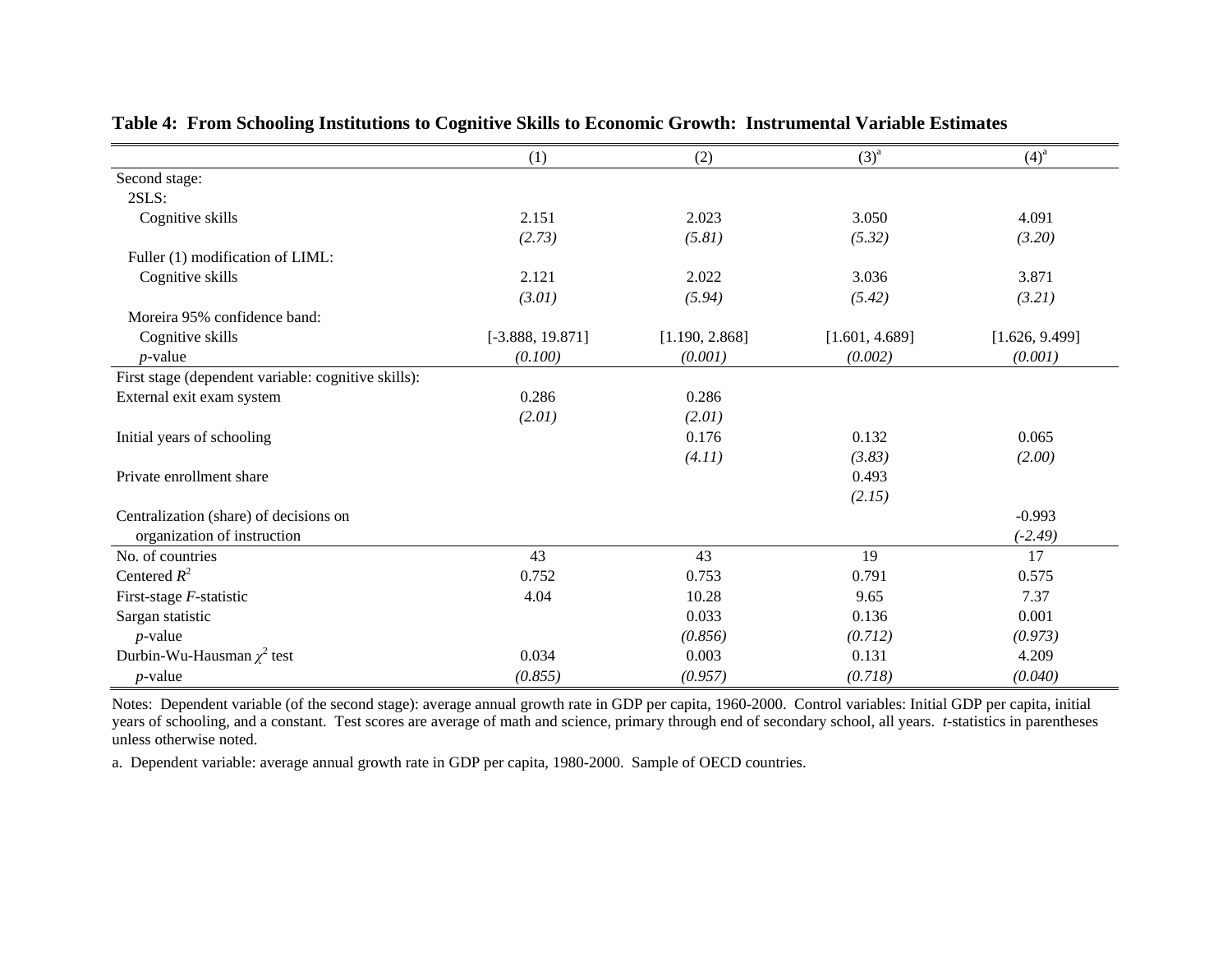|                                     | U.S.                  | Educated in                    | A <sup>11</sup> | $W$ /0    | All        | $W$ /0     | Growth              | Only English       |
|-------------------------------------|-----------------------|--------------------------------|-----------------|-----------|------------|------------|---------------------|--------------------|
| Sample:                             | educated <sup>a</sup> | country of origin <sup>b</sup> | immigrants      | Mexico    | immigrants | Mexico     | sample <sup>c</sup> | speaking countries |
|                                     | (1)                   | (2)                            | (3)             | (4)       | (5)        | (6)        | (7)                 | (8)                |
| Cognitive skills x Educated in      |                       |                                | 0.0873          | 0.1324    | 0.1375     | 0.1398     | 0.1670              | 0.1616             |
| country of origin                   |                       |                                | (2.02)          | (3.31)    | (3.16)     | (4.13)     | (3.77)              | (3.57)             |
| Cognitive skills                    | 0.0050                | 0.1582                         | 0.0634          | $-0.0258$ | not        | not        | not                 | not                |
|                                     | (0.14)                | (2.37)                         | (1.06)          | (1.42)    | identified | identified | identified          | identified         |
| Educated in country of origin       |                       |                                | $-0.1385$       | $-0.1011$ | $-0.1298$  | $-0.0626$  | $-0.1309$           | $-0.0206$          |
|                                     |                       |                                | (3.95)          | (3.03)    | (2.98)     | (2.07)     | (2.58)              | (0.83)             |
| Years of schooling                  | 0.1155                | 0.0673                         | 0.0700          | 0.0863    | 0.0579     | 0.0856     | 0.0553              | 0.0992             |
|                                     | (14.08)               | (7.35)                         | (7.43)          | (13.47)   | (4.14)     | (17.40)    | (4.06)              | (15.41)            |
| Potential experience                | 0.0372                | 0.0235                         | 0.0243          | 0.0215    | 0.0241     | 0.0227     | 0.0233              | 0.0205             |
|                                     | (19.71)               | (4.12)                         | (5.67)          | (4.75)    | (7.68)     | (5.57)     | (6.50)              | (2.80)             |
| Potential experience squared        | $-0.00064$            | $-0.00035$                     | $-0.00036$      | $-0.0004$ | $-0.00039$ | $-0.0004$  | $-0.0004$           | $-0.0004$          |
|                                     | (13.02)               | (4.79)                         | (6.10)          | (4.90)    | (7.40)     | (5.87)     | (6.46)              | (3.25)             |
| Fixed effects for country of origin | no                    | no                             | no              | no        | yes        | yes        | yes                 | yes                |
| <b>Observations</b>                 | 50,597                | 258,977                        | 309,574         | 187,506   | 309,574    | 187,506    | 273,213             | 72,091             |
| No. of countries                    | 64                    | 64                             | 64              | 63        | 64         | 63         | 47                  | 12                 |
| $R^2$                               | 0.157                 | 0.170                          | 0.180           | 0.132     | 0.196      | 0.150      | 0.202               | 0.156              |

**Table 5: Difference-in-Differences Estimates of Returns to Country-of-Origin Cognitive Skills for U.S. Immigrants** 

Notes: Dependent variable: log(annual earnings). Cognitive skills refer to average test score of country of origin (centered at zero). Sample: All immigrants identified by country of birth not in school whose age is greater than 25, who are employed, and who earned more than \$1,000 in 1999. Immigrants who had obtained some but not all of their education in the U.S. were excluded from the sample. Immigrants from all countries of origin for which there are cognitiveskill scores, except for the following countries (areas) which could not be identified because of census restrictions on release of data for small cells: Swaziland, Slovenia, Macau-China, Luxembourg, Liechtenstein, Estonia, Botswana, Bahrain, Tunisia, and Iceland. Israel could not be identified separately from Palestine; both were assigned the Israeli score. Robust absolute values of *t*-statistics in parentheses with clustering by country of origin. Source: Authors' calculations from 2000 Census IPUMS data.

a. U.S. educated immigrants are identified as immigrating to the U.S. before the beginning year of schooling.

b. Immigrants educated in their country of origin are identified as immigrating to the U.S. after the final year of schooling.

c. The economic growth sample relies on the data for immigrants from the 50 countries in the basic growth regressions.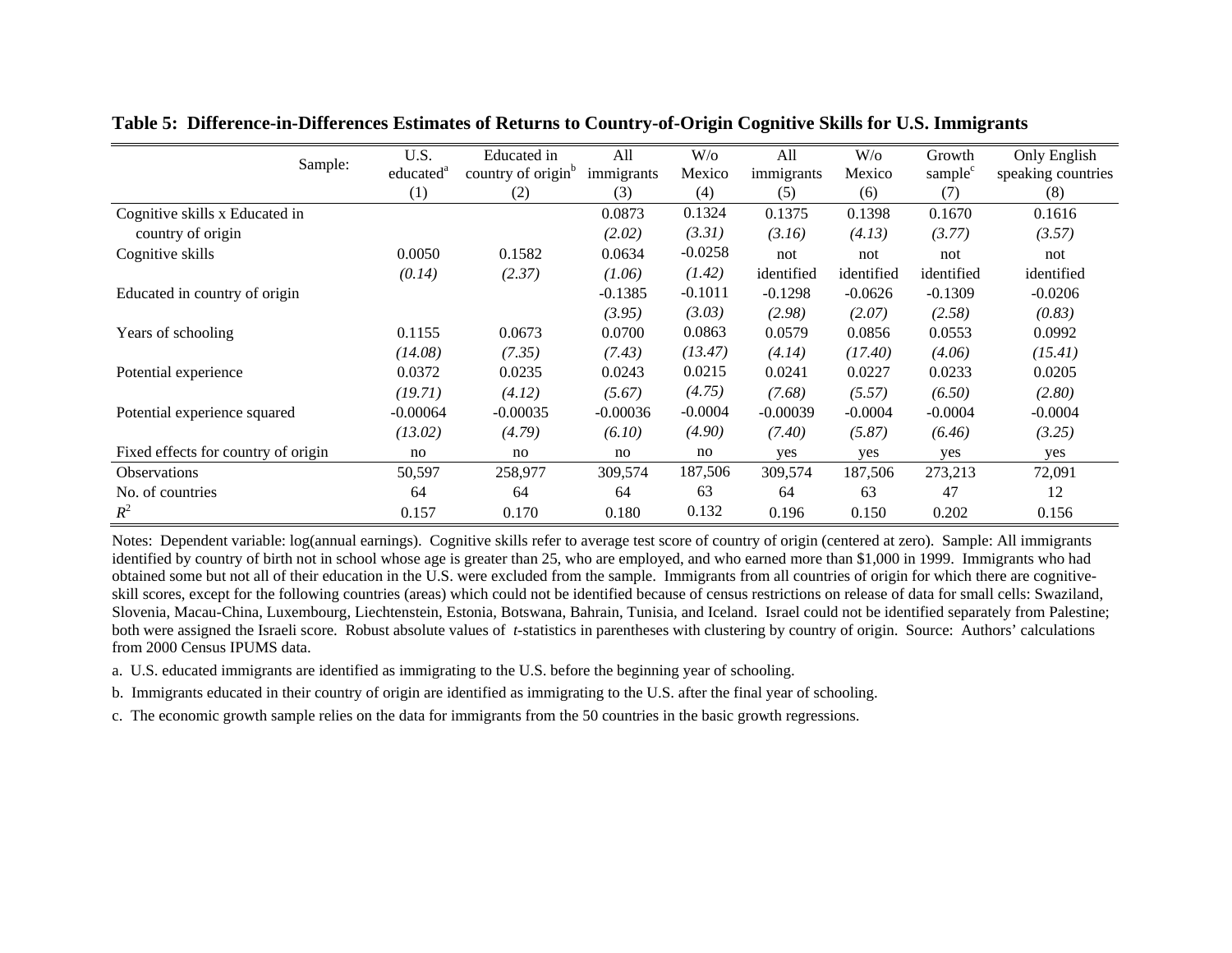|                                 | (1)    | (2)      | (3)      | (4)      | $(5)^a$   | $(6)^{b}$ | (7)    | (8)      |
|---------------------------------|--------|----------|----------|----------|-----------|-----------|--------|----------|
| Trend in cognitive skills       | 0.084  | 0.073    | 0.074    | 0.074    | 0.080     | 0.117     |        |          |
|                                 | (3.10) | (3.21)   | (3.07)   | (3.04)   | (3.34)    | (6.90)    |        |          |
| Dummy for cognitive-skill trend |        |          |          |          |           |           | 0.117  | 0.103    |
| above median                    |        |          |          |          |           |           | (5.98) | (4.87)   |
| Average annual growth rate      |        | $-0.030$ | $-0.035$ | $-0.028$ | $-0.039$  | $-0.085$  |        | $-0.004$ |
| in GDP per capita 1975-2000     |        | (2.73)   | (1.61)   | (1.69)   | $(-2.32)$ | (5.26)    |        | (0.21)   |
| Initial GDP per capita          |        |          | $-0.002$ |          |           |           |        | 0.005    |
|                                 |        |          | (0.27)   |          |           |           |        | (0.80)   |
| Change in years of schooling    |        |          |          | $-0.004$ |           |           |        |          |
| 1975-2000                       |        |          |          | (0.21)   |           |           |        |          |
| No. of countries                | 15     | 15       | 15       | 15       | 15        | 12        | 15     | 15       |
| $R^2$ (adj.)                    | 0.380  | 0.586    | 0.551    | 0.550    | 0.582     | 0.891     | 0.713  | 0.735    |

#### **Table 6: Changes in Cognitive Skills and Changes in Growth Paths**

Notes: Dependent variable: trend in the growth rate of GDP per capita from 1975 to 2000. Regressions include a constant. Sample: OECD countries with testscore data both before 1985 and up to 2003. Test scores are average of math and science, primary through end of secondary school. *t*-statistics in parentheses.

a. WLS with inverse of standard error with which the trend in test scores was estimated as weights.

b. Excluding countries without test scores before 1972 (Canada, Korea, and Norway).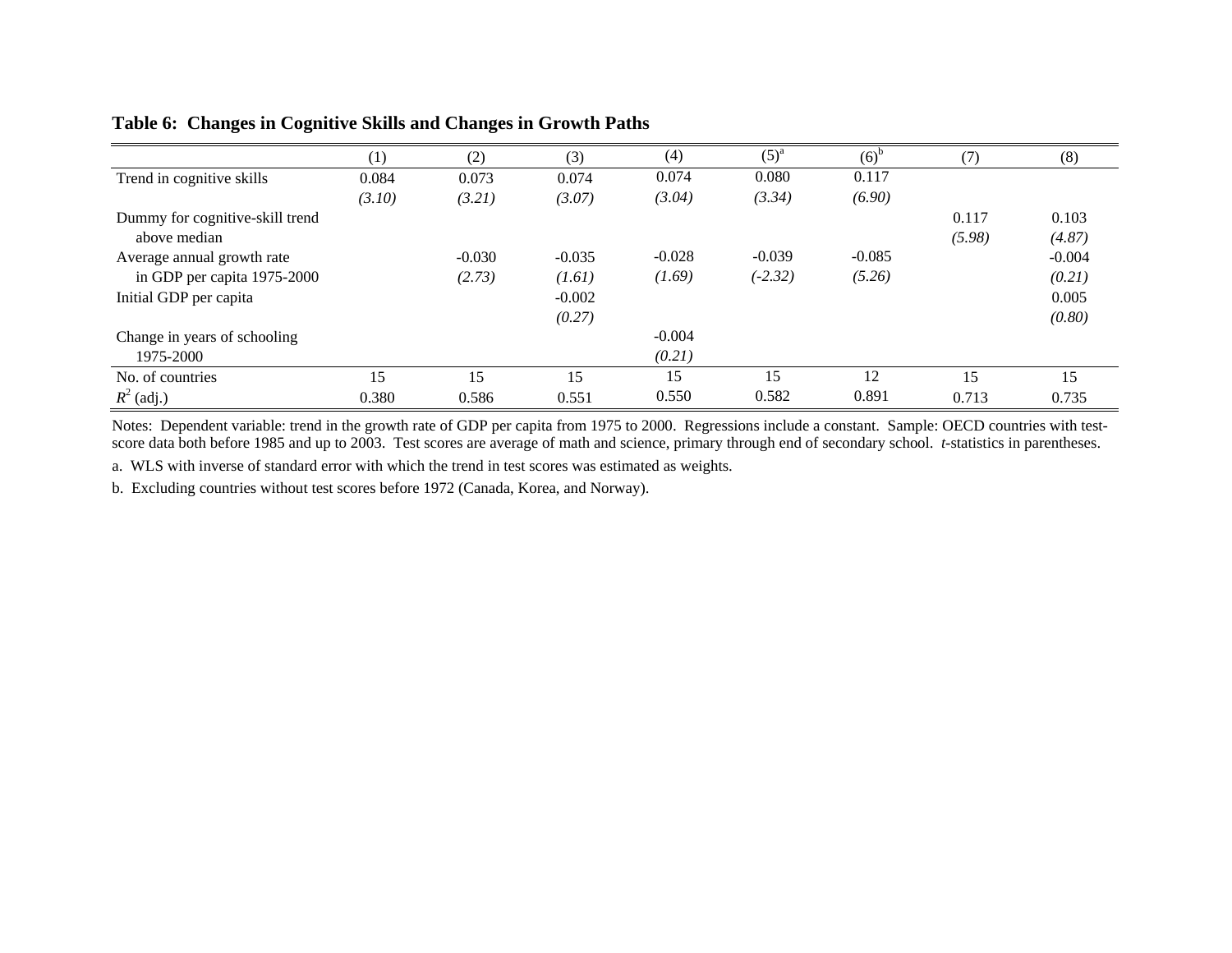#### **Table 7: Rocket Scientists or Basic Education for All?**

|                                           | $_{1}$ | (2)     | (3)    | $(4)^{a}$ | $(5)^{b}$ | (6) <sup>b</sup> | $(7)^{r}$ |
|-------------------------------------------|--------|---------|--------|-----------|-----------|------------------|-----------|
| Share of students reaching basic literacy | 4.717  |         | 2.732  | 1.002     | 3.460     | 5.150            | 5.869     |
|                                           | (6.64) |         | (3.61) | (1.33)    | (3.81)    | (2.87)           | (3.33)    |
| Share of top-performing students          |        | 19.347  | 12.880 | 11.735    | 8.460     | 4.226            | $-1.530$  |
|                                           |        | (2.653) | (4.35) | (4.18)    | (2.37)    | (0.65)           | (0.22)    |
| Share of students reaching basic literacy |        |         |        |           | 0.376     |                  |           |
| x Initial GDP per capita                  |        |         |        |           | (1.25)    |                  |           |
| Share of top-performing students          |        |         |        |           | $-2.148$  |                  | $-1.649$  |
| x Initial GDP per capita                  |        |         |        |           | (2.11)    |                  | (2.07)    |
| Share of students reaching basic literacy |        |         |        |           |           | 42.357           | 53.538    |
| x Share of top-performing students        |        |         |        |           |           | (1.48)           | (1.91)    |
| No. of countries                          | 50     | 50      | 50     | 45        | 50        | 50               | 50        |
| $R^2$ (adj.)                              | 0.610  | 0.646   | 0.719  | 0.823     | 0.734     | 0.727            | 0.746     |

Notes: Dependent variable: average annual growth rate in GDP per capita, 1960-2000. Control variables: GDP per capita 1960, years of schooling 1960, and a constant. Shares are based on average test scores in math and science, primary through end of secondary school, all years. *t*-statistics in parentheses.

a. Specification includes additional controls for openness, property rights, fertility, and tropical location.

b. All interacted variables are centered on zero.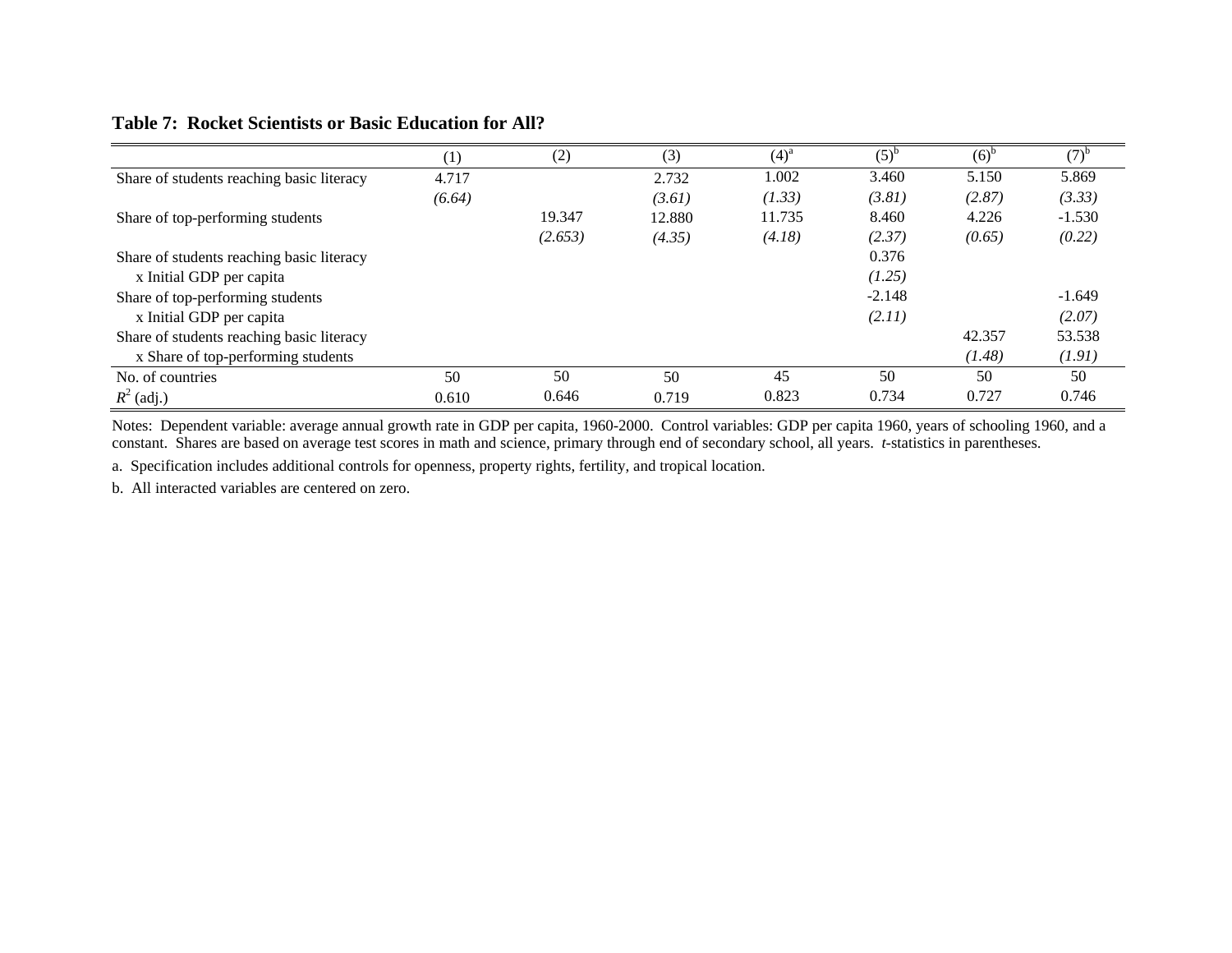### **APPENDIX A. Regional Data**

|                              |                            | GDP per               | Growth of                          | GDP per               | Years of          |            |                            | All Penn World Tables Countries |
|------------------------------|----------------------------|-----------------------|------------------------------------|-----------------------|-------------------|------------|----------------------------|---------------------------------|
| Region <sup>a</sup>          | No. countries <sup>b</sup> | capita 1960<br>(US\$) | GDP per<br>capita 1960-<br>2000(%) | capita 2000<br>(US\$) | schooling<br>1960 | Test score | No. countries <sup>c</sup> | GDP per capita<br>1960 (US\$)   |
| Asia                         |                            | 1,891                 | 4.5                                | 13,571                | 4.0               | 479.8      | 15                         | 1,642                           |
| Sub-Saharan Africa           |                            | 2.304                 | 1.4                                | 3,792                 | 3.3               | 360.0      | 40                         | 1,482                           |
| Middle East and North Africa | 8                          | 2,599                 | 2.7                                | 8,415                 | 2.7               | 412.4      | 10                         | 2,487                           |
| Southern Europe              |                            | 4,030                 | 3.4                                | 14,943                | 5.6               | 466.4      |                            | 4,030                           |
| Latin America                |                            | 4,152                 | 1.8                                | 8,063                 | 4.7               | 388.3      | 24                         | 3,276                           |
| Central Europe               |                            | 8,859                 | 2.6                                | 24,163                | 8.3               | 505.3      |                            | 8,859                           |
| Northern Europe              |                            | 8.962                 | 2.6                                | 25,185                | 8.0               | 497.3      |                            | 8,962                           |
| Commonwealth OECD            | 4                          | 11,251                | 2.1                                | 26,147                | 9.5               | 500.3      | 4                          | 11,251                          |
| Note: Asia w/o Japan         | 10                         | 1,614                 | 4.5                                | 12,460                | 3.5               | 474.7      | 14                         | 1,427                           |

#### **Table A1: Income, Education, and Growth across World Regions**

Notes:

a. The country observations contained in the eight regions are: Asia (11): China, Hong Kong, India, Indonesia, Japan, Rep. of Korea, Malaysia, Philippines, Singapore, Taiwan, Thailand; Sub-Saharan Africa (3): Ghana, South Africa, Zimbabwe; Middle East and North Africa (8): Cyprus, Egypt, Iran, Israel, Jordan, Morocco, Tunisia, Turkey; Southern Europe (5): Greece, Italy, Portugal, Romania, Spain; Latin America (7): Argentina, Brazil, Chile, Colombia, Mexico, Peru, Uruguay; Central Europe (7): Austria, Belgium, France, Ireland, Netherlands, Switzerland, United Kingdom; Northern Europe (5): Denmark, Finland, Iceland, Norway, Sweden; Commonwealth OECD members (4): Australia, Canada, New Zealand, USA.

b. Sample of all countries by region with internationally comparable data on GDP that ever participated in an international student achievement test; see Appendix B for details.

c. Sample of all countries in Penn World Tables with data on GDP per capita in 1960 by region.

Sources: GDP: own calculations based on Penn World Tables (Heston, Summers, and Aten (2002)); years of schooling: own calculations based on Cohen and Soto (2007); test score: own calculations based on international student achievement tests; see Appendix B for details.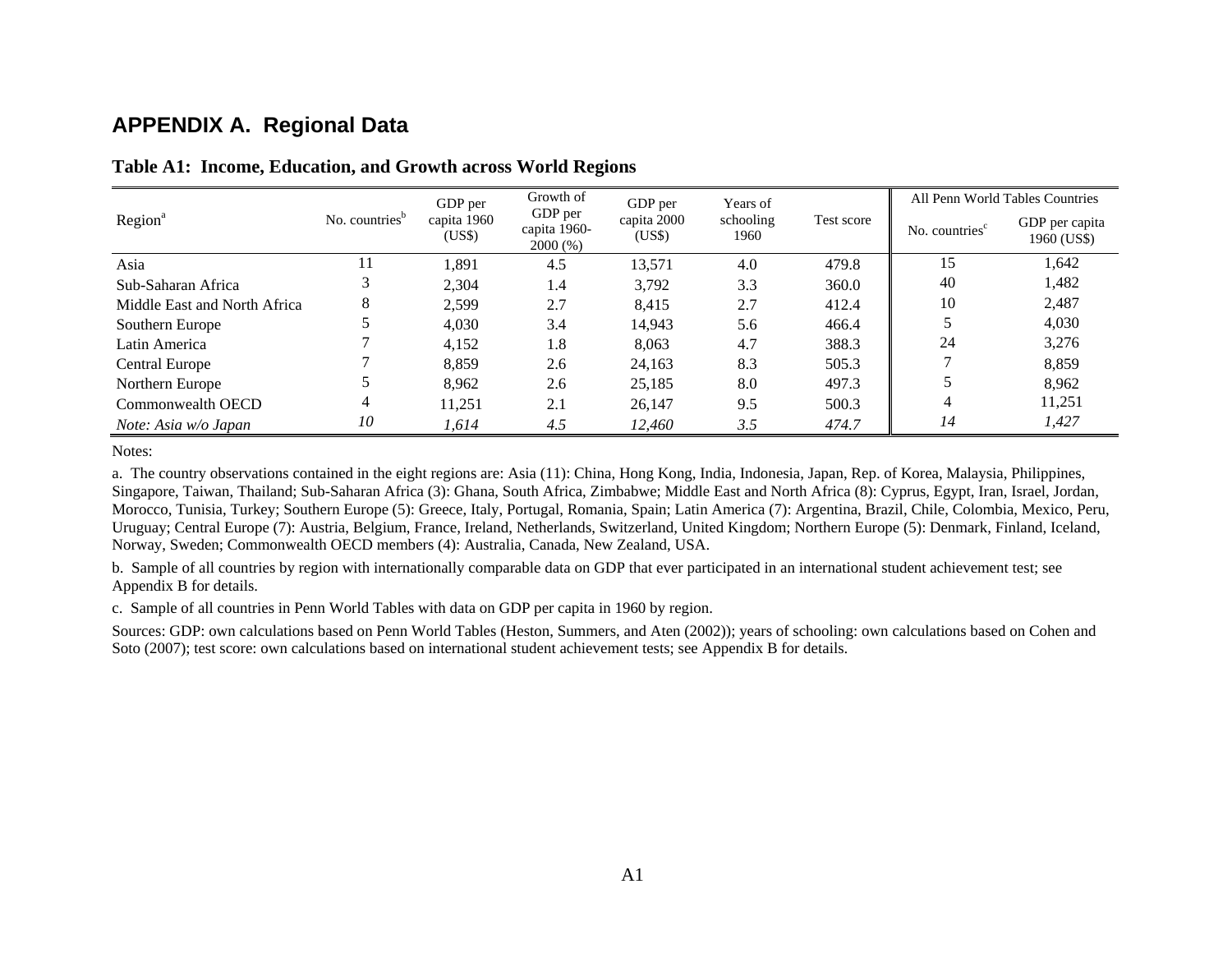#### **APPENDIX B. Measures of Cognitive Skills**

A key element of our work is developing a measure that can equate knowledge of people across countries. In many ways this is an extension of notions of human capital that have been developed over the past half century. But it is a specific refinement that, while important in a variety of applications within nations, becomes a necessity when comparing different countries. Within a country, human capital is often proxied by quantity of schooling. This is partly necessitated by commonly available data but partly justified on the idea that differences in knowledge between levels of schooling are greater than those within levels of schooling.

Until recent publicity, most people were unaware of the international student testing that could provide direct comparisons of student knowledge across countries. In fact, international assessments of student achievement, aimed largely at math and science, were begun over four decades ago. Although national participation has been voluntary, recent expansions to all OECD countries and more have led to increasingly valid and reliable indicators of cognitive skills.

Internationally comparable student achievement tests have been conducted since the First International Mathematics Study (FIMS), which tested in 1964. The latest international studies used in our analyses are the 2003 cycles of the Trends in International Mathematics and Science Study (TIMSS) and the Programme for International Student Assessment (PISA). From FIMS to the latest TIMSS and PISA, a total of 12 international student achievement tests (ISATs) were conducted.<sup>42</sup> Although varying across the individual assessments, testing covers math, science, and reading for three age/grade groups: primary education (age 9/10), lower secondary education (age 13 to 15), and the final year of secondary education (generally grade 12 or 13).

Given this 3x3 grade-by-subject matrix, Table B1 summarizes the specific ISATs that have been conducted in three periods of time: late 1960s/early 1970s (1964-72), 1980s (1982-91), and late 1990s/early 2000s (1995-2003). Several features of the emerging pattern are worth noting. First, math and science have been tested at all three grade levels, while reading has not been tested in the final grade of secondary school. Second, all subjects are available in all periods,

 $42$  In this study, we do not include the two tests conducted by the International Assessment of Educational Progress (IAEP) in 1988 and 1991, because they used the U.S. NAEP test as their testing instrument, which is geared to the U.S. curriculum and may thus introduce bias to the international testing. By contrast, the tests included here are not associated with the curriculum in any particular country, but have been devised in an international cooperative process between all participating countries.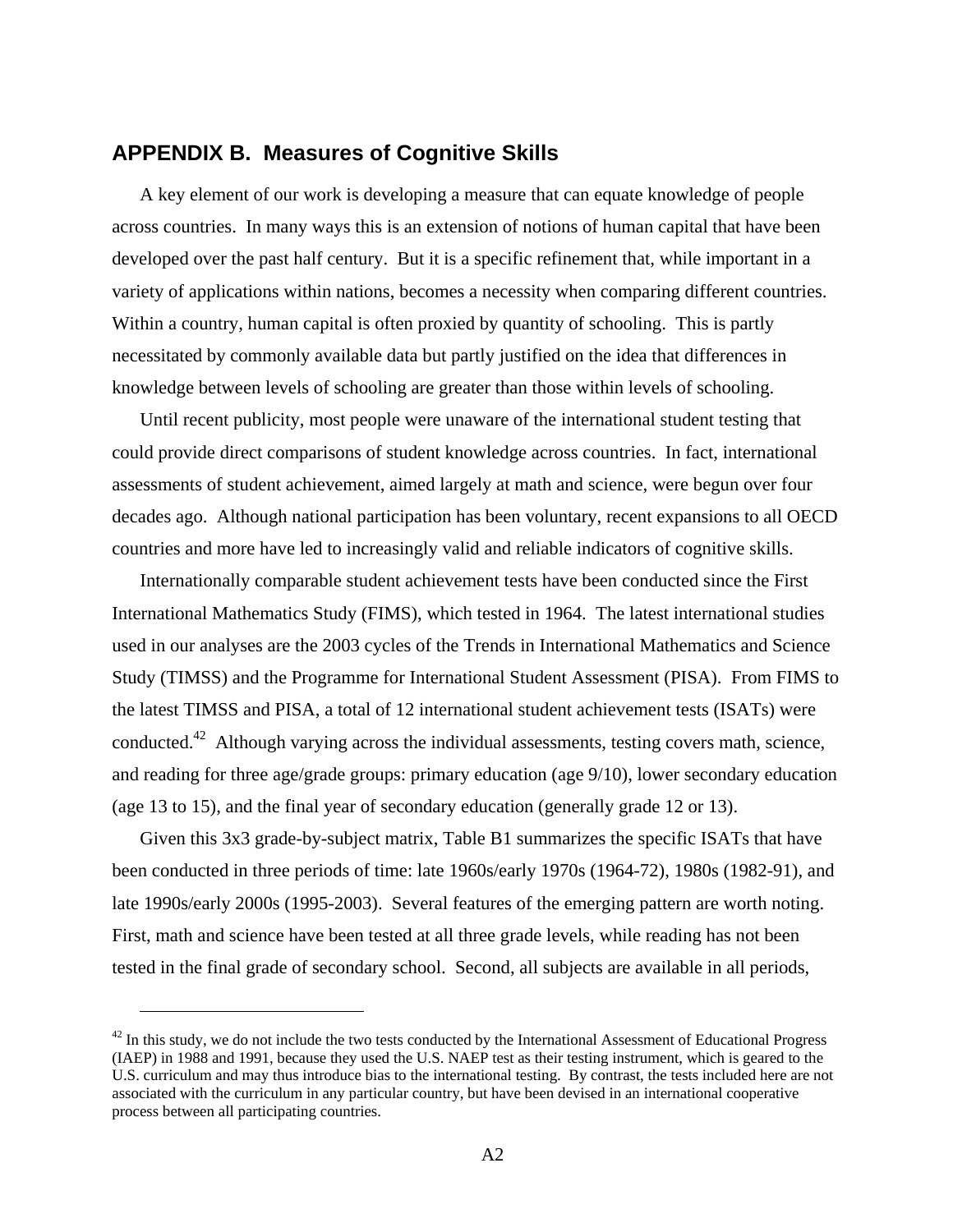although coverage is more extensive in math and science than in reading. Third, in each period, the lower secondary level has been tested in all three subjects; thus, there is no primary or finalsecondary study that would add a subject not already tested at lower secondary in the period. Fourth, each cell available in 1964-91 has at least one counterpart in 1995-2003.

Table B2 provides additional detail on each ISAT. A total of 77 countries have participated in at least one of the ISATs in math or science, but several of the countries have participated at only one or a few points in time. Even within the same assessment, countries do not always participate at all grade levels. The largest number of countries tends to have participated at the lower secondary level.

To obtain a common measure of cognitive skills, we want to draw on as much internationally comparable information as possible. This raises the issue whether the different ISATs with their different participating countries, student samples, and perspectives on what should be tested (see Neidorf, Binkley, Gattis, and Nohara (2006)) are measuring a common dimension of cognitive skills. For example, the TIMSS tests are related to elements of the school curricula common to participating countries, while the PISA tests are designed to be applied assessments of real-world problems, irrespective of specific curricula. However, the fact is that the TIMSS tests with their curricular focus and the PISA tests with their applied focus are highly correlated at the country level. For example, the correlation between the TIMSS 2003 tests of  $8<sup>th</sup>$  graders and the PISA 2003 tests of 15-year-olds across the 19 countries participating in both is as high as 0.87 in math and 0.97 in science. It is also 0.86 in both math and science across the 21 countries participating both in the TIMSS 1999 tests and the PISA 2000/02 tests. Thus, ISATs with very different foci and perspectives tend, nonetheless, to be highly related, lending support to our approach of aggregating different ISATs for each country.

The general idea behind our approach to aggregation is that of empirical calibration. We rely upon information about the overall distribution of scores on each ISAT to compare national responses. This contrasts with the psychometric approach to scaling that calibrates tests through common elements on each test. In reality, the international testing situations are separate events with no general attempt to provide common scaling across tests and across the full time period.

The fact that the scales of their test-score results are not directly equated across tests is a major drawback in comparative uses of the various ISATs. They do not use the same test questions; nor do they even use the same technique and scale of mapping answers into test

A3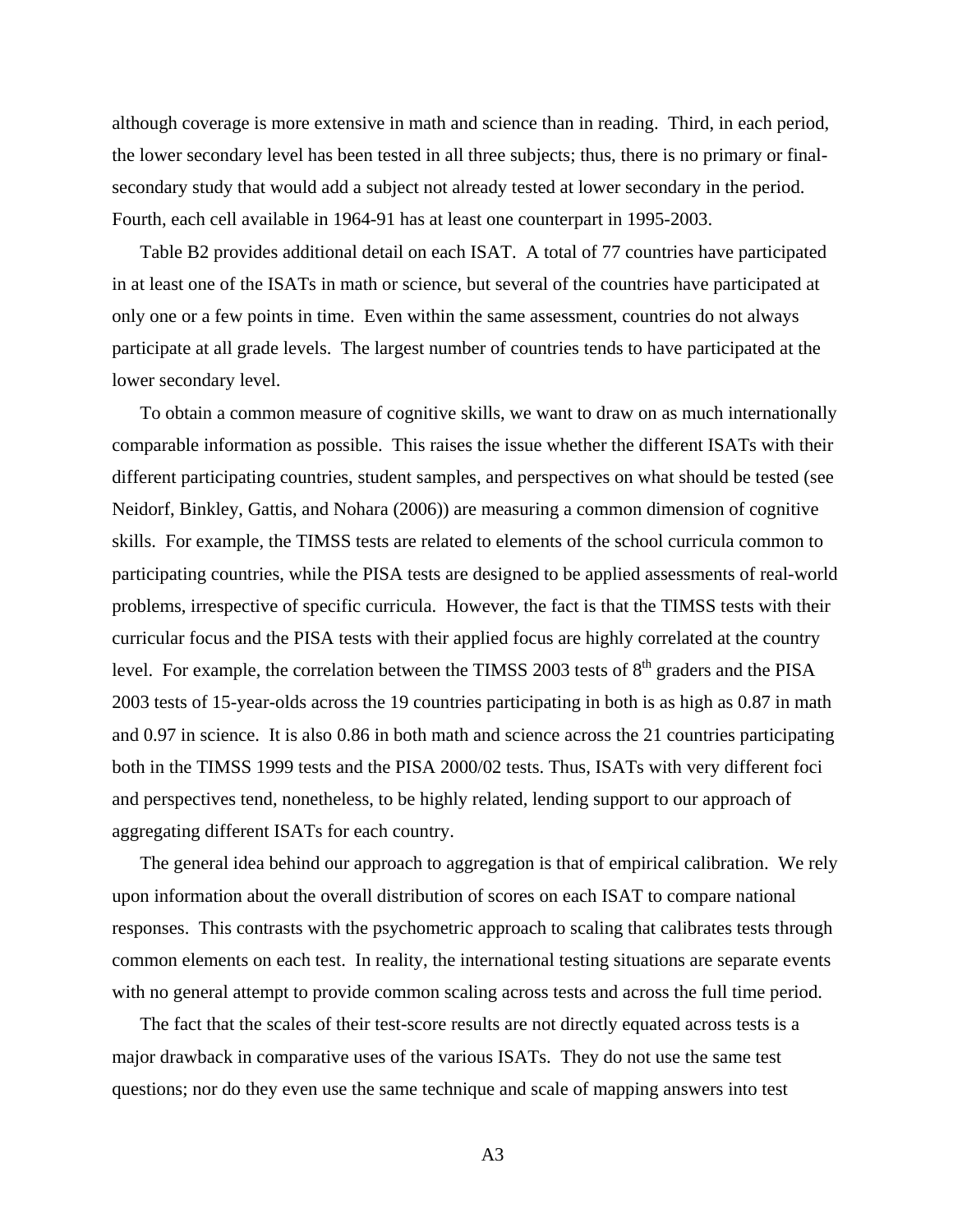scores.<sup>43</sup> The early tests mainly used aggregate scores in "percent correct" format, but with questions of varying difficulty in the different tests, these scores will not be comparable across tests. The later tests use a more sophisticated scale, constructed using Item Response Theory (IRT). Among other things, IRT weights different questions by their revealed difficulty and then maps answers onto a pre-set scale set to yield a given international mean and standard deviation among the participating countries. However, the questions on which the mapping is based are not the same in the different tests. Even more, the set of participating countries varies considerably across tests, making the separately developed scales incomparable across ISATs.

Therefore, to compare performance on the ISATs across tests and thus over time, we have to project the performance of different countries on different tests onto a common metric. For that, we have to develop a common metric both for the *level* and for the *variation* of test performance.

*Comparable level*. To make the level of ISATs comparable, we need information on test performance that is comparable over time. Such information is available in the United States in the form of the National Assessment of Educational Progress (NAEP), which tests the math, science, and reading performance of nationally representative samples of 9-, 13-, and 17-year-old U.S. students in an intertemporally comparable way since 1969. This is the only available information on educational performance that is consistently available for comparisons over time. The United States is also the only country that participated in every ISAT. Given the time-series evidence on the performance of U.S. students, we can thus scale the level of each ISAT relative to the known intertemporally comparable test performance of the United States. Figure B1 shows the available NAEP results in the three subjects and age groups. Despite some notable changes, the performance of U.S. students has been relatively flat over the period 1969-1999.

We start by calculating the U.S. performance difference between 1999 and any earlier point in time and express it in standard deviations (s.d.) of the international PISA 2000 study:

$$
U_{a,s,t}^{US} = (NAEP_{a,s,t}^{US} - NAEP_{a,s,1999}^{US}) \frac{SD_s^{US,PISA}}{SD_{a,s}^{US,NAEP}}
$$

1

where *U* is the standardized performance difference of U.S. students at age *a* in subject *s* at time *t* relative to 1999, *NAEP* is the age-, subject-, and time-specific NAEP test score, *SDUS,PISA* is the

<sup>&</sup>lt;sup>43</sup> Recent testing in both TIMSS and PISA has involved overlapping test items that permit test calibration, but these do not provide any benchmarks across the two testing regimes or linked with earlier testing.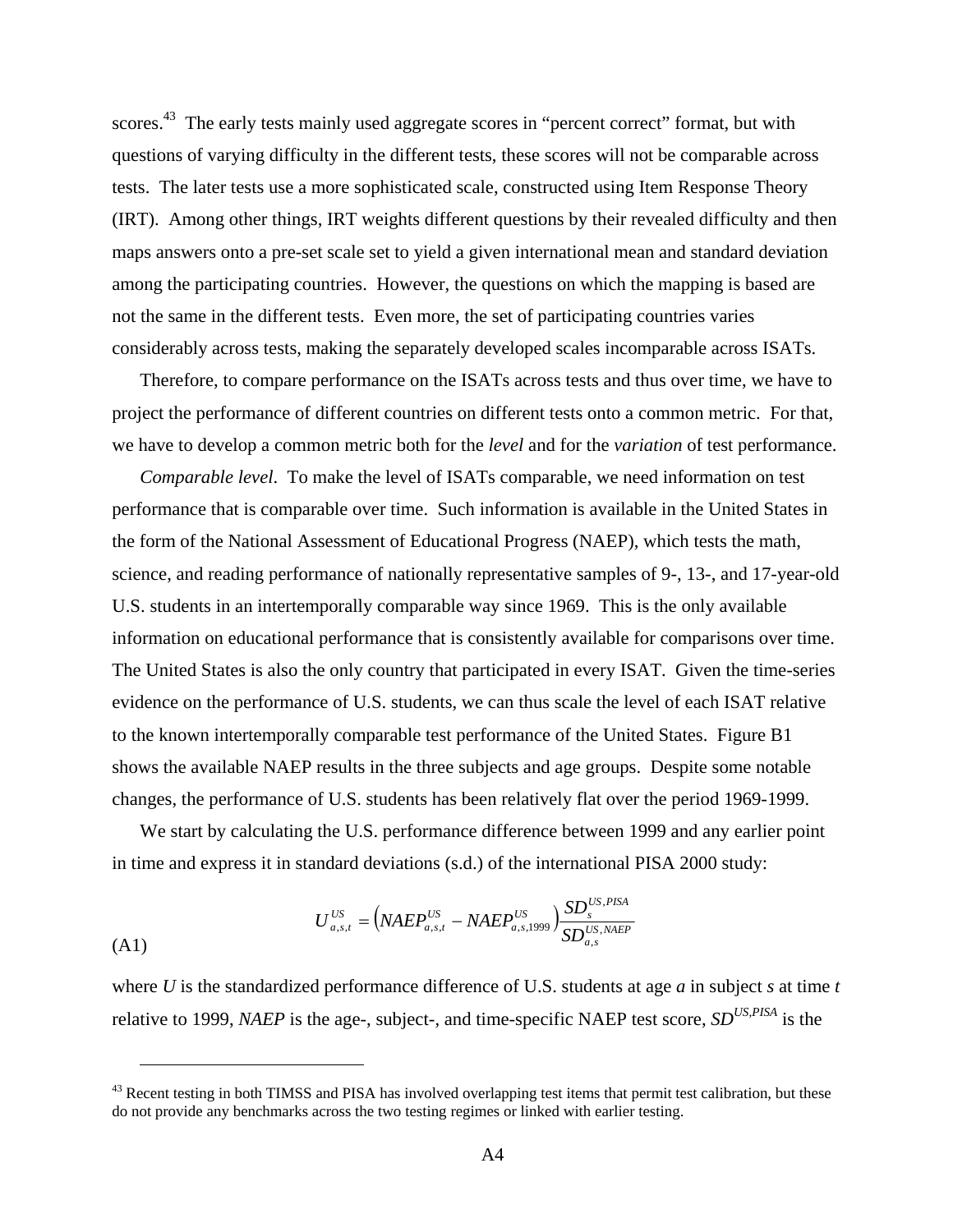subject-specific s.d. of U.S. students on the PISA test, and *SD<sup>US,NAEP*</sup> is the age- and subjectspecific s.d. of the U.S. NAEP test.<sup>44</sup> NAEP scores are available at 2-4 year intervals over the period; values for non-NAEP years are obtained by linear interpolation between available years.

This alone does not yet yield a common scale for all the countries on the different tests. While we know for each participating country whether it performed above or below the respective U.S. performance on each specific test, we need to make the international variation in test scores comparable across the different ISATs to determine "how much" above or below.

*Comparable variation*. Developing a common metric for the variation of test scores in the different ISATs is harder to achieve than for the level. There is no explicit external information available on trends in the cross-country performance variation, and the diversity of original tests and participating countries precludes a direct comparison across tests. One way to achieve comparability, though, would be to have a group of countries across which it is reasonable to assume relative constancy in the size of the cross-country variation in test scores and whose members participated in sufficient number in the different tests. This group could only include relatively stable countries with relatively stable education systems over time, which should not have experienced major changes in overall enrollment across the ISATs.

Thus, we suggest two criteria for a group of countries to serve as a standardization benchmark for performance variation over time. First, the countries have been member states of the relatively homogenous and economically advanced group of OECD countries in the whole period of ISAT observations, that is, since 1964. Second, the countries should have had a substantial enrollment in secondary education already in 1964. Given data constraints, we implement this by dropping all countries where more than half of the 2001 population aged 45- 54 (the cohort roughly in secondary school in the first ISAT) did not attain upper secondary education (OECD 2003a). There are 13 countries that meet both of these measures of stability, which we term the "OECD Standardization Group" (OSG) of countries.<sup>45</sup>

<sup>&</sup>lt;sup>44</sup> The s.d. of the NAEP tests in reading for 1984-1996 and in math and science in 1977/78-1996 are reported in U.S. Department of Education, Institute of Education Sciences (2008). Since no s.d. information is available for the earlier and the 1999 NAEP tests, and since the available s.d. are relatively stable over time, we take a simple mean of the available s.d. in each subject at each age level over time. PISA tested only 15-year-olds, but has the same three subjects as the NAEP test.

<sup>&</sup>lt;sup>45</sup> The OSG countries are: Austria, Belgium, Canada, Denmark, France, Germany, Iceland, Japan, Norway, Sweden, Switzerland, the United Kingdom, and the United States. The Netherlands also meets both criteria, but does not have internationally comparable PISA 2000 data which we require for our standardization.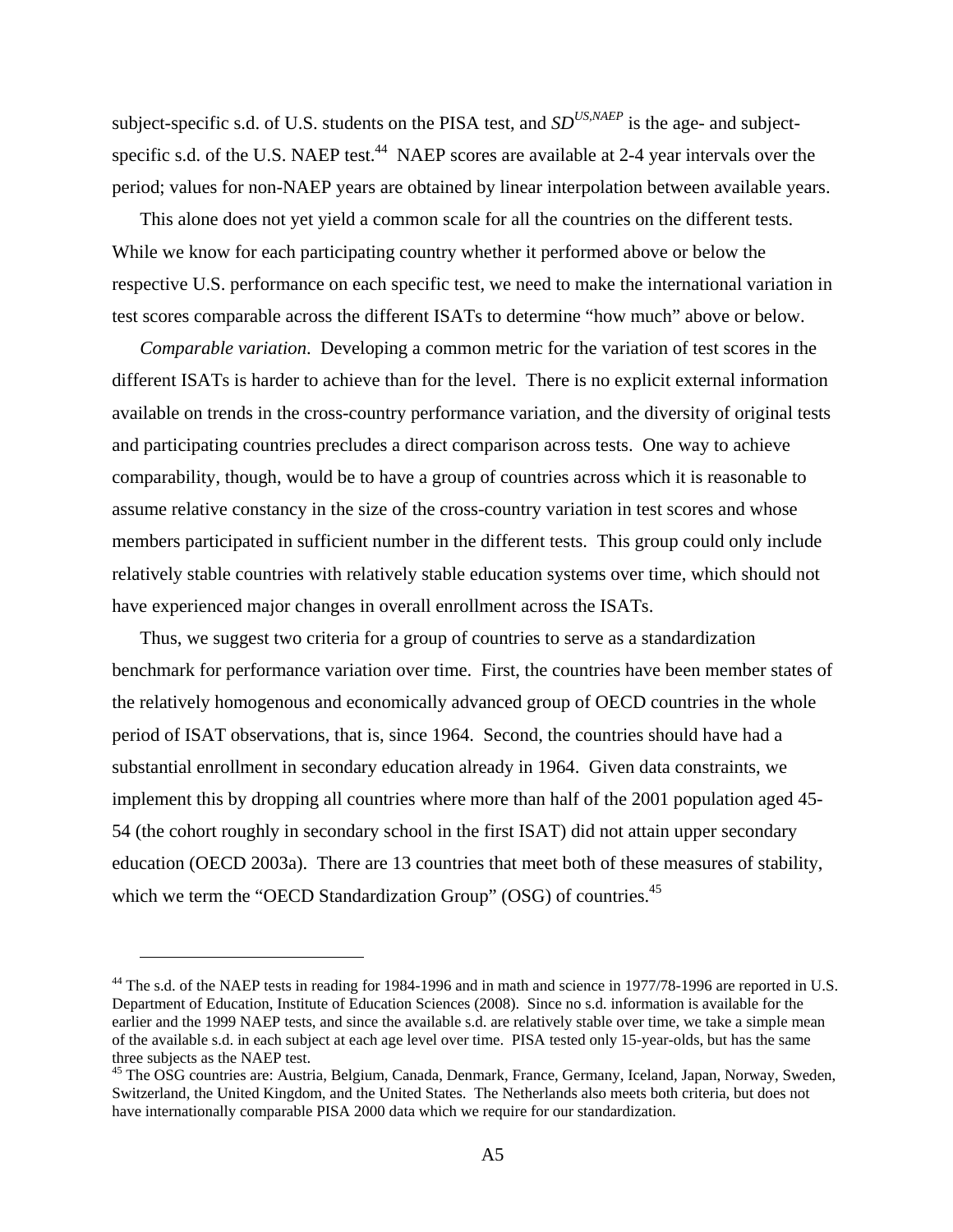Under the assumption that the cross-country variation among the OSG countries did not vary substantially since 1964, we can use the OSG countries to develop a comparable scale for the variation on the different ISATs. We do so by projecting the s.d. among those of the OSG countries that participated in any particular ISAT from the subject-specific PISA test onto the particular ISAT. That is, we transform the original test score  $O$  of country  $i$  (specific for each age *a* and subject *s*) at time *t* into a transformed test score *X* according to:

(A2) 
$$
X_{a,s,t}^{i} = \left( O_{a,s,t}^{i} - \overline{O_{a,s,t}^{OSG}} \right) \frac{SD_{s,PISA}^{OSG}}{SD_{a,s,t}^{OSG}}
$$

The test score *X* has the following distributional characteristics for each ISAT. First, it has a mean of zero among the OSG (attained by subtracting the OSG mean  $\overline{O^{OSG}}$  from each country's original test score). Second, it has a between-country s.d. among the OSG that is the same as the s.d. of the very same countries on the PISA test in the specific subject (attained by dividing through the s.d. among the OSG countries in the specific test and multiplying by the s.d. of these same countries in the relevant PISA test). In effect, this rescaled test score now has a metric whose variation is comparable across tests.

*Performance on a common metric*. Finally, we use the time-series evidence on educational performance in the U.S. derived above to put a common level to the intertemporally comparable metric for the different ISATs. This is achieved in the standardized test score *I*:

$$
I_{a,s,t}^i = X_{a,s,t}^i - X_{a,s,t}^{US} + O_{s,PISA}^{US} + U_{a,s,t}^{US}
$$

which adjusts the variation-adjusted test score *X* so that the U.S. performance level on each test equals the U.S. performance on the PISA test in the specific subject plus the age- and subjectspecific adjustment factor *U* based on NAEP as derived in equation (A1) above.

Equation (A3) yields measures of the performance of the participating countries in each ISAT on a common scale that is comparable across ISATs. In effect, the internationally and intertemporally standardized test score *I* projects the PISA scale onto all other tests.

While we are reasonably confident about the comparisons of the standardized scores within the OECD countries which are fully tested in recent years, we are less certain about countries that are far from the measured OECD performance. In particular, countries far off the scale of the original test scores – e.g., two s.d. below the mean – may not be well represented because the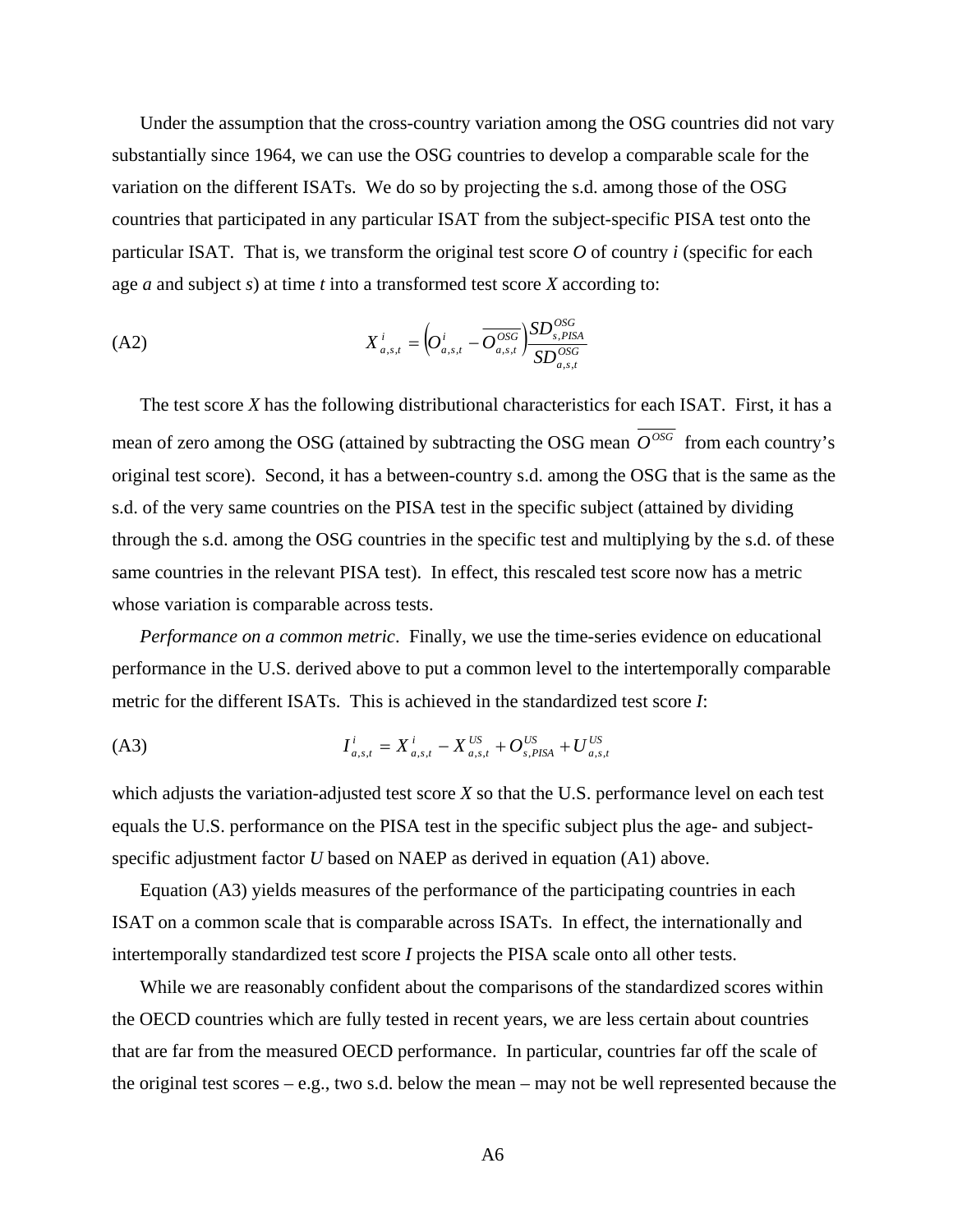tests may be too hard and thus not very informative for them. Our linear transformations are susceptible to considerable noise for these countries.

Our main measure of cognitive skills is a simple average of all standardized math and science test scores of the ISATs in which a country participated. Table B3 reports the basic combined measure for the 77 countries that have ever participated in any of the math and science tests.<sup>46</sup> The sample for our growth regressions contains 50 of these countries.<sup>47</sup>

*Distributional measures*. Apart from the mean scores, we also analyze the distribution of test scores in each country by accessing the microdata of all ISATs.<sup>48</sup> The kernel density plots for math achievement on the 2003 PISA in Figure B2 show that countries vary significantly in their patterns of test-score distributions. The depicted selected examples of developed countries reveals that it is possible to achieve relatively high median performance both with a relatively equitable spread (Finland) and with a relatively unequal spread (Belgium) in the test scores at the student level. The same is true for countries with low average performance such as the depicted developing countries, where Brazil has a long right tail in contrast to Indonesia which shows a much greater density around its median.

To depict both ends of the distribution, we aim to calculate both the share of students reaching a basic level of literacy in the different subjects equivalent to 400 test-score points on the PISA scale (one student-level s.d. below the OECD mean) and the share of students reaching a top performance level equivalent to 600 test-score points on the PISA scale.

To do so, we use the above transformation to translate these two thresholds into the specific metric of each ISAT. Using the microdata of each ISAT, we then calculate the share of students in each country reaching the thresholds in the overall distribution of the ISAT. The information from the different ISATs is again combined by taking a simple average of the shares across tests.

<u>.</u>

<sup>46</sup> The sources of the underlying international test data are*:* Beaton et al. (1996a, 1996b), Lee and Barro (2001), Martin et al. (1997, 2000, 2004), Mullis et al. (1997, 1998, 2000, 2003, 2004), OECD (2001, 2003b, 2004), and own calculations based on the microdata of the early tests.

 $47$  Twenty-five of the total of 77 countries with cognitive-skill data are not included in the growth database due to lack of data on economic output or because they drop out of the sample for a standard exclusion criterion in growth analyses (15 former communist countries, 3 countries for which oil production is the dominant industry, 2 small countries, 3 newly created countries, 2 further countries lacking early output data). In addition, two strong outliers are excluded in most models (see above). There are four countries with cognitive-skill data which have a few years of economic data missing at the beginning or end of the 1960-2000 period. Data for Tunisia start in 1961, and data for Cyprus (1996), Singapore (1996), and Taiwan (1998) end slightly earlier than in 2000. These countries were included in the growth regressions by estimating average annual growth over the available 36-to-39-year period. <sup>48</sup> Unfortunately, the microdata from the FIMS test do not seem to be available in an accessible way any more, so that the distributional measures only draw on the remaining ISATs.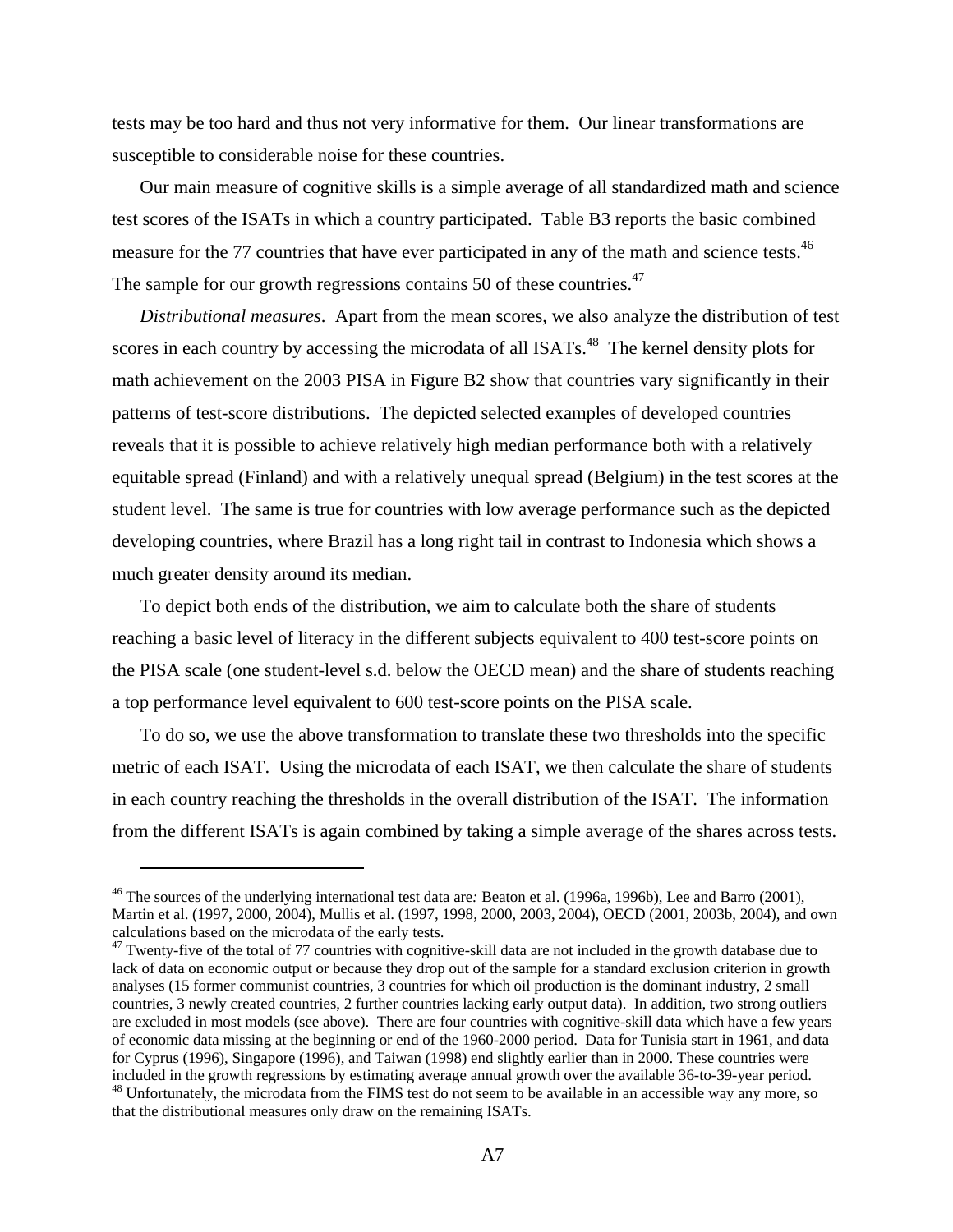*Trends over time*. The standardized performance information over a long period of time also allows us to derive longitudinal patterns of test scores for countries that participated both in early and recent ISATs. Given the amplification of noise in first-differenced data and the limitations of our rescaling method for poorly performing countries mentioned above, we perform the trend estimation only for the sample of 15 OECD countries that participated both in an ISAT before 1985 (i.e., on FIMS, FISS, FIRS, SIMS, or SISS) and up to 2003, spanning a period of nearly 20 years. (Twelve countries participated in a test before 1971, spanning a period of over 30 years.)

To estimate the trend in test performance, for each country we regress performance on the different ISATs, expressed on the standardized test metric developed above, on dummies for the subjects, dummies for the age groups, and on the year the test was conducted. The unit of observation in these country-specific regressions is each subject-by-age-by-year occasion of an ISAT, using all available tests, subjects, and age groups (see Appendix Table B2). To account for heteroscedasticity and for the fact that the signal-to-noise ratio will be larger the smaller the number of OSG countries that participated in a test, we weight the regression by the square root of the number of OSG countries participating in each test. The coefficient on the year variable provides us with the time trend that we are interested in. The patterns captured by these countryspecific regressions are shown in Figure B3 that simply extrapolates scores for the range of 1975-2000 with scores anchored by the PISA 2000 score.

One possible worry with combining the different tests into a single measure and with estimating performance changes over time is that enrollment shares have changed to different extents over time, especially at the secondary level. To test the extent to which this affects our cognitive-skill measures, we calculated the correlation between our measure of trend in test scores and changes in enrollment rates. It turns out that the two are orthogonal to each other, diluting worries that differential changes in enrollment bias the results reported in this paper.

#### **Data Sources**

- Beaton, Albert E., Ina V.S. Mullis, Michael O. Martin, Eugenio J. Gonzalez, Dana L. Kelly, and Teresa A. Smith. 1996. *Mathematics Achievement in the Middle School Years: IEA's Third International Mathematics and Science Study (TIMSS)*. Chestnut Hill, MA: Boston College.
- Beaton, Albert E., Michael O. Martin, Ina V.S. Mullis, Eugenio J. Gonzalez, Teresa A. Smith, and Dana L. Kelly. 1996. *Science Achievement in the Middle School Years: IEA's Third International Mathematics and Science Study (TIMSS)*. Chestnut Hill, MA: Boston College.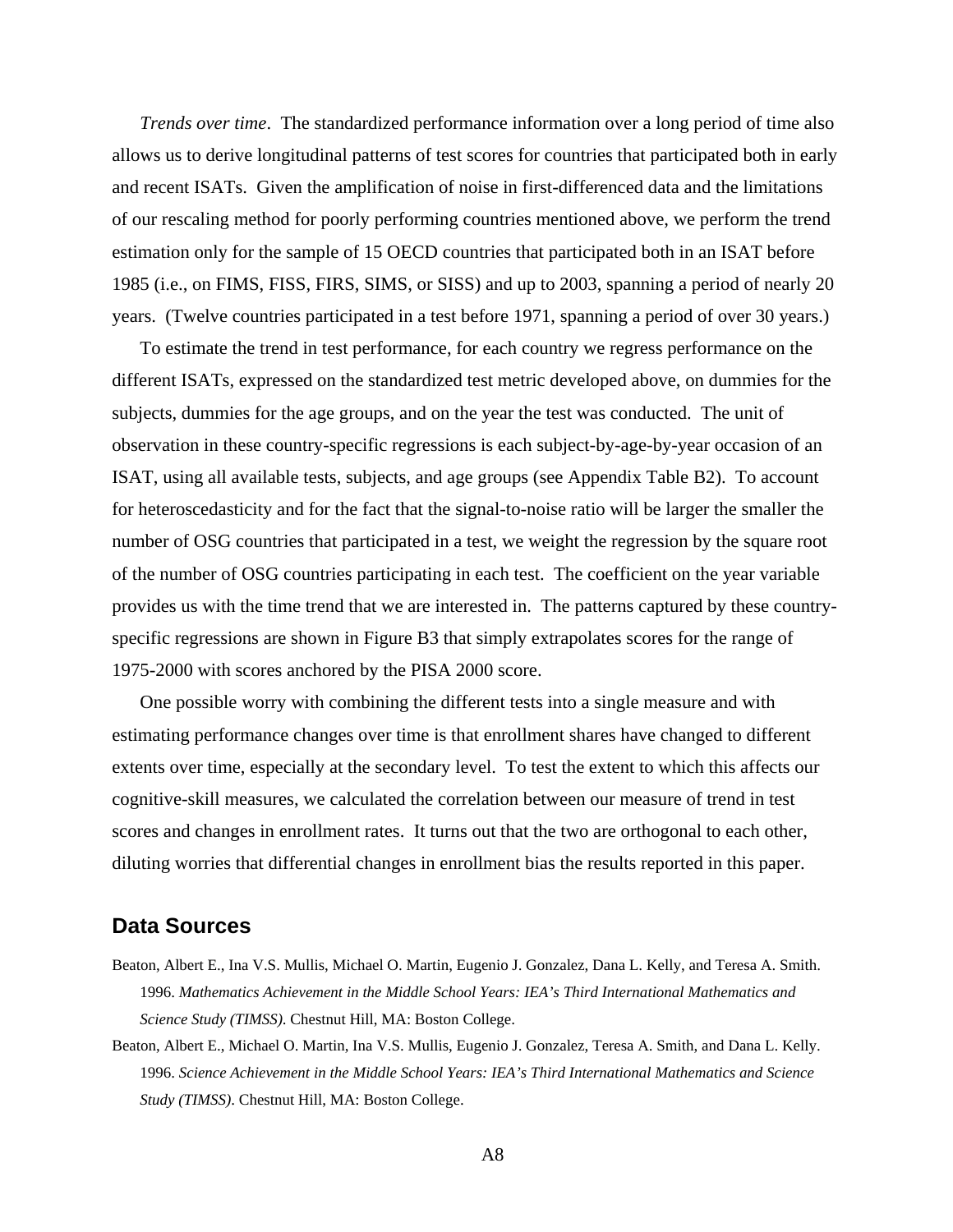- Lee, Jong-Wha, and Robert J. Barro. 2001. Schooling Quality in a Cross-Section of Countries. *Economica* 68, no. 272: 465-488.
- Martin, Michael O., Ina V.S. Mullis, Albert E. Beaton, Eugenio J. Gonzalez, Teresa A. Smith, and Dana L. Kelly. 1997. *Science Achievement in the Primary School Years: IEA's Third International Mathematics and Science Study (TIMSS)*. Chestnut Hill, MA: Boston College.
- Martin, Michael O., Ina V.S. Mullis, Eugenio J. Gonzalez, Kelvin D. Gregory, Teresa A. Smith, Steven J. Chrostowski, Robert A. Garden, and Kathleen M. O'Connor. 2000. *TIMSS 1999 International Science Report: Findings from IEA's Repeat of the Third International Mathematics and Science Study at the Eighth Grade*. Chestnut Hill, MA: Boston College.
- Martin, Michael O., Ina V.S. Mullis, Eugenio J. Gonzalez, and Steven J. Chrostowski. 2004. *TIMSS 2003 International Science Report: Findings from IEA's Trends in International Mathematics and Science Study at the Fourth and Eighth Grades*. Chestnut Hill, MA: Boston College.
- Mullis, Ina V.S., Michael O. Martin, Albert E. Beaton, Eugenio J. Gonzalez, Dana L. Kelly, and Teresa A. Smith. 1997. *Mathematics Achievement in the Primary School Years: IEA's Third International Mathematics and Science Study (TIMSS)*. Chestnut Hill, MA: Boston College.
- ———. 1998. *Mathematics and Science Achievement in the Final Year of Secondary School: IEA's Third International Mathematics and Science Study (TIMSS)*. Chestnut Hill, MA: Boston College.
- Mullis, Ina V.S., Michael O. Martin, Eugenio J. Gonzalez, Kelvin D. Gregory, Robert A. Garden, Kathleen M. O'Connor, Steven J. Chrostowski, and Teresa A. Smith. 2000. *TIMSS 1999 International Mathematics Report: Findings from IEA's Repeat of the Third International Mathematics and Science Study at the Eighth Grade*. Chestnut Hill, MA: Boston College.
- Mullis, Ina V.S., Michael O. Martin, Eugenio J. Gonzalez, and Ann M. Kennedy. 2003. *PIRLS 2001 International Report: IEA's Study of Reading Literacy Achievement in Primary School in 35 Countries*. Chestnut Hill, MA: International Study Center, Boston College.
- Mullis, Ina V.S., Michael O. Martin, Eugenio J. Gonzalez, and Steven J. Chrostowski. 2004. *TIMSS 2003 International Mathematics Report: Findings from IEA's Trends in International Mathematics and Science Study at the Fourth and Eighth Grades*. Chestnut Hill, MA: Boston College.
- Organisation for Economic Co-operation and Development (OECD). 2001. *Knowledge and Skills for Life: First Results from the OECD Programme for International Student Assessment (PISA) 2000*. Paris: OECD.
- ———. 2003a. *Education at a Glance: OECD Indicators 2003*. Paris: OECD.
- ———. 2003b. *Literacy Skills for the World of Tomorrow: Further Results from PISA 2000*. Paris: OECD.
- ———. 2004. *Learning for Tomorrow's World: First Results from PISA 2003*. Paris: OECD.
- U.S. Department of Education, Institute of Education Sciences. 2008. *National Assessment of Educational Progress – The Nation's Report Card*. Website: http://nces.ed.gov/nationsreportcard/aboutnaep.asp.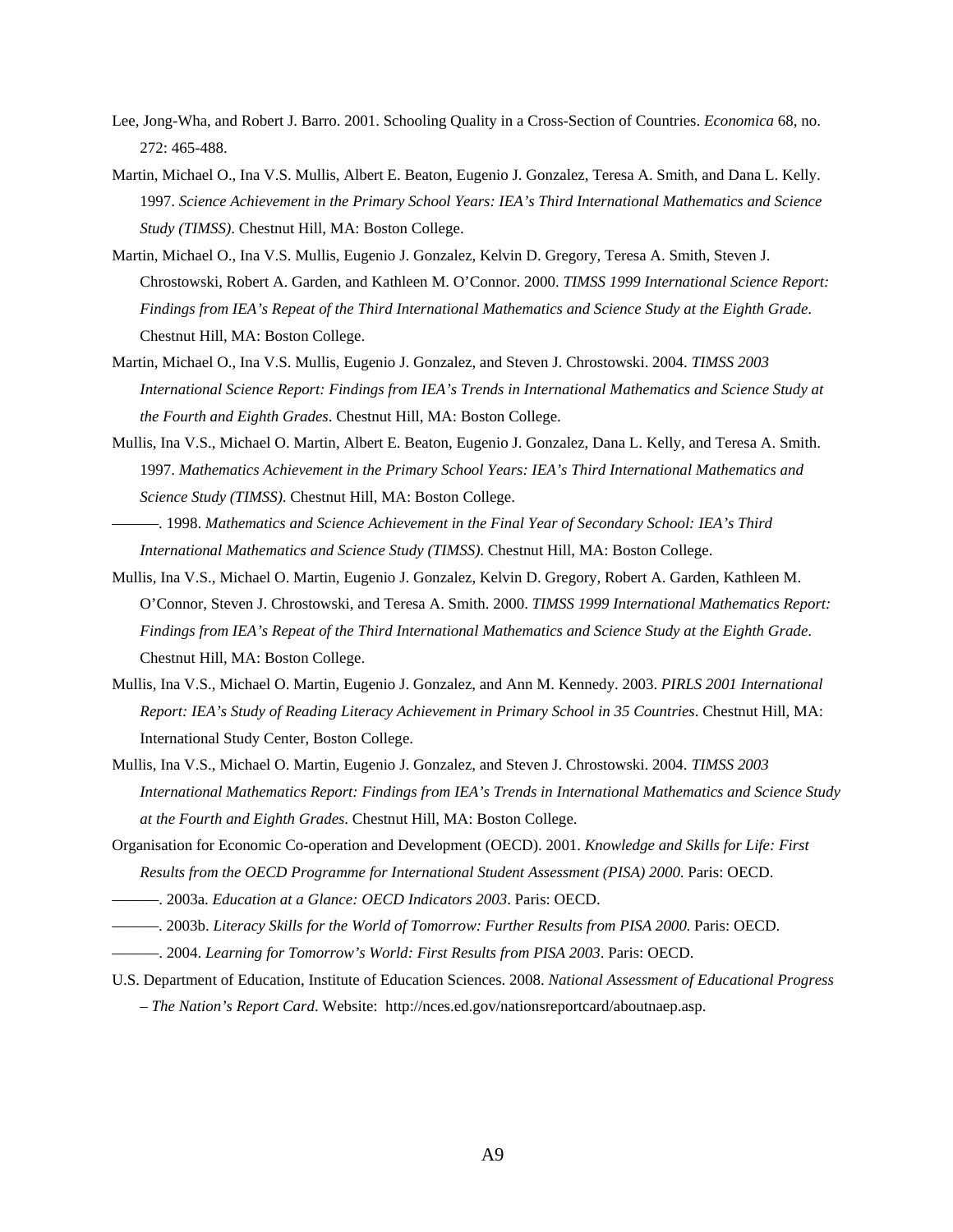

**Figure B1: Student Achievement in the United States over Time: The National Assessment of Educational Progress (NAEP)** 

Source: U.S. Department of Education, Institute of Education Sciences (2008).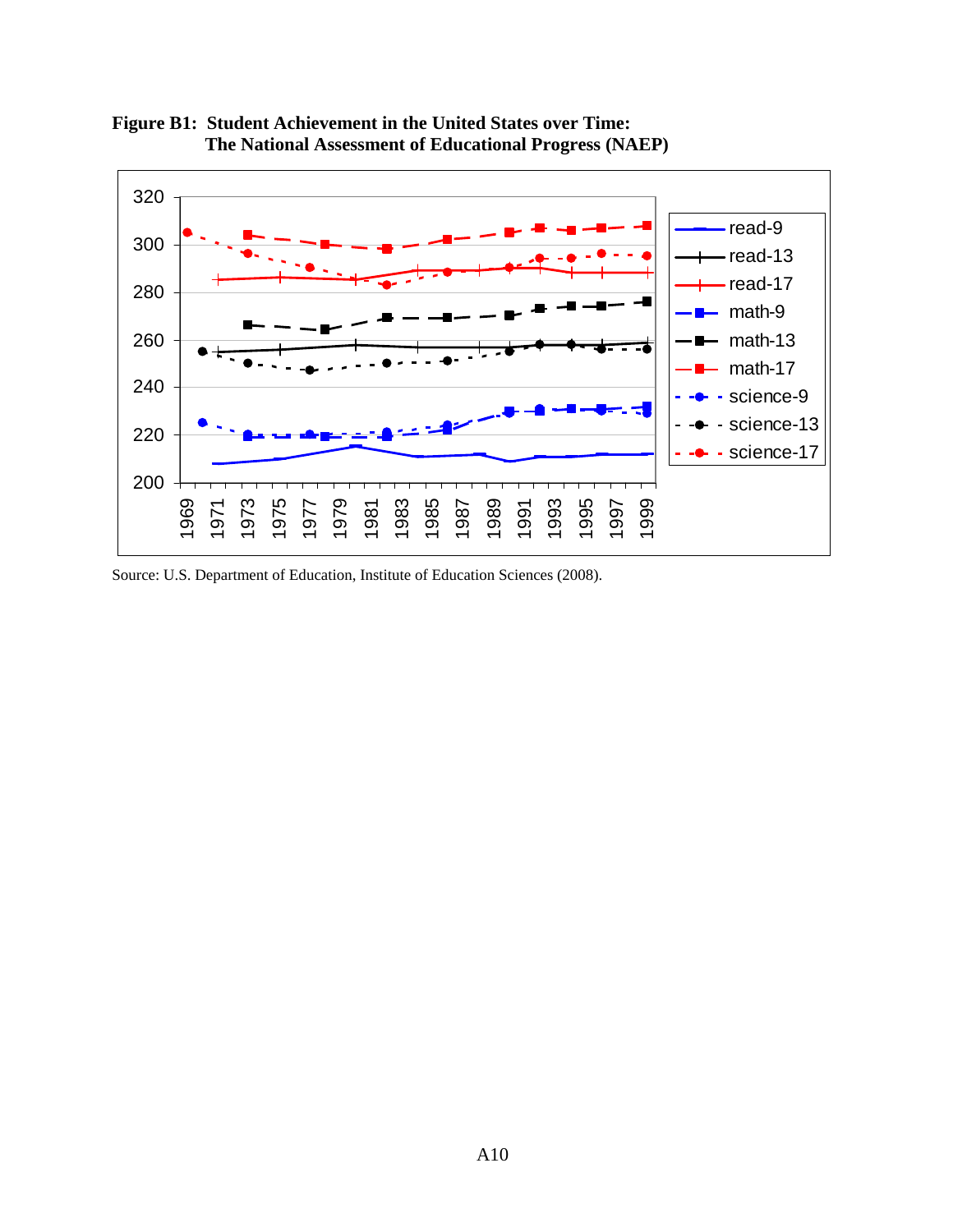

**Figure B2: Selected Examples of the Distribution of Student Performance** 

Notes: Kernel densities of student performance on the PISA 2003 math test. Bold solid line: specified country; thin dotted line: OECD countries. Codes: Belgium (BEL), Germany (DEU), Finland (FIN), United States of America (USA), Brazil (BRA), Indonesia (IDN), Thailand (THA), Uruguay (URY).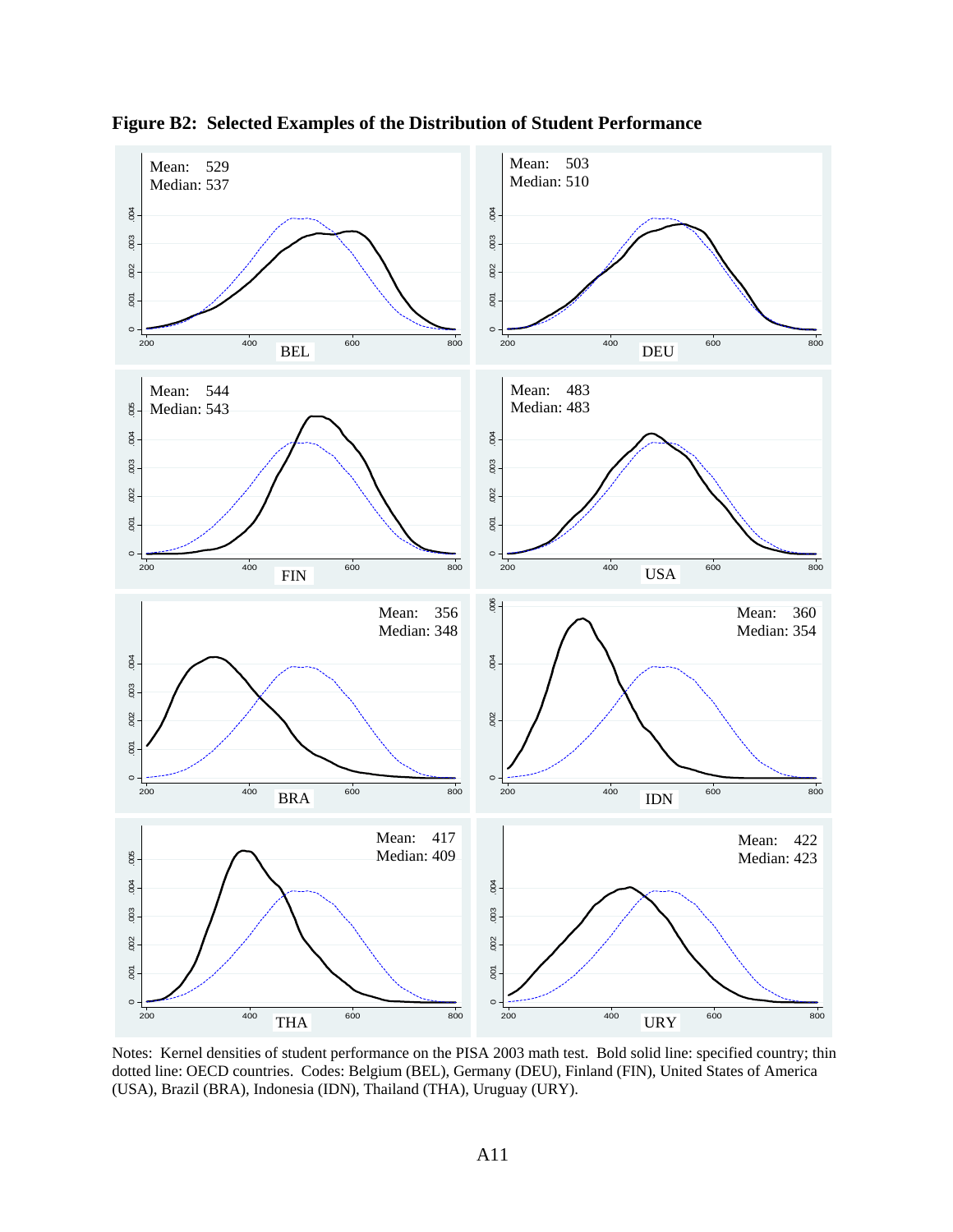**Figure B3: Trends in Test Scores** 



Notes: Depiction based on PISA 2000 performance and a backward induction based on the coefficient on a time variable from a regression of all available international test scores (by year, age group, and subject) on the time variable and dummies for age group and subject. See Appendix B for details.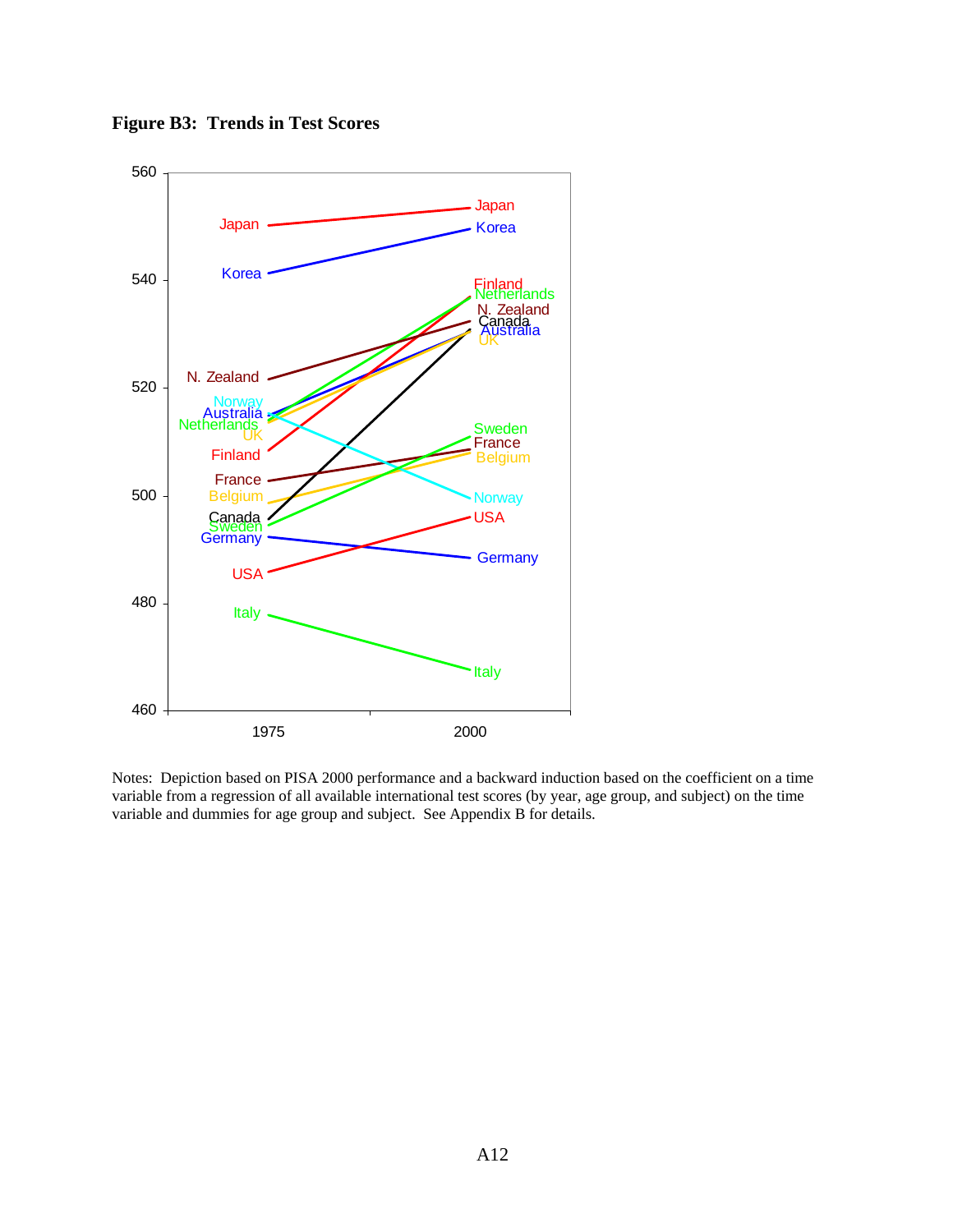# **Table B1: International Tests by Period, Subject, and Age Group**

#### **1964-72**

|                 | Math        | Science     | Reading     |
|-----------------|-------------|-------------|-------------|
| Primary         |             | <b>FISS</b> |             |
| Lower secondary | <b>FIMS</b> | <b>FISS</b> | <b>FIRS</b> |
| Final secondary | <b>FIMS</b> | <b>FISS</b> |             |

#### **1982-91**

| $\rightarrow$ $\rightarrow$ $\rightarrow$ $\rightarrow$ |             |             |             |
|---------------------------------------------------------|-------------|-------------|-------------|
|                                                         | Math        | Science     | Reading     |
| Primary                                                 |             | <b>SISS</b> | <b>SIRS</b> |
| Lower secondary                                         | <b>SIMS</b> | <b>SISS</b> | <b>SIRS</b> |
| Final secondary                                         | <b>SIMS</b> | <b>SISS</b> |             |

#### **1995-2003**

| 1770-200J       |                                                                                              |                                                                                    |                                  |
|-----------------|----------------------------------------------------------------------------------------------|------------------------------------------------------------------------------------|----------------------------------|
|                 | Math                                                                                         | Science                                                                            | Reading                          |
| Primary         | <b>TIMSS</b><br><b>TIMSS 2003</b>                                                            | <b>TIMSS</b><br><b>TIMSS 2003</b>                                                  | <b>PIRLS</b>                     |
| Lower secondary | <b>TIMSS</b><br><b>TIMSS-Repeat</b><br>PISA 2000/02<br><b>TIMSS 2003</b><br><b>PISA 2003</b> | <b>TIMSS</b><br>TI-Repeat<br>PISA 2000/02<br><b>TIMSS 2003</b><br><b>PISA 2003</b> | PISA 2000/02<br><b>PISA 2003</b> |
| Final secondary | <b>TIMSS</b>                                                                                 | <b>TIMSS</b>                                                                       |                                  |

Notes: For abbreviations and details, see Table B2.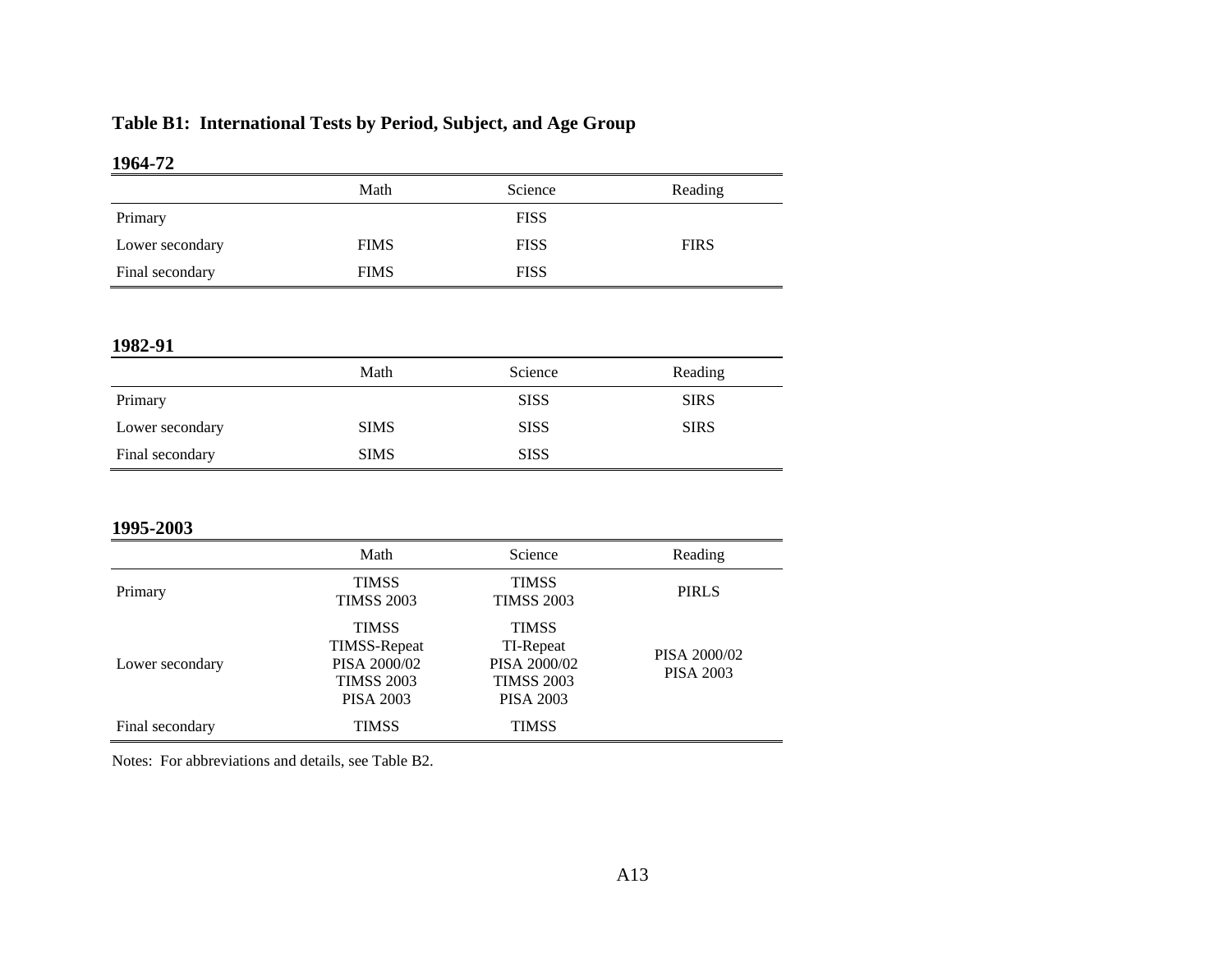|   | Abbr.         | <b>Study</b>                                          | Year      | <b>Subject</b>           | $Age^{a,b}$                  | Countries <sup>c</sup> | Organization <sup>d</sup> | Scale <sup>e</sup> |
|---|---------------|-------------------------------------------------------|-----------|--------------------------|------------------------------|------------------------|---------------------------|--------------------|
|   | 1 FIMS        | <b>First International Mathematics Study</b>          | 1964      | Math                     | 13.FS                        | 11                     | <b>IEA</b>                | PC                 |
| 2 | <b>FISS</b>   | <b>First International Science Study</b>              | 1970-71   | Science                  | 10,14,FS                     | 14, 16, 16             | <b>IEA</b>                | PC                 |
| 3 | <b>FIRS</b>   | <b>First International Reading Study</b>              | 1970-72   | Reading                  | 13                           | 12                     | <b>IEA</b>                | PC                 |
| 4 | <b>SIMS</b>   | Second International Mathematics Study                | 1980-82   | Math                     | 13, FS                       | 17,12                  | <b>IEA</b>                | PC                 |
| 5 | <b>SISS</b>   | Second International Science Study                    | 1983-84   | Science                  | 10,13,FS                     | 15, 17, 13             | <b>IEA</b>                | PC                 |
| 6 | <b>SIRS</b>   | Second International Reading Study                    | 1990-91   | Reading                  | 9,13                         | 26,30                  | <b>IEA</b>                | <b>IRT</b>         |
| 7 | <b>TIMSS</b>  | Third International Mathematics and Science Study     | 1994-95   | Math/Science             | $9(3+4)$ ,<br>$13(7+8)$ , FS | 25,39,21               | <b>IEA</b>                | <b>IRT</b>         |
| 8 | TIMSS-Repeat  | <b>TIMSS-Repeat</b>                                   | 1999      | Math/Science             | 13(8)                        | 38                     | <b>IEA</b>                | <b>IRT</b>         |
| 9 | PISA 2000/02  | Programme for International Student Assessment        | $2000+02$ | Reading/<br>Math/Science | 15                           | $31 + 10$              | <b>OECD</b>               | <b>IRT</b>         |
|   | 10 PIRLS      | Progress in International Reading Literacy Study      | 2001      | Reading                  | 9(4)                         | 34                     | <b>IEA</b>                | <b>IRT</b>         |
|   | 11 TIMSS 2003 | Trends in International Mathematics and Science Study | 2003      | Math/Science             | 9(4), 13(8)                  | 24,45                  | <b>IEA</b>                | <b>IRT</b>         |
|   | 12 PISA 2003  | Programme for International Student Assessment        | 2003      | Reading/<br>Math/Science | 15                           | 40                     | <b>OECD</b>               | <b>IRT</b>         |

**Table B2: The International Student Achievement Tests** 

Notes:

a. Grade in parentheses where grade level was target population.

b. FS = final year of secondary education (differs across countries).

c. Number of participating countries that yielded internationally comparable performance data.

d. Conducting organization: International Association for the Evaluation of Educational Achievement (IEA); Organisation for Economic Co-operation and Development (OECD).

e. Test scale: percent-correct formal (PC); item-response-theory proficiency scale (IRT).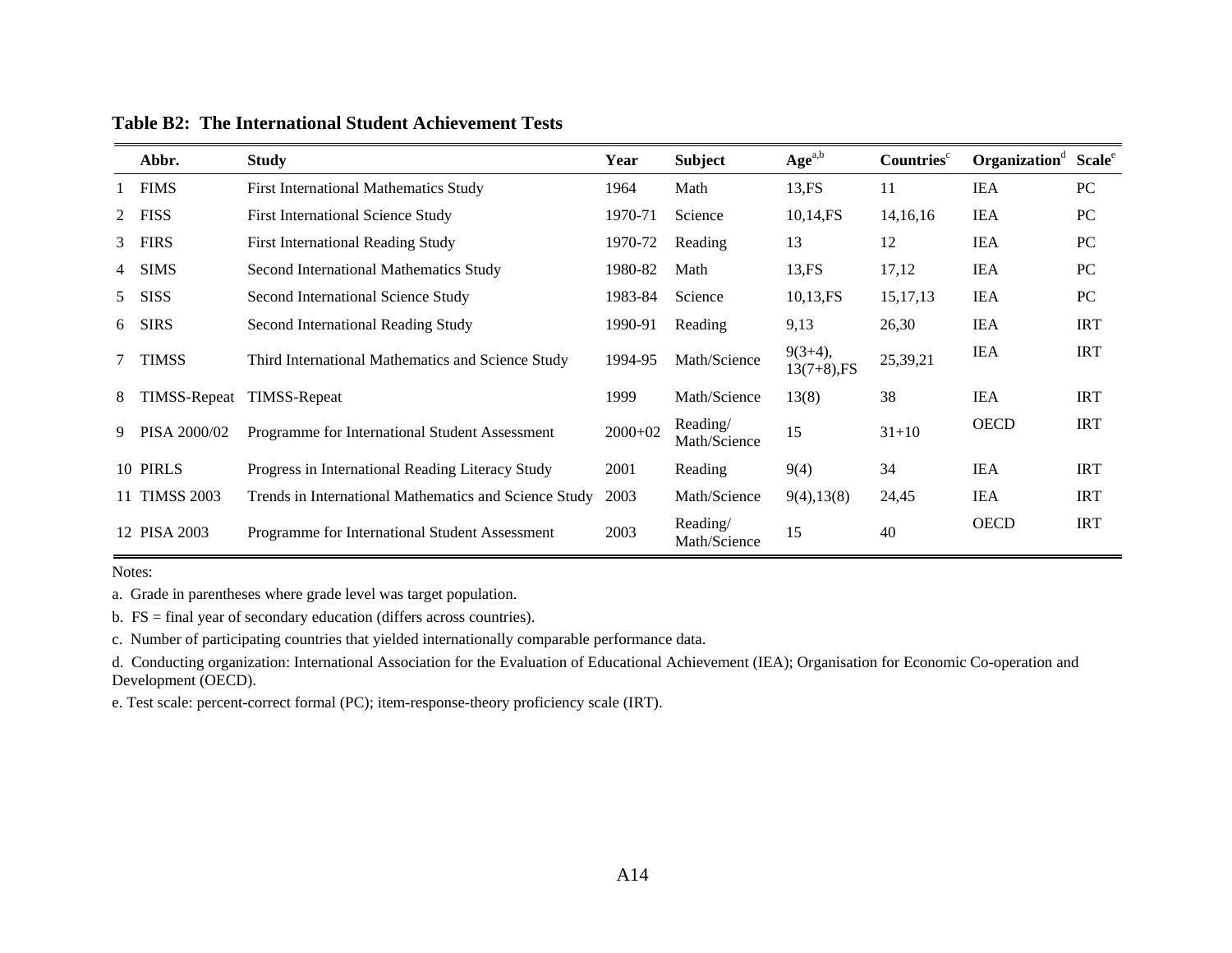| Code                               | Country        | Growth sample <sup>a</sup> | $c$ ognitive $\overline{e^b}$ | lowsec <sup>c</sup> | basic <sup>d</sup> | top <sup>e</sup> |
|------------------------------------|----------------|----------------------------|-------------------------------|---------------------|--------------------|------------------|
| ${\sf ALB}$                        | Albania        | $\overline{0}$             | 3.785                         | 3.785               | 0.424              | 0.013            |
| <b>ARG</b>                         | Argentina      | 1                          | 3.920                         | 3.920               | 0.492              | 0.027            |
| <b>ARM</b>                         | Armenia        | $\boldsymbol{0}$           | 4.429                         | 4.490               | 0.745              | 0.008            |
| $\mathbf{A}\mathbf{U}\mathbf{S}$   | Australia      |                            | 5.094                         | 5.138               | 0.938              | 0.112            |
| <b>AUT</b>                         | Austria        |                            | 5.089                         | 5.090               | 0.931              | 0.097            |
| <b>BEL</b>                         | Belgium        |                            | 5.041                         | 5.072               | 0.931              | 0.094            |
| <b>BGR</b>                         | Bulgaria       | $\boldsymbol{0}$           | 4.789                         | 4.789               | 0.765              | 0.083            |
| <b>BHR</b>                         | Bahrain        | $\overline{0}$             | 4.114                         | 4.114               | 0.608              | 0.003            |
| <b>BRA</b>                         | <b>Brazil</b>  |                            | 3.638                         | 3.638               | 0.338              | 0.011            |
| <b>BWA</b>                         | Botswana       | $\overline{0}$             | 3.575                         | 3.575               | 0.374              | 0.000            |
| CAN                                | Canada         |                            | 5.038                         | 5.125               | 0.948              | 0.083            |
| <b>CHE</b>                         | Switzerland    |                            | 5.142                         | 5.102               | 0.919              | 0.134            |
| <b>CHL</b>                         | Chile          |                            | 4.049                         | 3.945               | 0.625              | 0.013            |
| <b>CHN</b>                         | China          |                            | 4.939                         | 4.939               | 0.935              | 0.083            |
| COL                                | Colombia       |                            | 4.152                         | 4.152               | 0.644              | 0.000            |
| <b>CYP</b>                         | Cyprus         |                            | 4.542                         | 4.413               | 0.825              | 0.011            |
| <b>CZE</b>                         | Czech Rep.     | $\Omega$                   | 5.108                         | 5.177               | 0.931              | 0.122            |
| <b>DNK</b>                         | Denmark        |                            | 4.962                         | 4.869               | 0.888              | 0.088            |
| <b>EGY</b>                         | Egypt          |                            | 4.030                         | 4.030               | 0.577              | 0.010            |
| <b>ESP</b>                         | Spain          |                            | 4.829                         | 4.829               | 0.859              | 0.079            |
| <b>EST</b>                         | Estonia        | $\boldsymbol{0}$           | 5.192                         | 5.192               | 0.973              | 0.095            |
| ${\rm FIN}$                        | Finland        |                            | 5.126                         | 5.173               | 0.958              | 0.124            |
| <b>FRA</b>                         | France         |                            | 5.040                         | 4.972               | 0.926              | 0.085            |
| <b>GBR</b>                         | United Kingdom |                            | 4.950                         | 4.995               | 0.929              | 0.088            |
| <b>GER</b>                         | Germany        | 0                          | 4.956                         | 4.959               | 0.906              | 0.105            |
| <b>GHA</b>                         | Ghana          |                            | 3.603                         | 3.252               | 0.403              | 0.010            |
| <b>GRC</b>                         | Greece         |                            | 4.608                         | 4.618               | 0.798              | 0.042            |
| <b>HKG</b>                         | Hong Kong      |                            | 5.195                         | 5.265               | 0.944              | 0.123            |
| <b>HUN</b>                         | Hungary        | $\theta$                   | 5.045                         | 5.134               | 0.941              | 0.103            |
| $\mathop{\rm IDN}\nolimits$        | Indonesia      |                            | 3.880                         | 3.880               | 0.467              | 0.008            |
| $\mathop{\rm IND}\nolimits$        | India          |                            | 4.281                         | 4.165               | 0.922              | 0.013            |
| $\ensuremath{\mathsf{IRL}}\xspace$ | Ireland        |                            | 4.995                         | 5.040               | 0.914              | 0.094            |
| <b>IRN</b>                         | Iran           |                            | 4.219                         | 4.262               | 0.727              | 0.006            |

**Table B3: International Data on Cognitive Skills**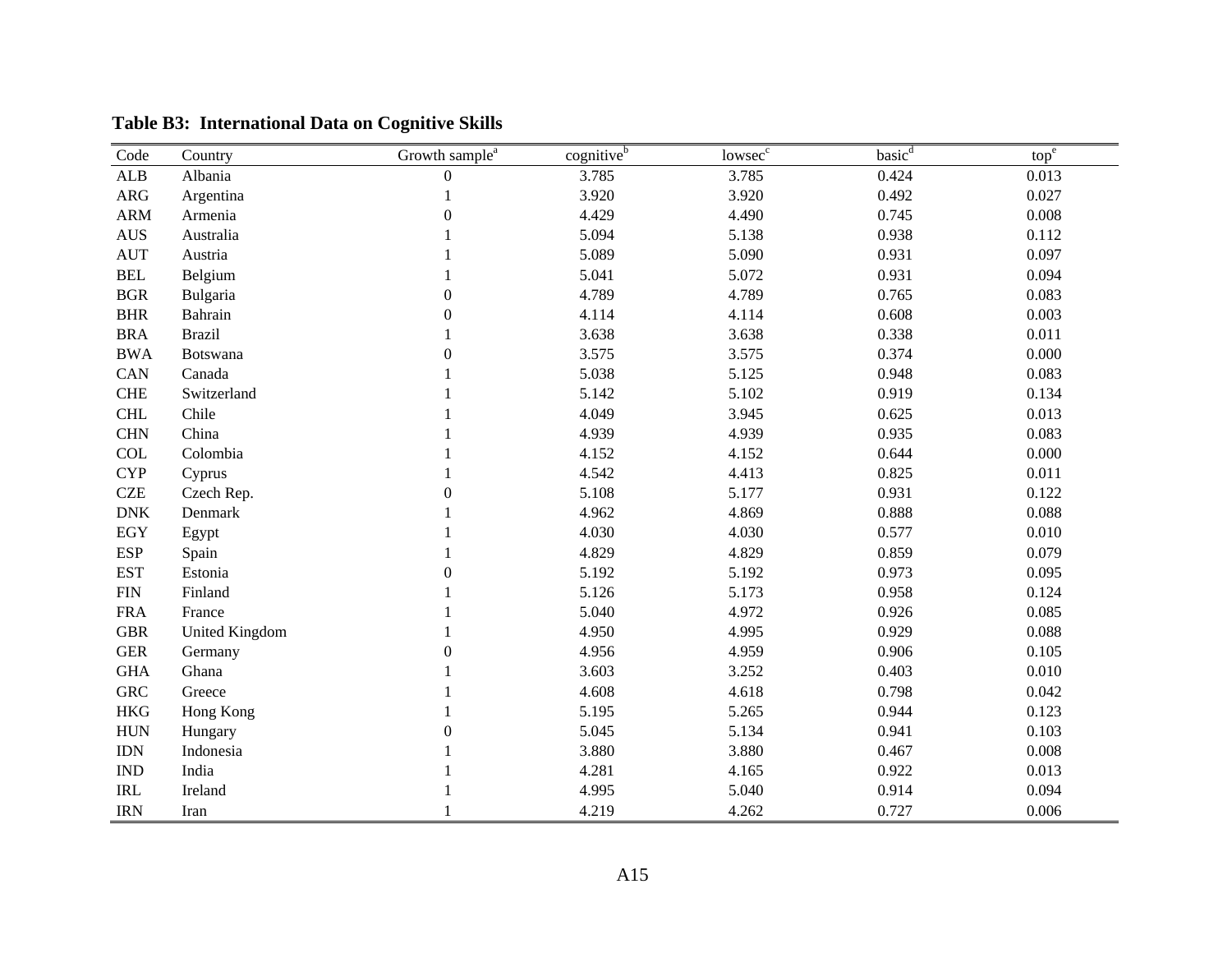## **Table B3 (continued)**

| Code                 | Country       | Growth sample <sup>a</sup> | cognitiveb | lowsec <sup>c</sup> | basic <sup>d</sup> | tope  |
|----------------------|---------------|----------------------------|------------|---------------------|--------------------|-------|
| $\operatorname{ISL}$ | Iceland       |                            | 4.936      | 4.945               | 0.908              | 0.074 |
| $_{\rm ISR}$         | Israel        |                            | 4.686      | 4.660               | 0.826              | 0.053 |
| <b>ITA</b>           | Italy         |                            | 4.758      | 4.693               | 0.875              | 0.054 |
| <b>JOR</b>           | Jordan        |                            | 4.264      | 4.264               | 0.662              | 0.044 |
| <b>JPN</b>           | Japan         |                            | 5.310      | 5.398               | 0.967              | 0.168 |
| <b>KOR</b>           | Korea, Rep.   |                            | 5.338      | 5.401               | 0.962              | 0.178 |
| <b>KWT</b>           | Kuwait        | $\boldsymbol{0}$           | 4.046      | 4.223               | 0.575              | 0.000 |
| <b>LBN</b>           | Lebanon       | $\boldsymbol{0}$           | 3.950      | 3.950               | 0.595              | 0.002 |
| <b>LIE</b>           | Liechtenstein | $\Omega$                   | 5.128      | 5.128               | 0.860              | 0.198 |
| <b>LTU</b>           | Lithuania     | $\theta$                   | 4.779      | 4.694               | 0.891              | 0.030 |
| <b>LUX</b>           | Luxembourg    | $\theta$                   | 4.641      | 4.641               | 0.776              | 0.067 |
| <b>LVA</b>           | Latvia        | $\theta$                   | 4.803      | 4.779               | 0.869              | 0.050 |
| $\rm MAC$            | Macao-China   | $\boldsymbol{0}$           | 5.260      | 5.260               | 0.919              | 0.204 |
| <b>MAR</b>           | Morocco       |                            | 3.327      | 3.243               | 0.344              | 0.001 |
| <b>MDA</b>           | Moldova       | $\Omega$                   | 4.530      | 4.419               | 0.787              | 0.029 |
| <b>MEX</b>           | Mexico        |                            | 3.998      | 3.998               | 0.489              | 0.009 |
| <b>MKD</b>           | Macedonia     | $\theta$                   | 4.151      | 4.151               | 0.609              | 0.028 |
| <b>MYS</b>           | Malaysia      |                            | 4.838      | 4.838               | 0.864              | 0.065 |
| $_{\rm NGA}$         | Nigeria       | $\overline{0}$             | 4.154      | 4.163               | 0.671              | 0.001 |
| NLD                  | Netherlands   |                            | 5.115      | 5.149               | 0.965              | 0.092 |
| <b>NOR</b>           | Norway        |                            | 4.830      | 4.855               | 0.894              | 0.056 |
| $\sf NZL$            | New Zealand   |                            | 4.978      | 5.009               | 0.910              | 0.106 |
| PER                  | Peru          |                            | 3.125      | 3.125               | 0.182              | 0.002 |
| PHL                  | Philippines   |                            | 3.647      | 3.502               | 0.485              | 0.006 |
| <b>POL</b>           | Poland        | $\overline{0}$             | 4.846      | 4.861               | 0.838              | 0.099 |
| PRT                  | Portugal      |                            | 4.564      | 4.592               | 0.803              | 0.032 |
| PSE                  | Palestine     | $\theta$                   | 4.062      | 4.062               | 0.571              | 0.008 |
| <b>ROM</b>           | Romania       |                            | 4.562      | 4.562               | 0.780              | 0.046 |
| <b>RUS</b>           | Russian Fed.  | $\theta$                   | 4.922      | 4.906               | 0.884              | 0.081 |
| SAU                  | Saudi Arabia  | $\overline{0}$             | 3.663      | 3.663               | 0.331              | 0.000 |
| <b>SGP</b>           | Singapore     |                            | 5.330      | 5.512               | 0.945              | 0.177 |
| <b>SRB</b>           | Serbia        | $\overline{0}$             | 4.447      | 4.447               | 0.718              | 0.024 |
| <b>SVK</b>           | Slovak Rep.   | $\boldsymbol{0}$           | 5.052      | 5.052               | 0.906              | 0.112 |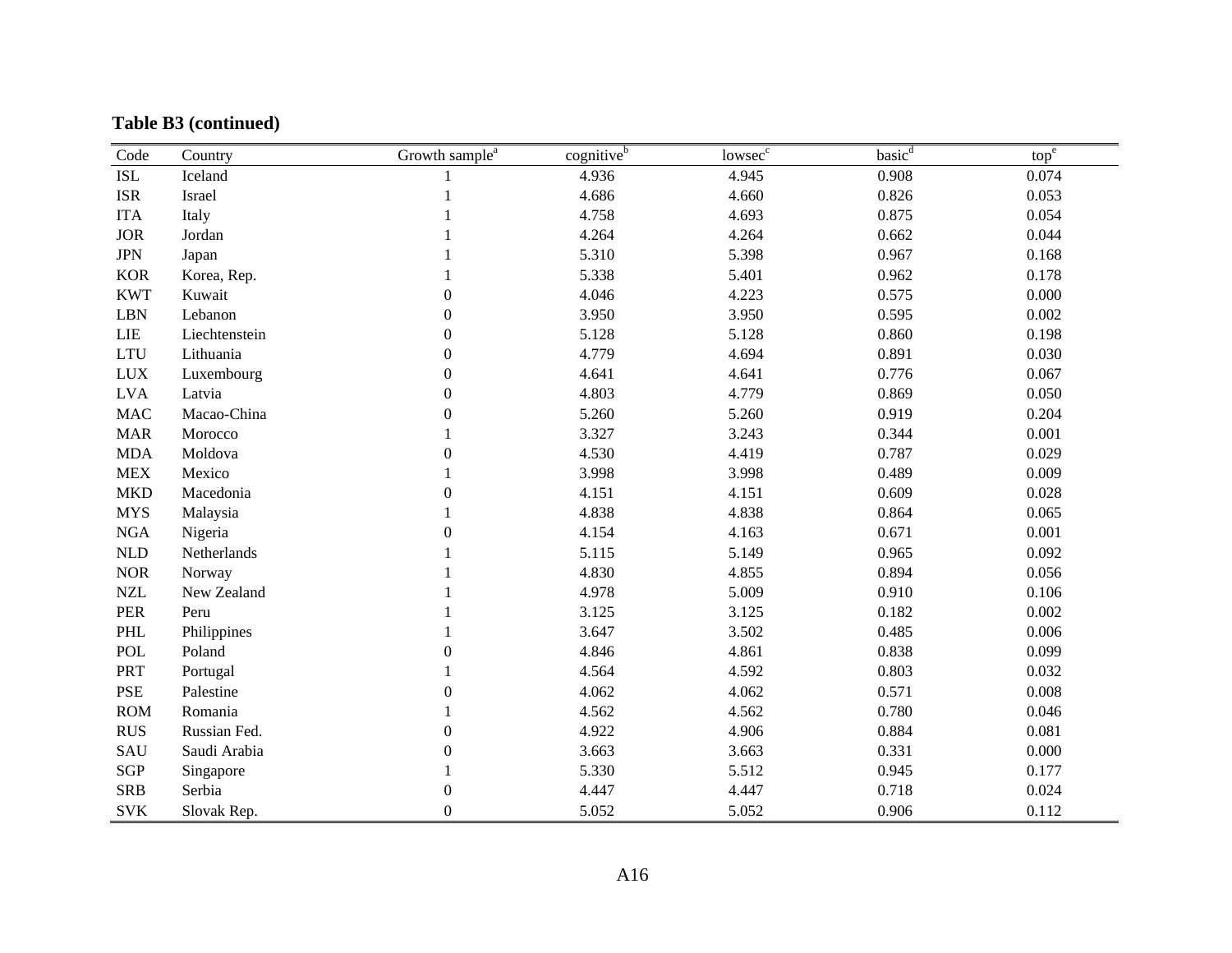#### **Table B3 (continued)**

| Code       | Country                 | Growth sample <sup>a</sup> | cognitive <sup>b</sup> | lowsec <sup>c</sup> | basic <sup>d</sup> | top <sup>e</sup> |
|------------|-------------------------|----------------------------|------------------------|---------------------|--------------------|------------------|
| <b>SVN</b> | Slovenia                |                            | 4.993                  | 5.076               | 0.939              | 0.061            |
| <b>SWE</b> | Sweden                  |                            | 5.013                  | 4.948               | 0.939              | 0.088            |
| <b>SWZ</b> | Swaziland               |                            | 4.398                  | 4.398               | 0.801              | 0.004            |
| <b>THA</b> | Thailand                |                            | 4.565                  | 4.556               | 0.851              | 0.019            |
| <b>TUN</b> | Tunisia                 |                            | 3.795                  | 3.889               | 0.458              | 0.003            |
| <b>TUR</b> | Turkey                  |                            | 4.128                  | 4.128               | 0.582              | 0.039            |
| <b>TWN</b> | Taiwan (Chinese Taipei) |                            | 5.452                  | 5.599               | 0.958              | 0.219            |
| <b>URY</b> | Uruguay                 |                            | 4.300                  | 4.300               | 0.615              | 0.049            |
| <b>USA</b> | <b>United States</b>    |                            | 4.903                  | 4.911               | 0.918              | 0.073            |
| ZAF        | South Africa            |                            | 3.089                  | 2.683               | 0.353              | 0.005            |
| ZWE        | Zimbabwe                |                            | 4.107                  | 4.107               | 0.684              | 0.010            |

Notes: A data file is available at www.cesifo.de/woessmann#data.

a. Indicator of whether country is in the main sample of 50 countries contained in the growth regressions, for which internationally comparable GDP data are available.

b. Average test score in math and science, primary through end of secondary school, all years (scaled to PISA scale divided by 100).

c. Average test score in math and science, only lower secondary, all years (scaled to PISA scale divided by 100).

d. Share of students reaching basic literacy (based on average test scores in math and science, primary through end of secondary school, all years).

e. Share of top-performing students (based on average test scores in math and science, primary through end of secondary school, all years).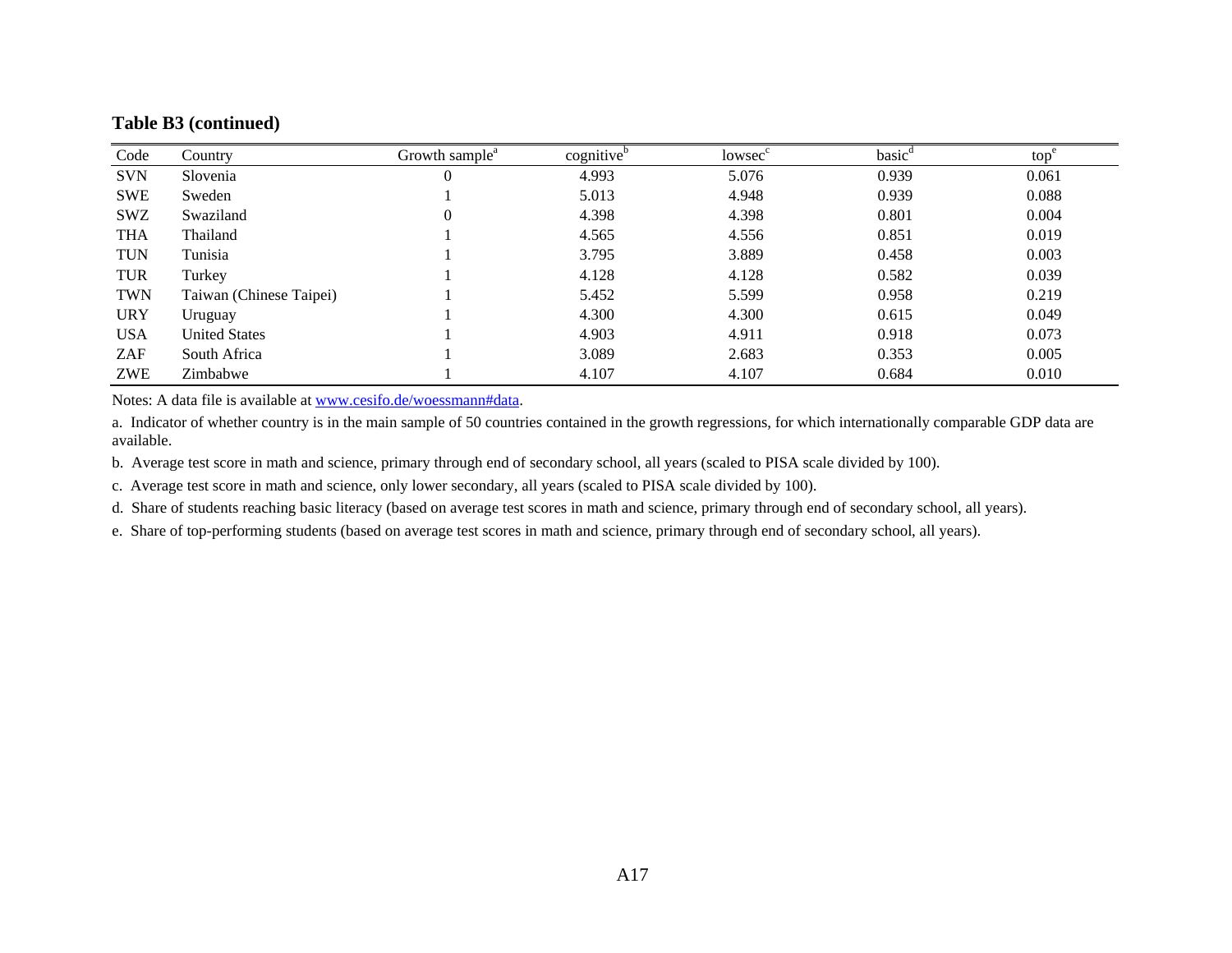# **APPENDIX C. Descriptive Statistics**

|                                                                    | Observations | Mean  | Std. Dev. | Min      | Max    |
|--------------------------------------------------------------------|--------------|-------|-----------|----------|--------|
| Average annual growth rate in GDP per capita 1960-2000             | 50           | 2.903 | 1.387     | 0.967    | 6.871  |
| Cognitive skills (all grades)                                      | 50           | 4.546 | 0.611     | 3.089    | 5.452  |
| Cognitive skills (lower secondary)                                 | 50           | 4.535 | 0.671     | 2.683    | 5.599  |
| Share of students reaching basic literacy                          | 50           | 0.761 | 0.215     | 0.182    | 0.967  |
| Share of top-performing students                                   | 50           | 0.062 | 0.054     | 0.000    | 0.219  |
| GDP per capita 1960                                                | 50           | 4.991 | 3,676     | 685      | 14.877 |
| Years of schooling 1960                                            | 50           | 5.447 | 2.877     | 0.611    | 10.963 |
| Years of schooling, average 1960-2000                              | 50           | 7.425 | 2.654     | 2.098    | 11.845 |
| External exit exam system                                          | 43           | 0.661 | 0.467     | 0        |        |
| Private enrollment share                                           | 19           | 0.186 | 0.206     | $\theta$ | 0.720  |
| Centralization (share) of decisions on organization of instruction | 17           | 0.104 | 0.117     | 0        | 0.380  |

#### **Table C1: Descriptive Statistics for the Growth Models**

Notes: Descriptive statistics for variables used in Tables 1-4 and 7. See main text for data sources.